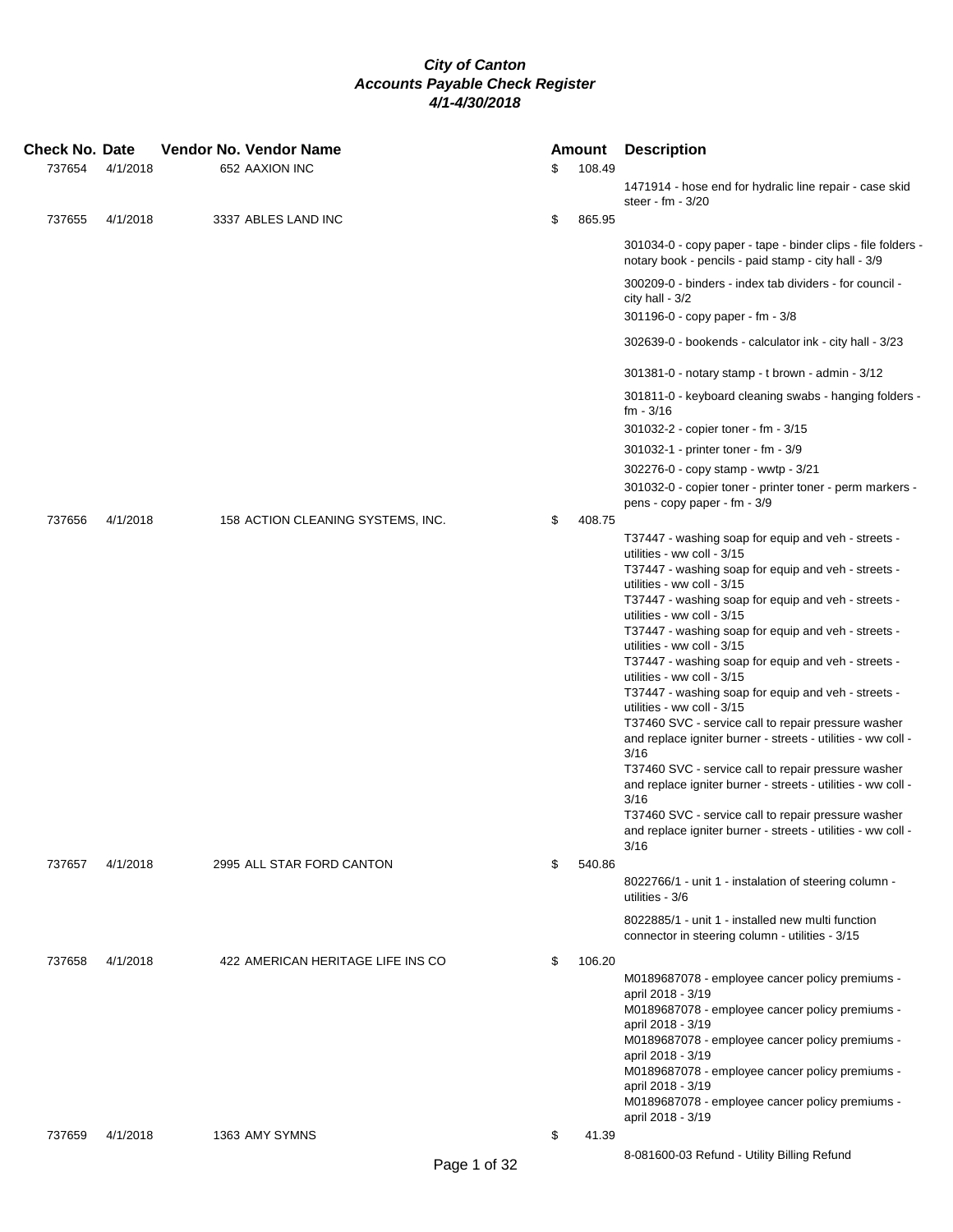| <b>Check No. Date</b> |          | Vendor No. Vendor Name                   |              | <b>Amount Description</b>                                                                                                         |  |
|-----------------------|----------|------------------------------------------|--------------|-----------------------------------------------------------------------------------------------------------------------------------|--|
| 737660                | 4/1/2018 | 3052 ASCO                                | \$<br>176.74 |                                                                                                                                   |  |
|                       |          |                                          |              | C50763 - unit case skid steer - switch - latch - gas stru<br>append - $fm - 3/20$                                                 |  |
| 737661                | 4/1/2018 | 53 ATMOS ENERGY                          | \$<br>235.77 |                                                                                                                                   |  |
|                       |          |                                          |              | 4/18-3036424751 - atmos mo energy stmt - fire dept -<br>3/22                                                                      |  |
|                       |          |                                          |              | 4/18-4017492249 - atmos energy mo stmt - police dept -<br>3/26                                                                    |  |
|                       |          |                                          |              | 4/18-4014938291 - atmos energy mo stmt - old city hall<br>$-3/26$                                                                 |  |
| 737662                | 4/1/2018 | 31 BILLY J & LUCIA DEEN                  | \$5,500.00   |                                                                                                                                   |  |
|                       |          |                                          |              | 04012018 - MO RENT FM RV PARK                                                                                                     |  |
| 737663                | 4/1/2018 | 1741 BRENT STEWART                       | \$<br>42.00  |                                                                                                                                   |  |
|                       |          |                                          |              | 04012018 - cell reimbursement                                                                                                     |  |
| 737664                | 4/1/2018 | 3627 BURNETT FAMILY TIRE PROS            | \$<br>181.98 |                                                                                                                                   |  |
|                       |          |                                          |              | 12261 - unit 79 - new trailer tire - streets - 3/19<br>11894 - 4 wheel alignment - mount and balance tires -<br>police dept - 3/5 |  |
| 737665                | 4/1/2018 | 215 CANTON LOCKSMITH                     | \$<br>137.99 |                                                                                                                                   |  |
|                       |          |                                          |              | 018057 - deadbolt and keys for library doors - 3/16                                                                               |  |
| 737666                | 4/1/2018 | 110 CANTON SENIOR CITIZENS               | \$<br>200.00 |                                                                                                                                   |  |
|                       |          |                                          |              | 04012018 - MO SR CITIZEN BOARD                                                                                                    |  |
| 737667                | 4/1/2018 | 20 CANTON VOLUNTEER FIRE                 | \$1,750.00   |                                                                                                                                   |  |
|                       |          |                                          |              | 04012018 - MOSTIPEND                                                                                                              |  |
| 737668                | 4/1/2018 | 1363 Carmella Byrd                       | \$<br>64.71  |                                                                                                                                   |  |
|                       |          |                                          |              | 2-022610-01 Refund - Utility Billing Refund                                                                                       |  |
| 737669                | 4/1/2018 | 1363 CATHERINE BUTSCHEK                  | \$<br>85.88  |                                                                                                                                   |  |
|                       |          |                                          |              | 2-021090-16 Refund - Utility Billing Refund                                                                                       |  |
| 737670                | 4/1/2018 | 2928 CHAMPION EMS                        | \$2,950.00   | 04012018 - MO AMBULANCE AGREEMENT                                                                                                 |  |
| 737671                | 4/1/2018 | 1363 CHARLOTTE JOHNSON                   | \$<br>43.52  |                                                                                                                                   |  |
|                       |          |                                          |              | 8-081360-09 Refund - Utility Billing Refund                                                                                       |  |
| 737672                | 4/1/2018 | 1322 THE ORIGINAL CLARKS FLEA MARKET USA | \$3,300.00   |                                                                                                                                   |  |
|                       |          |                                          |              | 970 - advertisement for FM - 3/20                                                                                                 |  |
| 737673                | 4/1/2018 | 3471 COMMUNITY INTERNET PROVIDERS        | \$<br>86.77  |                                                                                                                                   |  |
|                       |          |                                          |              | 4/18-95967 - mo internet stmt - april 2018 - old city hall -<br>4/15                                                              |  |
| 737674                | 4/1/2018 | 33 CRANDALL TRUCKING CO., INC.           | \$<br>823.41 |                                                                                                                                   |  |
|                       |          |                                          |              | C-4520 - delivered 105.70 tons crushed rock - streets -<br>3/23                                                                   |  |
| 737675                | 4/1/2018 | 1363 CYNTHIA LUTTRELL                    | \$<br>28.39  |                                                                                                                                   |  |
|                       |          |                                          |              | 1-011750-11 Refund - Utility Billing Refund                                                                                       |  |
| 737676                | 4/1/2018 | 1363 DANNIEL HENSON                      | \$<br>48.49  |                                                                                                                                   |  |
|                       |          |                                          |              | 12-121670-01 Refund - Utility Billing Refund                                                                                      |  |
| 737677                | 4/1/2018 | 622 DEBRA JOHNSON                        | \$<br>42.00  |                                                                                                                                   |  |
|                       |          |                                          |              | 04012018 - Monthly Cell Reimburrsement                                                                                            |  |
| 737678                | 4/1/2018 | 32 DPC INDUSTRIES, INC.                  | \$<br>761.75 |                                                                                                                                   |  |
|                       |          |                                          |              | 797000732-18 - chlorine 150# cyl - water plant - 3/14                                                                             |  |
| 737679                | 4/1/2018 | 1247 ELLIOTT ELECTRIC SUPPLY             | \$<br>796.43 |                                                                                                                                   |  |
|                       |          |                                          |              | 24-11354-01 - replacemt light bulbs - fm - 3/12                                                                                   |  |
|                       |          |                                          |              | 24-11860-01 - replacement timer for hwy 19 light pole -<br>plug and recip - ballasts for field lights - streets - fm -            |  |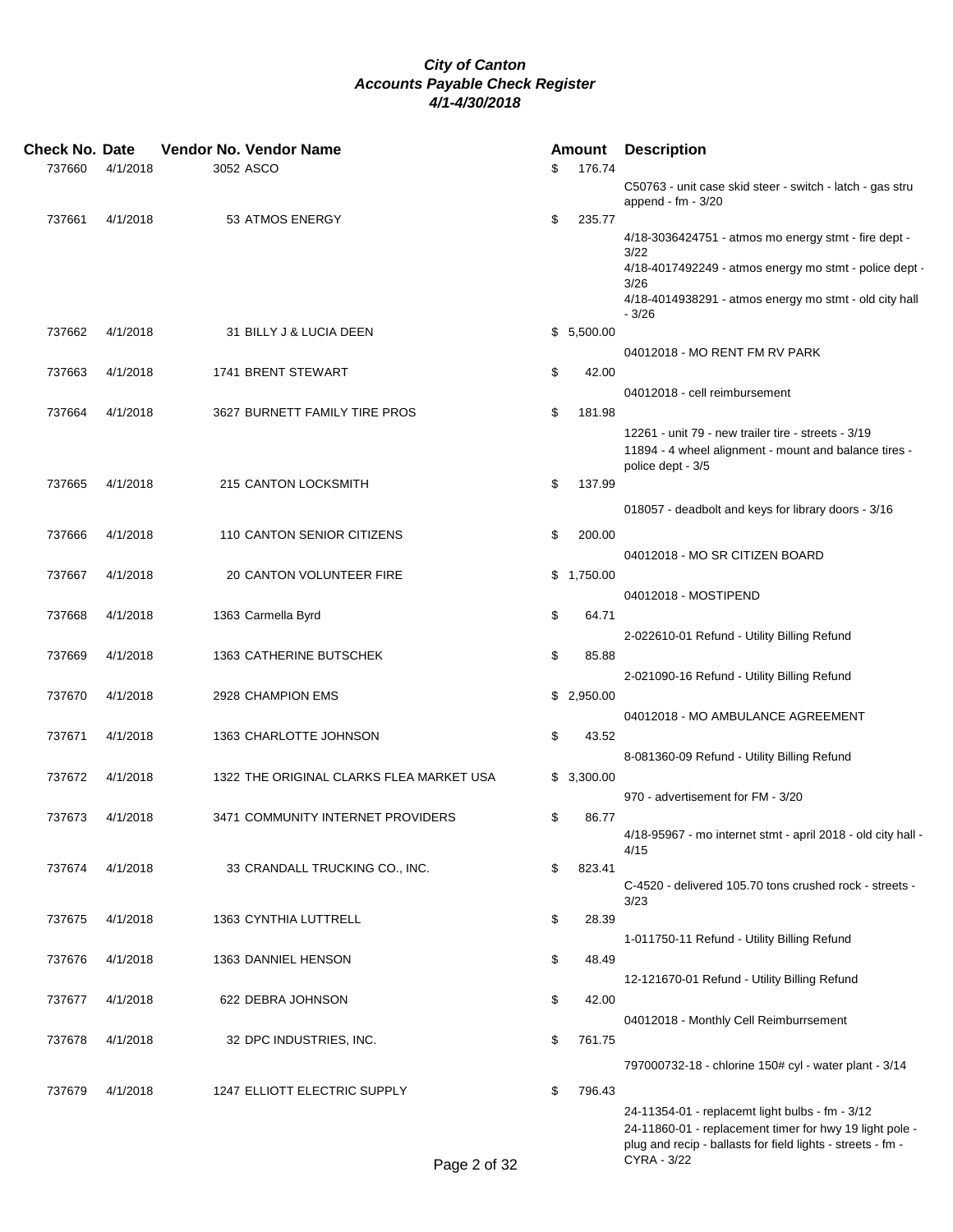| <b>Check No. Date</b> |          | Vendor No. Vendor Name        |    | <b>Amount</b> | <b>Description</b><br>24-11860-01 - replacement timer for hwy 19 light pole -<br>plug and recip - ballasts for field lights - streets - fm -<br>CYRA - 3/22<br>24-11860-01 - replacement timer for hwy 19 light pole -<br>plug and recip - ballasts for field lights - streets - fm - |
|-----------------------|----------|-------------------------------|----|---------------|---------------------------------------------------------------------------------------------------------------------------------------------------------------------------------------------------------------------------------------------------------------------------------------|
|                       |          |                               |    |               | CYRA - 3/22<br>24-11320-01 - hwy 19 lamp post bulbs and ballast -                                                                                                                                                                                                                     |
|                       |          |                               |    |               | streets - 3/9<br>21-11240-01 - light for consession - parks - 3/9                                                                                                                                                                                                                     |
|                       |          |                               |    |               | 24-10526-01 - replacement bulbs - fm - 2/28                                                                                                                                                                                                                                           |
| 737680                | 4/1/2018 | 1013 E-SOFTSYS LLC            | \$ | 710.00        |                                                                                                                                                                                                                                                                                       |
|                       |          |                               |    |               | 37631 - booth tracker mo support - fm - 3/31                                                                                                                                                                                                                                          |
| 737681                | 4/1/2018 | 1363 Freddy Thomas            | \$ | 86.54         |                                                                                                                                                                                                                                                                                       |
|                       |          |                               |    |               | 5-051760-08 Refund - Utility Billing Refund                                                                                                                                                                                                                                           |
| 737682                | 4/1/2018 | 3489 FRONTIER                 | \$ | 261.45        |                                                                                                                                                                                                                                                                                       |
|                       |          |                               |    |               | 4/18-903-567-2152-041212-5 - mo phone line svc - port<br>line - $fm - 3/16$                                                                                                                                                                                                           |
|                       |          |                               |    |               | 4/18-903-567-0986-093004-5 - mo phone line svc -                                                                                                                                                                                                                                      |
|                       |          |                               |    |               | blackwell house - 3/16<br>4/18-210-016-6376-031413-5 - frontier mo stmt - dry                                                                                                                                                                                                         |
| 737683                | 4/1/2018 | 1271 GARY MARTIN PLUMBING     | \$ | 918.00        | loop line - water plant - 3/19                                                                                                                                                                                                                                                        |
|                       |          |                               |    |               | 03222018 - repair broken pipe in jail cells - police dept -<br>3/22                                                                                                                                                                                                                   |
| 737684                | 4/1/2018 | 3514 GRAFIX PLUS              | \$ | 49.00         |                                                                                                                                                                                                                                                                                       |
|                       |          |                               |    |               | 532 - embroidered hoods - fire dept - 3/19                                                                                                                                                                                                                                            |
| 737685                | 4/1/2018 | 701 GRAINGER                  | \$ | 818.80        |                                                                                                                                                                                                                                                                                       |
|                       |          |                               |    |               | 9732560595 - chain sling - wwtp - 3/19<br>9732287744 - round sling eyes - wire rope slings -<br>shackle screws - wwtp - 3/19                                                                                                                                                          |
| 737686                | 4/1/2018 | 891 GT DISTRIBUTORS INC.      | \$ | 40.75         |                                                                                                                                                                                                                                                                                       |
|                       |          |                               |    |               | INV0653407 - flashlight sleeves and car charger -<br>police dept - 3/22                                                                                                                                                                                                               |
| 737687                | 4/1/2018 | 858 H AND H CLEANING SERVICE  |    | \$1,295.00    |                                                                                                                                                                                                                                                                                       |
|                       |          |                               |    |               | 0013804 - office cleaning - 3/2-3/30 - old city hall and<br>new city hall - 3/26<br>0013803 - office cleaning - 3/1/3/29 - sr citzn bldg -                                                                                                                                            |
|                       |          |                               |    |               | 3/26                                                                                                                                                                                                                                                                                  |
|                       |          |                               |    |               | 0013804 - office cleaning - 3/2-3/30 - old city hall and                                                                                                                                                                                                                              |
| 737688                | 4/1/2018 | 1671 HEALTH CARE SERVICE CORP | \$ | 601.84        | new city hall - 3/26                                                                                                                                                                                                                                                                  |
|                       |          |                               |    |               |                                                                                                                                                                                                                                                                                       |
|                       |          |                               |    |               | 0000021758 - cobra insur - linda boston - fm - 3/16                                                                                                                                                                                                                                   |
|                       |          |                               |    |               | 0000021758 - cobra insur - linda boston - fm - 3/16                                                                                                                                                                                                                                   |
| 737689                | 4/1/2018 | 1671 HEALTH CARE SERVICE CORP |    | \$66,460.80   |                                                                                                                                                                                                                                                                                       |
|                       |          |                               |    |               | 4/18-026693 - mo ins premiums - health - dental - april<br>2018 - 3/16                                                                                                                                                                                                                |
|                       |          |                               |    |               | 4/18-026693 - mo ins premiums - health - dental - april                                                                                                                                                                                                                               |
|                       |          |                               |    |               | 2018 - 3/16<br>4/18-026693 - mo ins premiums - health - dental - april                                                                                                                                                                                                                |
|                       |          |                               |    |               | $2018 - 3/16$<br>4/18-026693 - mo ins premiums - health - dental - april                                                                                                                                                                                                              |
|                       |          |                               |    |               | 2018 - 3/16<br>4/18-026693 - mo ins premiums - health - dental - april                                                                                                                                                                                                                |
|                       |          |                               |    |               | $2018 - 3/16$<br>4/18-026693 - mo ins premiums - health - dental - april                                                                                                                                                                                                              |
|                       |          |                               |    |               | $2018 - 3/16$<br>4/18-026693 - mo ins premiums - health - dental - april<br>$2018 - 3/16$                                                                                                                                                                                             |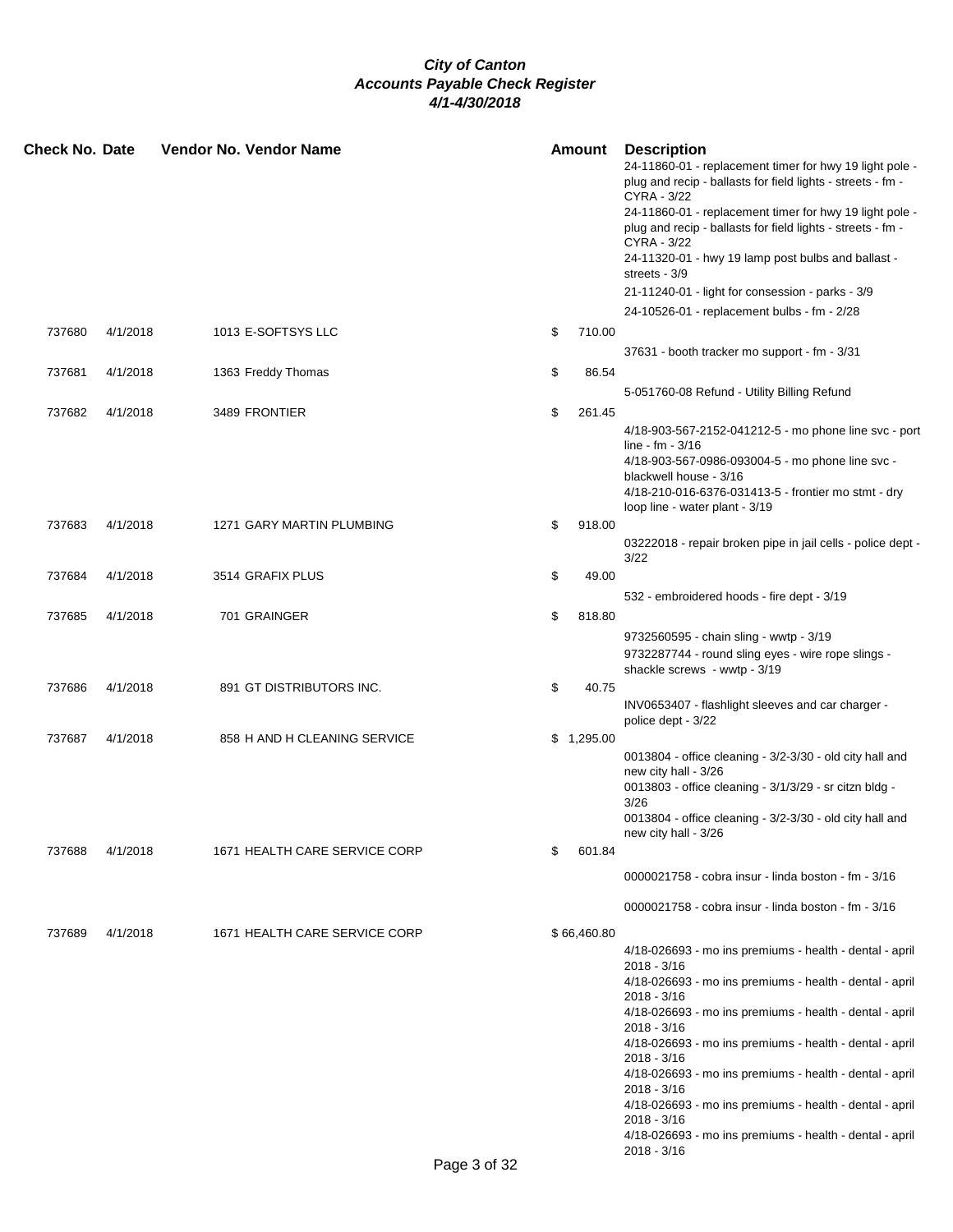| <b>Check No. Date</b> | Vendor No. Vendor Name | Amount       | <b>Description</b>                                                         |
|-----------------------|------------------------|--------------|----------------------------------------------------------------------------|
|                       |                        |              | 4/18-026693 - mo ins premiums - health - dental - april                    |
|                       |                        |              | $2018 - 3/16$<br>4/18-026693 - mo ins premiums - health - dental - april   |
|                       |                        |              | $2018 - 3/16$                                                              |
|                       |                        |              | 4/18-026693 - mo ins premiums - health - dental - april                    |
|                       |                        |              | 2018 - 3/16                                                                |
|                       |                        |              | 4/18-026693 - mo ins premiums - health - dental - april<br>$2018 - 3/16$   |
|                       |                        |              | 4/18-026693 - mo ins premiums - health - dental - april                    |
|                       |                        |              | $2018 - 3/16$                                                              |
|                       |                        |              | 4/18-026693 - mo ins premiums - health - dental - april                    |
|                       |                        |              | $2018 - 3/16$<br>4/18-026693 - mo ins premiums - health - dental - april   |
|                       |                        |              | 2018 - 3/16                                                                |
|                       |                        |              | 4/18-026693 - mo ins premiums - health - dental - april                    |
|                       |                        |              | 2018 - 3/16<br>4/18-026693 - mo ins premiums - health - dental - april     |
|                       |                        |              | $2018 - 3/16$                                                              |
|                       |                        |              | 4/18-026693 - mo ins premiums - health - dental - april                    |
|                       |                        |              | 2018 - 3/16                                                                |
|                       |                        |              | 4/18-026693 - mo ins premiums - health - dental - april<br>2018 - 3/16     |
|                       |                        |              | 4/18-026693 - mo ins premiums - health - dental - april                    |
|                       |                        |              | $2018 - 3/16$                                                              |
|                       |                        |              | 4/18-026693 - mo ins premiums - health - dental - april<br>2018 - 3/16     |
|                       |                        |              | 4/18-026693 - mo ins premiums - health - dental - april                    |
|                       |                        |              | $2018 - 3/16$                                                              |
|                       |                        |              | 4/18-026693 - mo ins premiums - health - dental - april                    |
|                       |                        |              | $2018 - 3/16$<br>4/18-026693 - mo ins premiums - health - dental - april   |
|                       |                        |              | $2018 - 3/16$                                                              |
|                       |                        |              | 4/18-026693 - mo ins premiums - health - dental - april                    |
|                       |                        |              | $2018 - 3/16$<br>4/18-026693 - mo ins premiums - health - dental - april   |
|                       |                        |              | 2018 - 3/16                                                                |
|                       |                        |              | 4/18-026693 - mo ins premiums - health - dental - april                    |
|                       |                        |              | $2018 - 3/16$<br>credit - mo health and dental ins premiums credit - april |
|                       |                        |              | $2018 - 3/16$                                                              |
|                       |                        |              | 3/18-026693 - mo ins premiums - health - dental -                          |
|                       |                        |              | march 2018 - 2/16                                                          |
|                       |                        |              | 4/18-026693 - mo ins premiums - health - dental - april<br>2018 - 3/16     |
|                       |                        |              | 4/18-026693 - mo ins premiums - health - dental - april                    |
|                       |                        |              | 2018 - 3/16                                                                |
|                       |                        |              | 3/18-026693 - mo ins premiums - health - dental -<br>march 2018 - 2/16     |
|                       |                        |              | 3/18-026693 - mo ins premiums - health - dental -                          |
|                       |                        |              | march 2018 - 2/16                                                          |
|                       |                        |              | 3/18-026693 - mo ins premiums - health - dental -<br>march 2018 - 2/16     |
|                       |                        |              | 3/18-026693 - mo ins premiums - health - dental -                          |
|                       |                        |              | march 2018 - 2/16                                                          |
|                       |                        |              | 3/18-026693 - mo ins premiums - health - dental -<br>march 2018 - 2/16     |
|                       |                        |              | 3/18-026693 - mo ins premiums - health - dental -                          |
|                       |                        |              | march 2018 - 2/16                                                          |
|                       |                        |              | 3/18-026693 - mo ins premiums - health - dental -                          |
|                       |                        |              | march 2018 - 2/16<br>3/18-026693 - mo ins premiums - health - dental -     |
|                       |                        |              | march 2018 - 2/16                                                          |
|                       |                        |              | 3/18-026693 - mo ins premiums - health - dental -                          |
|                       |                        |              | march 2018 - 2/16<br>3/18-026693 - mo ins premiums - health - dental -     |
|                       |                        | Page 4 of 32 | march 2018 - 2/16                                                          |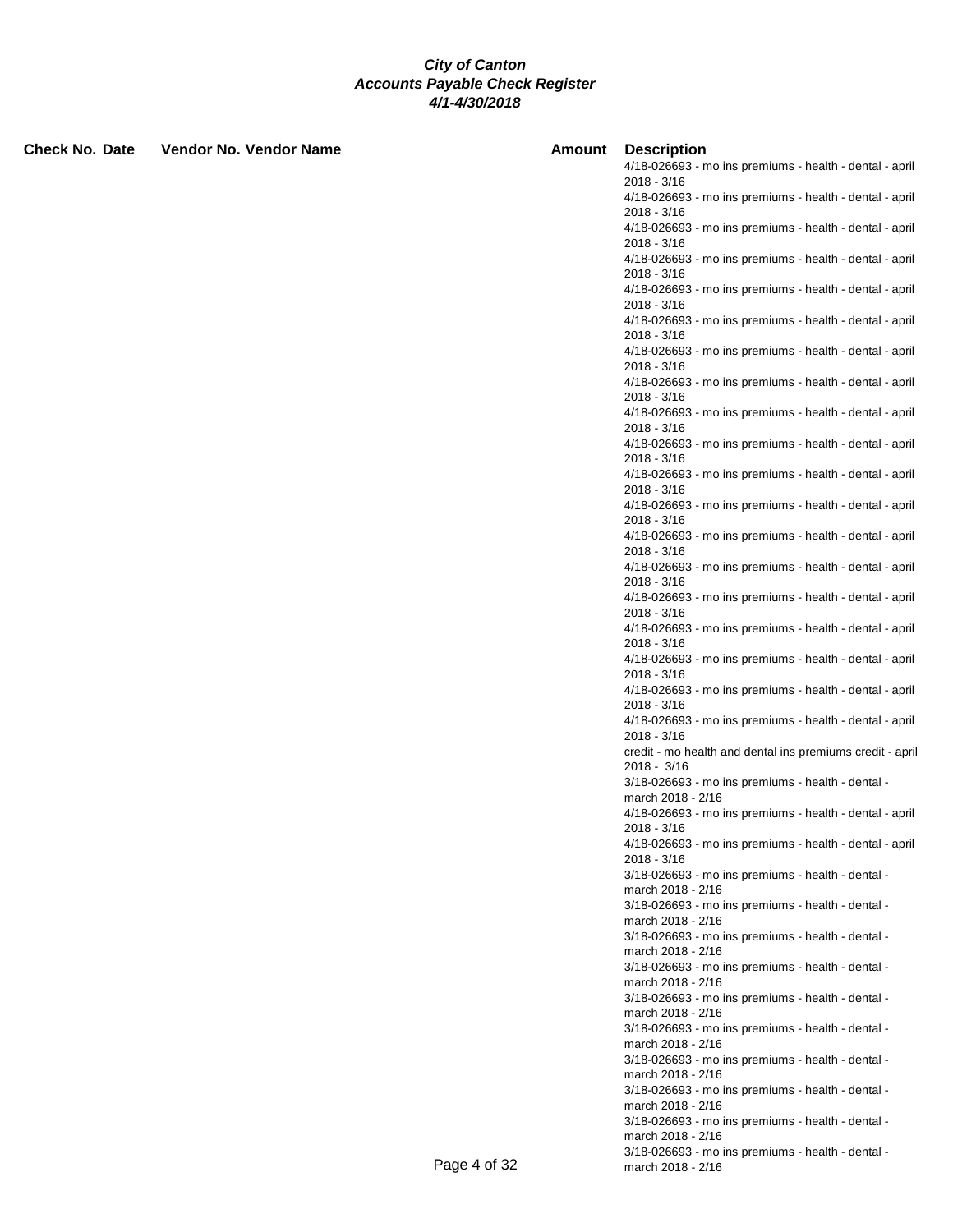| <b>Check No. Date</b> |          | Vendor No. Vendor Name        |              | Amount       | Description<br>3/18-026693 - mo ins premiums - health - dental -<br>march 2018 - 2/16<br>3/18-026693 - mo ins premiums - health - dental -<br>march 2018 - 2/16<br>3/18-026693 - mo ins premiums - health - dental -<br>march 2018 - 2/16<br>3/18-026693 - mo ins premiums - health - dental -<br>march 2018 - 2/16<br>3/18-026693 - mo ins premiums - health - dental -<br>march 2018 - 2/16<br>3/18-026693 - mo ins premiums - health - dental -<br>march 2018 - 2/16<br>4/18-026693 - mo ins premiums - health - dental - april<br>$2018 - 3/16$<br>3/18-026693 - mo ins premiums - health - dental -<br>march 2018 - 2/16<br>3/18-026693 - mo ins premiums - health - dental -<br>march 2018 - 2/16<br>3/18-026693 - mo ins premiums - health - dental -<br>march 2018 - 2/16<br>3/18-026693 - mo ins premiums - health - dental -<br>march 2018 - 2/16<br>3/18-026693 - mo ins premiums - health - dental -<br>march 2018 - 2/16<br>3/18-026693 - mo ins premiums - health - dental -<br>march 2018 - 2/16<br>3/18-026693 - mo ins premiums - health - dental -<br>march 2018 - 2/16<br>3/18-026693 - mo ins premiums - health - dental -<br>march 2018 - 2/16<br>3/18-026693 - mo ins premiums - health - dental -<br>march 2018 - 2/16<br>3/18-026693 - mo ins premiums - health - dental -<br>march 2018 - 2/16<br>3/18-026693 - mo ins premiums - health - dental - |
|-----------------------|----------|-------------------------------|--------------|--------------|------------------------------------------------------------------------------------------------------------------------------------------------------------------------------------------------------------------------------------------------------------------------------------------------------------------------------------------------------------------------------------------------------------------------------------------------------------------------------------------------------------------------------------------------------------------------------------------------------------------------------------------------------------------------------------------------------------------------------------------------------------------------------------------------------------------------------------------------------------------------------------------------------------------------------------------------------------------------------------------------------------------------------------------------------------------------------------------------------------------------------------------------------------------------------------------------------------------------------------------------------------------------------------------------------------------------------------------------------------------------------|
|                       |          |                               |              |              | march 2018 - 2/16<br>3/18-026693 - mo ins premiums - health - dental -<br>march 2018 - 2/16                                                                                                                                                                                                                                                                                                                                                                                                                                                                                                                                                                                                                                                                                                                                                                                                                                                                                                                                                                                                                                                                                                                                                                                                                                                                                  |
| 737690                | 4/1/2018 | 121 HOWARD PAUL STEGALL       |              | \$<br>25.00  | 04012018 - MO FIREMAN'S PENSION                                                                                                                                                                                                                                                                                                                                                                                                                                                                                                                                                                                                                                                                                                                                                                                                                                                                                                                                                                                                                                                                                                                                                                                                                                                                                                                                              |
| 737691                | 4/1/2018 | 2809 INGRAM HEALTH CARE PC    |              | \$<br>50.00  | 03202018 - pre-employment drug screening - kenneth                                                                                                                                                                                                                                                                                                                                                                                                                                                                                                                                                                                                                                                                                                                                                                                                                                                                                                                                                                                                                                                                                                                                                                                                                                                                                                                           |
| 737692                | 4/1/2018 | 1363 Insurance 4 U 4 Less.com |              | \$<br>123.54 | campbell - fm - 3/20                                                                                                                                                                                                                                                                                                                                                                                                                                                                                                                                                                                                                                                                                                                                                                                                                                                                                                                                                                                                                                                                                                                                                                                                                                                                                                                                                         |
| 737693                | 4/1/2018 | 113 J L PEACE                 |              | \$<br>25.00  | 3-032780-06 Refund - Utility Billing Refund                                                                                                                                                                                                                                                                                                                                                                                                                                                                                                                                                                                                                                                                                                                                                                                                                                                                                                                                                                                                                                                                                                                                                                                                                                                                                                                                  |
|                       |          |                               |              |              | 04012018 - MO FIREMAN'S PENSION                                                                                                                                                                                                                                                                                                                                                                                                                                                                                                                                                                                                                                                                                                                                                                                                                                                                                                                                                                                                                                                                                                                                                                                                                                                                                                                                              |
| 737694                | 4/1/2018 | 1363 JACOB HOLOMON            |              | \$<br>41.13  | 1-013200-06 Refund - Utility Billing Refund                                                                                                                                                                                                                                                                                                                                                                                                                                                                                                                                                                                                                                                                                                                                                                                                                                                                                                                                                                                                                                                                                                                                                                                                                                                                                                                                  |
| 737695                | 4/1/2018 | 1363 JERRY BURNS              |              | \$<br>84.46  |                                                                                                                                                                                                                                                                                                                                                                                                                                                                                                                                                                                                                                                                                                                                                                                                                                                                                                                                                                                                                                                                                                                                                                                                                                                                                                                                                                              |
| 737696                | 4/1/2018 | 168 JIMMY PEACE               |              | \$<br>25.00  | 5-051760-09 Refund - Utility Billing Refund                                                                                                                                                                                                                                                                                                                                                                                                                                                                                                                                                                                                                                                                                                                                                                                                                                                                                                                                                                                                                                                                                                                                                                                                                                                                                                                                  |
| 737697                | 4/1/2018 | 302 JOEY PEACE                |              | \$<br>25.00  | 04012018 - MO FIREMANS PENSION                                                                                                                                                                                                                                                                                                                                                                                                                                                                                                                                                                                                                                                                                                                                                                                                                                                                                                                                                                                                                                                                                                                                                                                                                                                                                                                                               |
| 737698                | 4/1/2018 | 2874 JP MARSH                 |              | \$<br>42.00  | 04012018 - MO FIREMANS PENSION                                                                                                                                                                                                                                                                                                                                                                                                                                                                                                                                                                                                                                                                                                                                                                                                                                                                                                                                                                                                                                                                                                                                                                                                                                                                                                                                               |
|                       |          |                               |              |              | 04012018 - monthly cell phone reimbursement                                                                                                                                                                                                                                                                                                                                                                                                                                                                                                                                                                                                                                                                                                                                                                                                                                                                                                                                                                                                                                                                                                                                                                                                                                                                                                                                  |
| 737699                | 4/1/2018 | 1363 KASSI HIGH               | Page 5 of 32 | \$<br>17.17  | 5-052850-02 Refund - Utility Billing Refund                                                                                                                                                                                                                                                                                                                                                                                                                                                                                                                                                                                                                                                                                                                                                                                                                                                                                                                                                                                                                                                                                                                                                                                                                                                                                                                                  |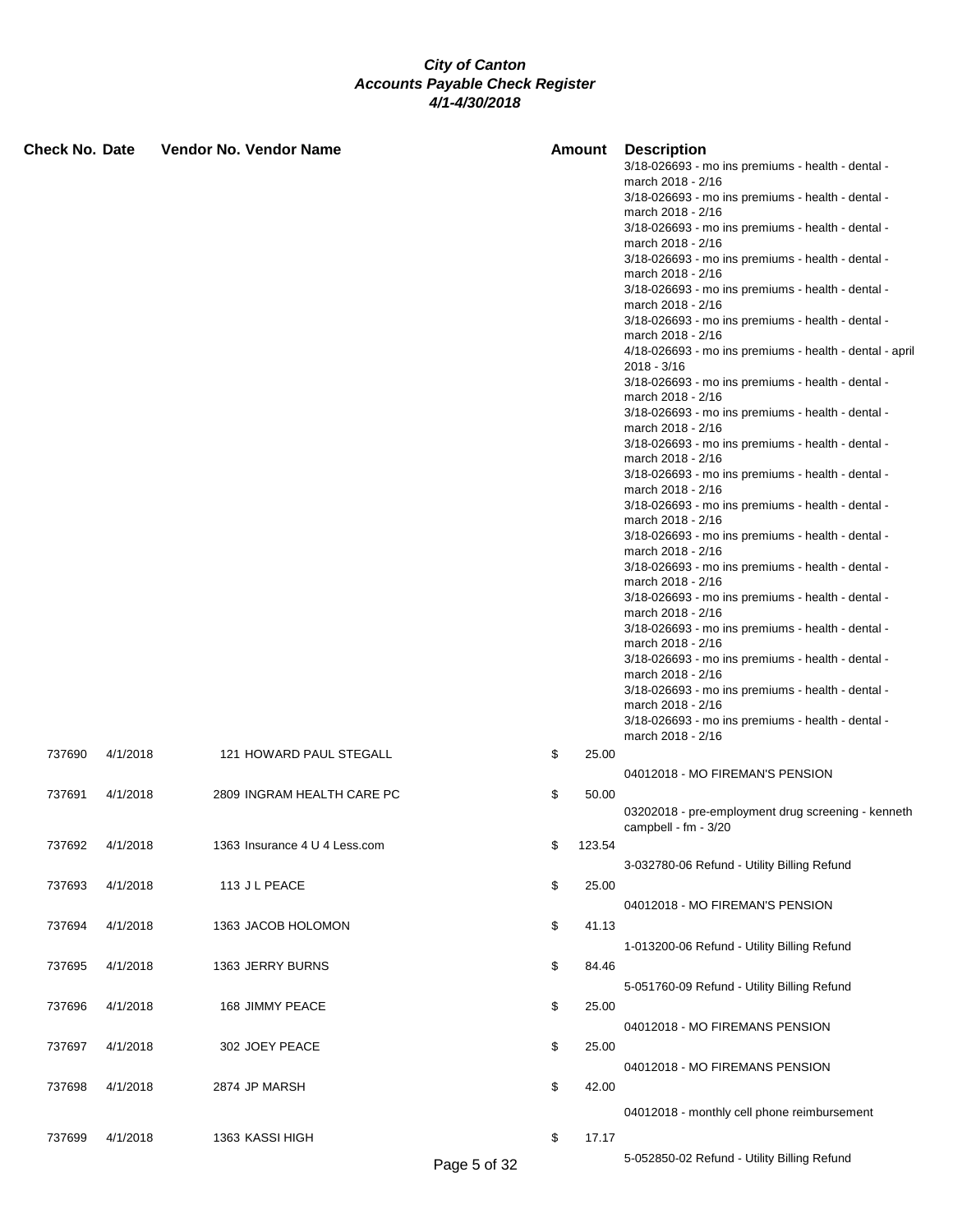| Check No. Date |          | Vendor No. Vendor Name             | Amount       | <b>Description</b>                                                                                      |  |
|----------------|----------|------------------------------------|--------------|---------------------------------------------------------------------------------------------------------|--|
| 737700         | 4/1/2018 | 1726 LA DEANIA JONES               | \$<br>42.00  |                                                                                                         |  |
|                |          |                                    |              | 04012018 - monthly cell phone reimbursement                                                             |  |
| 737701         | 4/1/2018 | 1363 LEE LOVELESS                  | \$<br>59.28  |                                                                                                         |  |
|                |          |                                    |              | 3-031240-02 Refund - Utility Billing Refund                                                             |  |
| 737702         | 4/1/2018 | 292 LILIA V DURHAM                 | \$<br>42.00  |                                                                                                         |  |
|                |          |                                    |              | 04012018 - MO CELL REIMBURSEMENT                                                                        |  |
| 737703         | 4/1/2018 | 3512 LINDA AND MICHAEL POHL        | \$<br>600.00 |                                                                                                         |  |
|                |          |                                    |              | 04012018 - monthly lease pmt for Block 24 Lots 104                                                      |  |
| 737704         | 4/1/2018 | 3655 LISETTE WILLIAMS              | \$<br>42.00  |                                                                                                         |  |
|                |          |                                    |              | 04012018 - Monthly Cell Reimbursement                                                                   |  |
| 737705         | 4/1/2018 | 1363 MELISSA HOLLOWAY              | \$<br>57.34  |                                                                                                         |  |
|                |          |                                    |              | 10-101000-08 Refund - Utility Billing Refund                                                            |  |
| 737706         | 4/1/2018 | 1363 Michelle Gonzalez Buckley     | \$<br>30.52  |                                                                                                         |  |
|                |          |                                    |              | 5-051850-010 Refund - Utility Billing Refund                                                            |  |
| 737707         | 4/1/2018 | 1132 MIKE KING                     | \$<br>42.00  |                                                                                                         |  |
|                |          |                                    |              | 04012018 - MONTHLY CELL REIMBURSEMENT                                                                   |  |
| 737708         | 4/1/2018 | 59 MITCHELL WELDING SUPPLY         | \$<br>66.00  |                                                                                                         |  |
|                |          |                                    |              | RNT32107 - rental on large oxygencylinders and small                                                    |  |
|                |          |                                    |              | acetylene cylinders - streets - utilities - 3/25                                                        |  |
|                |          |                                    |              | RNT32107 - rental on large oxygencylinders and small                                                    |  |
|                |          |                                    |              | acetylene cylinders - streets - utilities - 3/25                                                        |  |
| 737709         | 4/1/2018 | 2799 NORTH TEXAS TOLLWAY AUTHORITY | \$<br>6.96   |                                                                                                         |  |
|                |          |                                    |              | 541250616 - toll fee - unit B-1 - fire dept - 3/8                                                       |  |
| 737710         | 4/1/2018 | 1363 PULL RITE TRAILERS LLC        | \$<br>114.55 |                                                                                                         |  |
|                |          |                                    |              | 11-112150-04 Refund - Utility Billing Refund                                                            |  |
| 737712         | 4/1/2018 | 3135 RICK'S MOWING SERVICE         | \$<br>800.00 |                                                                                                         |  |
|                |          |                                    |              | 04012018 - Cemetery Mowing                                                                              |  |
| 737713         | 4/1/2018 | 2751 RON HAMMACK                   | \$<br>85.00  | 03262018 - reimb per diem - recruit vendors - roundtop                                                  |  |
|                |          |                                    |              | tx - 3/23-3/25 - fm - 3/26                                                                              |  |
| 737714         | 4/1/2018 | 322 RUBY NORMAN                    | \$<br>16.67  |                                                                                                         |  |
|                |          |                                    |              | 04012018 - FIREMAN'S PENSION                                                                            |  |
| 737715         | 4/1/2018 | 3758 SCOOP                         | \$<br>789.80 |                                                                                                         |  |
|                |          |                                    |              | 2672 - sludge and waste reducing bacteria - wwtp -<br>3/19                                              |  |
| 737716         | 4/1/2018 | 3752 SIMPLYNAS                     | \$4,972.90   |                                                                                                         |  |
|                |          |                                    |              | 15865-ACT - new server for police dept - 3/22                                                           |  |
| 737717         | 4/1/2018 | 3508 SMARTPHONE METER READING      | \$<br>380.00 |                                                                                                         |  |
|                |          |                                    |              | SPMR1805 - smartphone meter reading mo software<br>support - data housing - web seat - processing fee - |  |
|                |          |                                    |              | may 2018 - utilities - 3/27                                                                             |  |
| 737719         | 4/1/2018 | 1363 TONYA GONZALEZ                | \$<br>16.56  |                                                                                                         |  |
|                |          |                                    |              | 1-013370-014 Refund - Utility Billing Refund                                                            |  |
| 737720         | 4/1/2018 | 241 TRACTOR SUPPLY CREDIT PLAN     | \$<br>219.81 |                                                                                                         |  |
|                |          |                                    |              | 300552398 - screwdrivers - lock nuts - for fire truck -<br>fire dept - $2/20$                           |  |
|                |          |                                    |              | 300558501 - remote yard trainer - lamb trotter - jk hope                                                |  |
|                |          |                                    |              | fund - animal shelter - 3/16                                                                            |  |
|                |          |                                    |              | 200455611 - powerspray nozzle - duct tape - fire dept -<br>2/26                                         |  |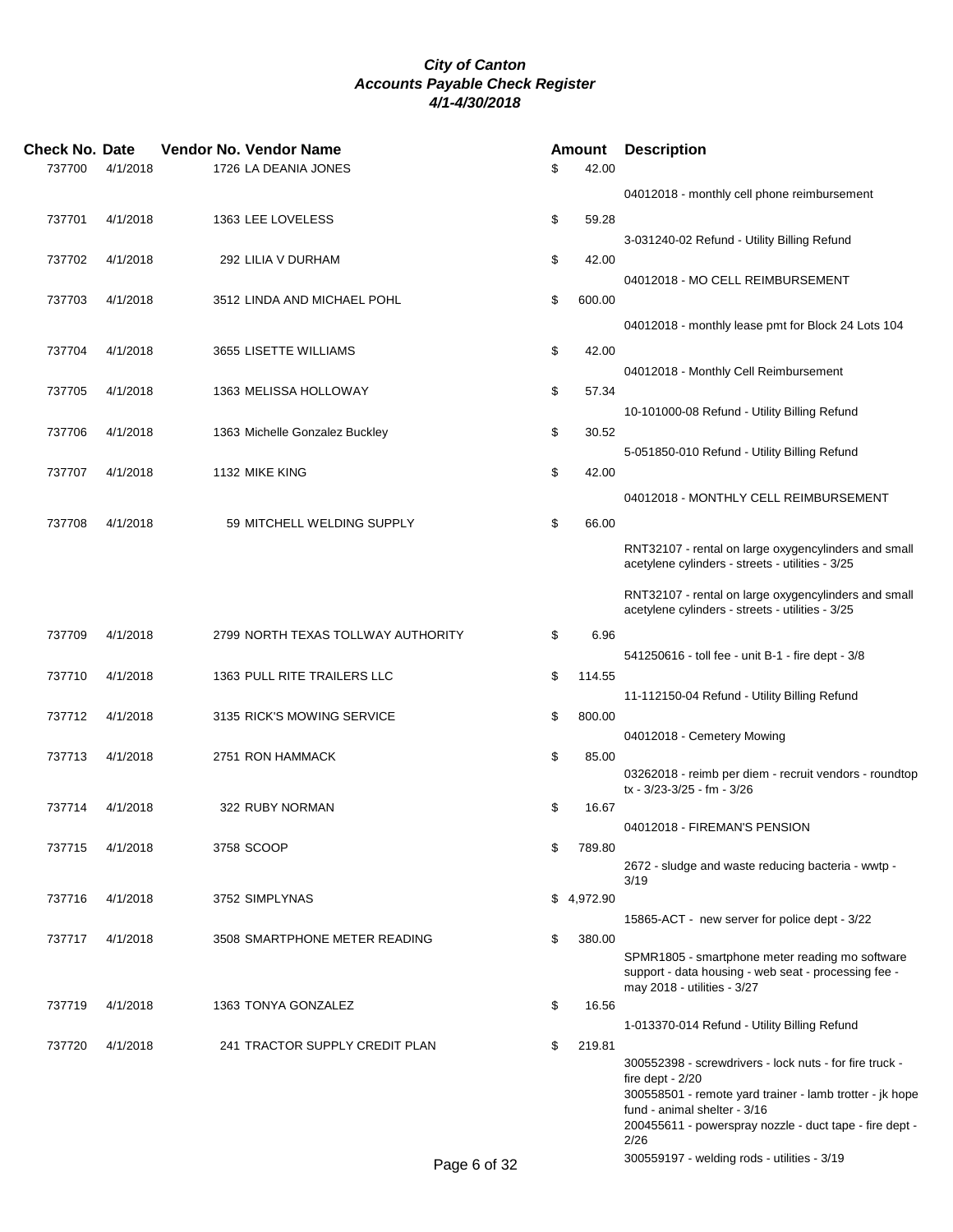### **Check No. Date Vendor No. Vendor Name Amount Description**

737721 4/1/2018 89 TXU ENERGY

| AMOUNT<br>\$40,628.03 | Description                                                                                                                                                                                                 |
|-----------------------|-------------------------------------------------------------------------------------------------------------------------------------------------------------------------------------------------------------|
|                       | 054004149485 - txu mo electric bill - water plant -<br>comm bldg - $3/17$<br>054004151346 - txu mo energy bill - streets - christmas<br>lights - $3/20$<br>054004151342 - txu mo energy bill - parks - 3/20 |
|                       | 054004151341 - txu mo electric bill - fm - log cabin -<br>civic center - cemetery - tc1 - tc2 - tc3 - tc4 - 3/20                                                                                            |
|                       | 054004151341 - txu mo electric bill - fm - log cabin -<br>civic center - cemetery - tc1 - tc2 - tc3 - tc4 - 3/20                                                                                            |
|                       | 054004151341 - txu mo electric bill - fm - log cabin -<br>civic center - cemetery - tc1 - tc2 - tc3 - tc4 - 3/20                                                                                            |
|                       | 054004151341 - txu mo electric bill - fm - log cabin -<br>civic center - cemetery - tc1 - tc2 - tc3 - tc4 - $3/20$                                                                                          |
|                       | 054004151341 - txu mo electric bill - fm - log cabin -<br>civic center - cemetery - tc1 - tc2 - tc3 - tc4 - 3/20                                                                                            |
|                       | 054004151341 - txu mo electric bill - fm - log cabin -<br>civic center - cemetery - $tc1 - tc2 - tc3 - tc4 - 3/20$                                                                                          |
|                       | 054004151341 - txu mo electric bill - fm - log cabin -<br>civic center - cemetery - tc1 - tc2 - tc3 - tc4 - $3/20$                                                                                          |
|                       | 054004151341 - txu mo electric bill - fm - log cabin -<br>civic center - cemetery - tc1 - tc2 - tc3 - tc4 - $3/20$                                                                                          |
|                       | 054004149483 - txu mo electric bill - animal shelter -<br>3/17<br>054004151346 - txu mo energy bill - streets - christmas                                                                                   |
|                       | lights - $3/20$                                                                                                                                                                                             |
|                       | 054004151339 - txu mo electric bill - police dept - 3/20                                                                                                                                                    |
|                       | 054004149484 - txu mo electric bill - utilities - 3/17                                                                                                                                                      |
|                       | 054004151345 - txu mo electric bill - ww coll - 3/20                                                                                                                                                        |
|                       | 054004149485 - txu mo electric bill - water plant -<br>comm bldg - $3/17$                                                                                                                                   |
|                       | 054004151344 - txu mo electric bill - blackwell house -<br>sr citzn bldg - plaza museum - 3/20                                                                                                              |
|                       | 054004151344 - txu mo electric bill - blackwell house -<br>sr citzn bldg - plaza museum - 3/20                                                                                                              |
|                       | 054004151344 - txu mo electric bill - blackwell house -                                                                                                                                                     |
|                       | sr citzn bldg - plaza museum - 3/20<br>054004151343 - txu mo electric bill - airport - old city                                                                                                             |
|                       | hall - new city hall - records bldg - 3/20<br>054004151343 - txu mo electric bill - airport - old city                                                                                                      |
|                       | hall - new city hall - records bldg - 3/20<br>054004151343 - txu mo electric bill - airport - old city<br>hall - new city hall - records bldg - 3/20                                                        |
|                       | 054004151347 - txu mo electric bill - wwtp - 3/20                                                                                                                                                           |
|                       | 054004151340 - txu mo electric bill - fire dept - 3/20                                                                                                                                                      |
| \$<br>998.05          | 054004151343 - txu mo electric bill - airport - old city<br>hall - new city hall - records bldg - 3/20                                                                                                      |
|                       | 155253833-001 - forklift rental - wwtp - 3/13                                                                                                                                                               |

737722 4/1/2018 2973 UNITED RENTALS

737723 4/1/2018 200 UNITED SYSTEMS TECHNOLOGY INC \$ 540.00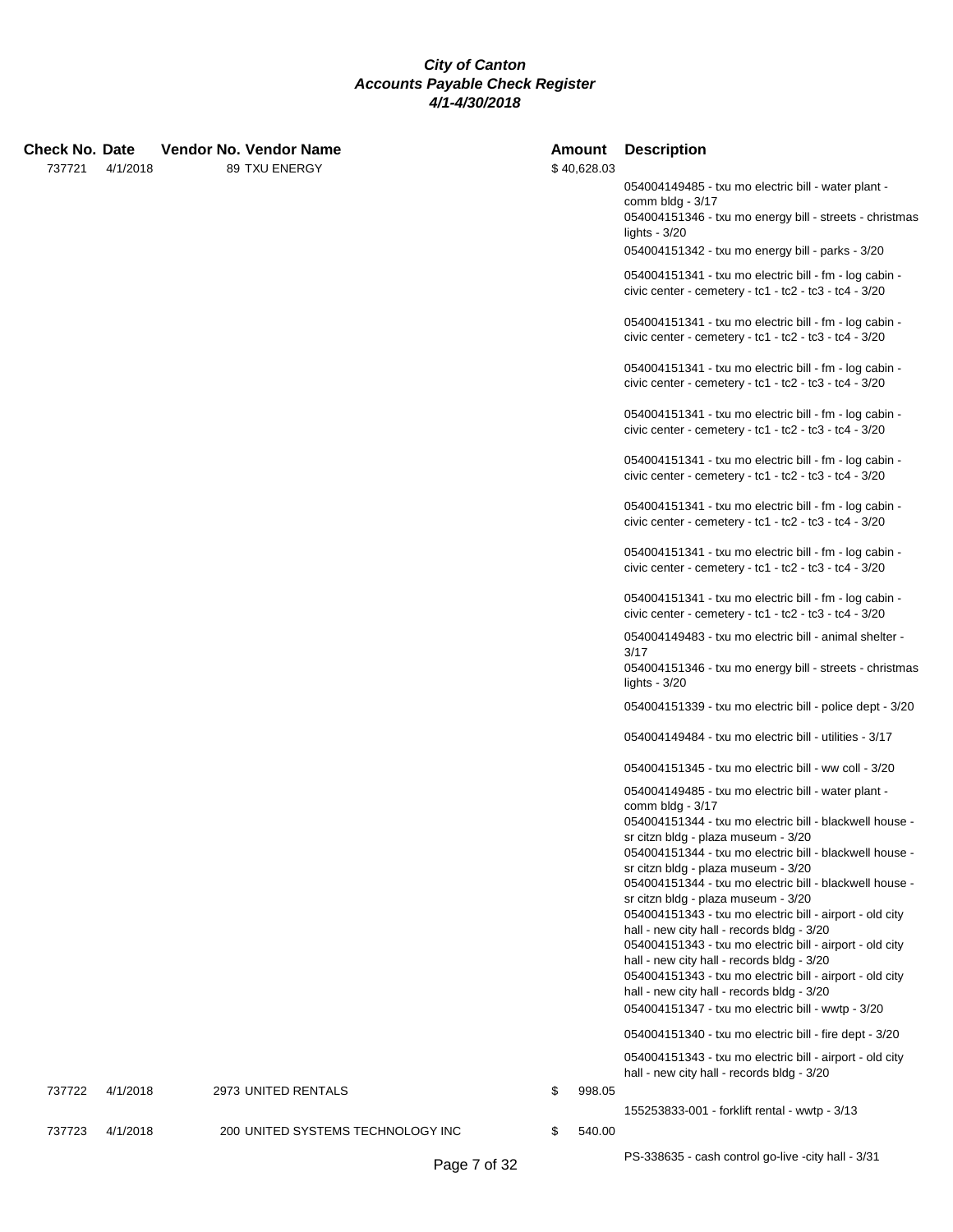| <b>Check No. Date</b> |          | Vendor No. Vendor Name              |                    | <b>Amount</b> | <b>Description</b><br>PS-338636 - accounts receivable go-live - utilities -<br>3/31                                                                                                                                                                                                                   |  |
|-----------------------|----------|-------------------------------------|--------------------|---------------|-------------------------------------------------------------------------------------------------------------------------------------------------------------------------------------------------------------------------------------------------------------------------------------------------------|--|
| 737724                | 4/1/2018 | 2966 VZCM INC                       | \$                 | 500.00        |                                                                                                                                                                                                                                                                                                       |  |
|                       |          |                                     |                    |               | 04012018 - Monthly Maintenance                                                                                                                                                                                                                                                                        |  |
| 737725                | 4/1/2018 | 105 WALMART COMMUNITY/RFCSLLC       | \$                 | 285.19        |                                                                                                                                                                                                                                                                                                       |  |
|                       |          |                                     |                    |               | P927300E1015RNP2K - water - chips - hambuns - tea -<br>lettuse - onions - tomatoes - sugar - mayo - hamb<br>patties - foil - for cookout - utilities - 2/16                                                                                                                                           |  |
|                       |          |                                     |                    |               | P927300EJ01BE1XWP - tea - cookies - mayo -<br>mustard - fruit drinks - for council meeting - city hall -<br>3/5<br>P927300ES01E5G4DW - batteries - drinking water - fm<br>$-3/13$<br>p927300en01qr4d8z - cookies - floor cleaner - dish<br>soap - dish detergent - sugar - coffee - dish rinse - fire |  |
|                       |          |                                     |                    |               | dept - 3/9<br>P927300EL01Q1E56H - coffee - soap refills - new city<br>hall and old city hall - 3/7<br>P927300EB0194E6GX - sugar - water - fm - 2/26                                                                                                                                                   |  |
|                       |          |                                     |                    |               | P927300ED019PWBG8 - chips - air freshner - pins -<br>toilet paper - paper towels - city hall and council - 2/28                                                                                                                                                                                       |  |
|                       |          |                                     |                    |               | P927300ED019PWBG8 - chips - air freshner - pins -<br>toilet paper - paper towels - city hall and council - 2/28                                                                                                                                                                                       |  |
|                       |          |                                     |                    |               | P927300ES01E5G4DW - batteries - drinking water - fm<br>$-3/13$                                                                                                                                                                                                                                        |  |
| 737726                | 4/1/2018 | 212 WILLIAM SUMMITT                 | \$                 | 50.00         |                                                                                                                                                                                                                                                                                                       |  |
|                       |          |                                     |                    |               | 04012018 - MEALS ON WHEELS                                                                                                                                                                                                                                                                            |  |
| 737727                | 4/1/2018 | 2820 WINFIELD SOLUTIONS LLC         |                    | \$1,050.00    | 000062187146 - marking chalk and drying compound -<br>CYRA - 3/23                                                                                                                                                                                                                                     |  |
| 737728                | 4/3/2018 | 2975 BRADLEY ALLISON                | \$                 | 215.00        | 04022018 - per diem - school - huntsville - 4/8-8/13 -<br>police dept - 4/2                                                                                                                                                                                                                           |  |
| 737729                | 4/3/2018 | 1593 COLLEEN M BROWN                | \$                 | 69.23         |                                                                                                                                                                                                                                                                                                       |  |
|                       |          |                                     |                    |               | 04032018 - CAUSE-94211-COLLEEN BROWN/JOEL<br>BROWN--AG CASE#-4591592561                                                                                                                                                                                                                               |  |
| 737731                | 4/3/2018 | 3487 OFFICE OF THE ATTORNEY GENERAL | \$                 | 535.01        | 04032018 - REM ID# 00124129473254854551-<br>MELANIE J WOLFE                                                                                                                                                                                                                                           |  |
| 737732                | 4/3/2018 | 2736 State Disbursement Unit        | \$                 | 138.46        |                                                                                                                                                                                                                                                                                                       |  |
|                       |          |                                     |                    |               | 04032018 - cause #CV38856/dana/j phillips                                                                                                                                                                                                                                                             |  |
| 737733                | 4/5/2018 | 3001 DONALD W WHEELER               | \$                 | 130.50        | 04042018 - independent contract labor - 4/2-4/3 - fm -<br>4/4                                                                                                                                                                                                                                         |  |
| 737734                | 4/5/2018 | 3235 AMY L YOUNG                    | \$                 | 130.50        | 04042018 - independent contract labor - 4/2-4/3 - fm -                                                                                                                                                                                                                                                |  |
| 737735                | 4/5/2018 | 3616 JONTHAN BRANCH                 | \$                 | 130.50        | 4/4<br>04032018 - independent contract labor - 4/2-4/3 - fm -                                                                                                                                                                                                                                         |  |
| 737736                | 4/5/2018 | 3092 CHARLES BROWN                  | \$                 | 130.50        | 4/4                                                                                                                                                                                                                                                                                                   |  |
|                       |          |                                     |                    |               | 04042018 - independent contract labor - 4/2-4/3 - fm -<br>4/4                                                                                                                                                                                                                                         |  |
| 737737                | 4/5/2018 | 1903 CHARLES CUNNINGHAM             | \$                 | 130.50        | 04042018 - independent contract labor - 4/2-4/3 - fm -                                                                                                                                                                                                                                                |  |
| 737738                | 4/5/2018 | 3345 CHARLES HENDRICKS              | \$<br>Page 8 of 32 | 130.50        | 4/4                                                                                                                                                                                                                                                                                                   |  |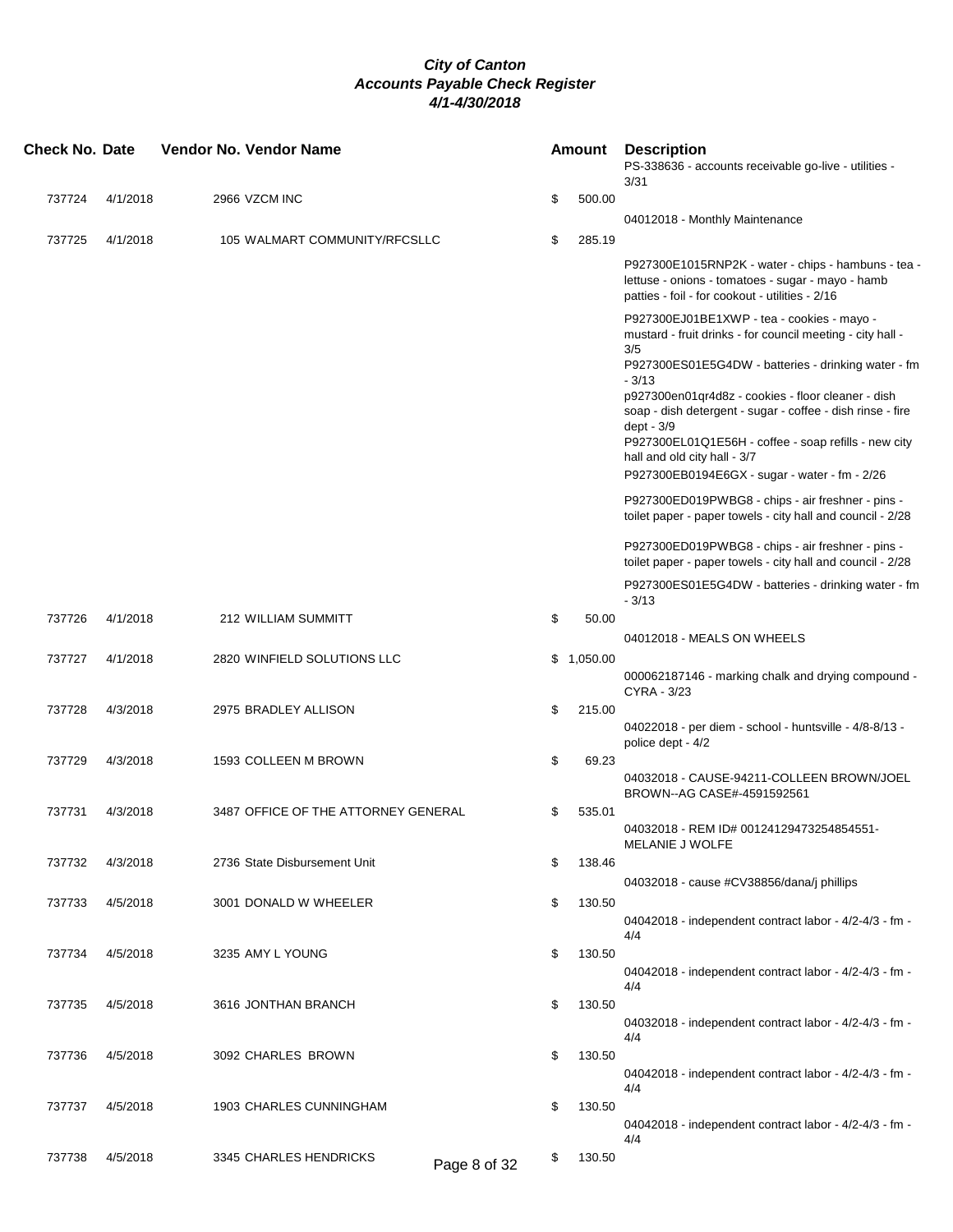| <b>Check No. Date</b> |           | Vendor No. Vendor Name              |                           |            | <b>Amount Description</b><br>04042018 - independent contract labor - 4/2-4/3 - fm -<br>4/4                                       |
|-----------------------|-----------|-------------------------------------|---------------------------|------------|----------------------------------------------------------------------------------------------------------------------------------|
| 737739                | 4/5/2018  | 3745 DAVION THOMPSON                | \$                        | 130.50     | 04042018 - independent contract labor - 4/2-4/3 - fm -                                                                           |
| 737740                | 4/5/2018  | 3236 DENNIS W YOUNG                 | \$                        | 130.50     | 4/4                                                                                                                              |
|                       |           |                                     |                           |            | 04042018 - independent contract labor - 4/2-4/3 - fm -<br>4/4                                                                    |
| 737741                | 4/5/2018  | 1714 FREDDY CONNER                  | \$                        | 130.50     | 04042018 - independent contract labor - 4/2-4/3 - fm -<br>4/4                                                                    |
| 737742                | 4/5/2018  | 1881 JAMES JOHNSON                  | \$                        | 43.50      | 04042018 - independent contract labor - 4/3/18 - fm -                                                                            |
| 737743                | 4/5/2018  | 3744 LAUREN BREWER                  | \$                        | 130.50     | 4/4<br>04042018 - independent contract labor - 4/2-4/3 - fm -                                                                    |
| 737744                | 4/5/2018  | 3632 LAWRENCE J GALLIA              | \$                        | 130.50     | 4/4                                                                                                                              |
|                       |           |                                     |                           |            | 04042018 - independent contract labor - 4/2-4/3 - fm -<br>4/4                                                                    |
| 737745                | 4/5/2018  | 3163 LINDA ANN WHEELER              | \$                        | 130.50     | 04042018 - independent contract labor - 4/2-4/3 - fm -<br>4/4                                                                    |
| 737746                | 4/5/2018  | 3487 OFFICE OF THE ATTORNEY GENERAL | \$                        | 90.00      | 04052018 - Remit # 0012654415093003954 - FIPS<br>code 4800000 - Brandon Hulse/Tiffany Hemby - Case<br>#0012654415                |
| 737747                | 4/5/2018  | 3315 RAY YBARRA                     | \$                        | 130.50     | 4/4/2018 - independent contract labor - 4/2-4/3 - fm -<br>4/4                                                                    |
| 737748                | 4/5/2018  | 3214 SHELLEY MUNNS                  | \$                        | 130.50     | 04042018 - independent contract labor - 4/2-4/3 - fm -                                                                           |
| 737749                | 4/5/2018  | 275 SHERMAN LYONS                   | \$                        | 65.25      | 4/4<br>04042018 - independent contract labor - 4/3/18 - fm -                                                                     |
| 737750                | 4/10/2018 | 1479 ALL CANTON FLORAL & GIFTS      | \$                        | 85.00      | 4/4                                                                                                                              |
|                       |           |                                     |                           |            | 943 - funeral flowers for ronald gleghorn - connie odic<br>father - admin - 4/5                                                  |
| 737751                | 4/10/2018 | 3400 AMERICAN HEALTH RESOURCES      |                           | \$4,168.46 | 04022018-2 - claims paid in excess of deposits - march<br>2018 - 4/2                                                             |
|                       |           |                                     |                           |            | 04022018 - funding for new claims & fees - fee<br>amounts - March 2018 - 4/2<br>04022018 - funding for new claims & fees - fee   |
|                       |           |                                     |                           |            | amounts - March 2018 - 4/2<br>04022018 - funding for new claims & fees - fee<br>amounts - March 2018 - 4/2                       |
|                       |           |                                     |                           |            | 04022018 - funding for new claims & fees - fee<br>amounts - March 2018 - 4/2<br>04022018 - funding for new claims & fees - fee   |
|                       |           |                                     |                           |            | amounts - March 2018 - 4/2<br>04022018 - funding for new claims & fees - fee<br>amounts - March 2018 - 4/2                       |
|                       |           |                                     |                           |            | 04022018 - funding for new claims & fees - fee<br>amounts - March 2018 - 4/2                                                     |
|                       |           |                                     |                           |            | 04022018-2 - claims paid in excess of deposits - march<br>$2018 - 4/2$<br>04022018-2 - claims paid in excess of deposits - march |
|                       |           |                                     | $Dess \wedge st \wedge r$ |            | 2018 - 4/2<br>3/18-4/2/18 - Flex plan - march 2018 - 4/2                                                                         |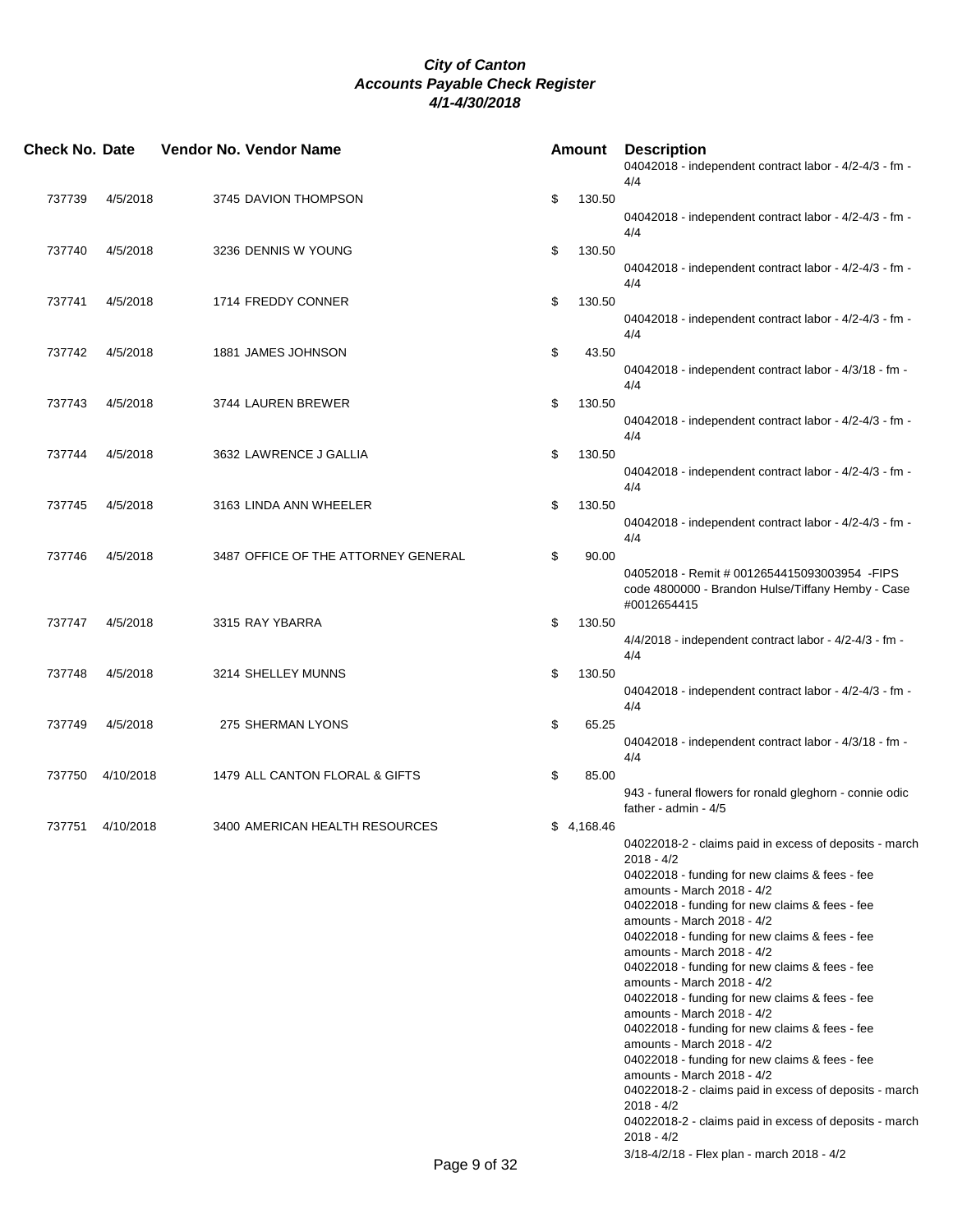| Check No. Date |           | Vendor No. Vendor Name                 |               | Amount     | <b>Description</b><br>04022018-2 - claims paid in excess of deposits - march<br>2018 - 4/2<br>04022018-2 - claims paid in excess of deposits - march<br>2018 - 4/2<br>04022018-2 - claims paid in excess of deposits - march                                                               |
|----------------|-----------|----------------------------------------|---------------|------------|--------------------------------------------------------------------------------------------------------------------------------------------------------------------------------------------------------------------------------------------------------------------------------------------|
|                |           |                                        |               |            | 2018 - 4/2<br>04022018-2 - claims paid in excess of deposits - march<br>2018 - 4/2                                                                                                                                                                                                         |
|                |           |                                        |               |            | 04022018-2 - claims paid in excess of deposits - march<br>$2018 - 4/2$                                                                                                                                                                                                                     |
|                |           |                                        |               |            | 04022018 - funding for new claims & fees - fee<br>amounts - March 2018 - 4/2<br>04022018-2 - claims paid in excess of deposits - march<br>$2018 - 4/2$                                                                                                                                     |
|                |           |                                        |               |            | 3/18-4/2/18 - Flex plan - march 2018 - 4/2                                                                                                                                                                                                                                                 |
|                |           |                                        |               |            | 3/18-4/2/18 - Flex plan - march 2018 - 4/2                                                                                                                                                                                                                                                 |
|                |           |                                        |               |            | 3/18-4/2/18 - Flex plan - march 2018 - 4/2                                                                                                                                                                                                                                                 |
|                |           |                                        |               |            | 3/18-4/2/18 - Flex plan - march 2018 - 4/2                                                                                                                                                                                                                                                 |
|                |           |                                        |               |            | 04022018 - funding for new claims & fees - fee<br>amounts - March 2018 - 4/2                                                                                                                                                                                                               |
|                |           |                                        |               |            | 3/18-4/2/18 - Flex plan - march 2018 - 4/2                                                                                                                                                                                                                                                 |
|                |           |                                        |               |            | 3/18-4/2/18 - Flex plan - march 2018 - 4/2                                                                                                                                                                                                                                                 |
|                |           |                                        |               |            | 3/18-4/2/18 - Flex plan - march 2018 - 4/2                                                                                                                                                                                                                                                 |
|                |           |                                        |               |            | 3/18-4/2/18 - Flex plan - march 2018 - 4/2                                                                                                                                                                                                                                                 |
|                |           |                                        |               |            | 3/18-4/2/18 - Flex plan - march 2018 - 4/2                                                                                                                                                                                                                                                 |
|                |           |                                        |               |            | 3/18-4/2/18 - Flex plan - march 2018 - 4/2                                                                                                                                                                                                                                                 |
|                |           |                                        |               |            | 3/18-4/2/18 - Flex plan - march 2018 - 4/2                                                                                                                                                                                                                                                 |
|                |           |                                        |               |            | 3/18-4/2/18 - Flex plan - march 2018 - 4/2<br>04022018 - funding for new claims & fees - fee<br>amounts - March 2018 - 4/2<br>04022018 - funding for new claims & fees - fee<br>amounts - March 2018 - 4/2<br>04022018 - funding for new claims & fees - fee<br>amounts - March 2018 - 4/2 |
|                |           |                                        |               |            | 3/18-4/2/18 - Flex plan - march 2018 - 4/2                                                                                                                                                                                                                                                 |
| 737752         | 4/10/2018 | 3 ANA-LAB CORP.                        | \$            | 130.00     |                                                                                                                                                                                                                                                                                            |
|                |           |                                        |               |            | A0423743 - water sample testing - 4/2                                                                                                                                                                                                                                                      |
| 737753         | 4/10/2018 | 3711 ARROW MAGNOLIA INTERNATIONAL INC. | \$            | 200.24     |                                                                                                                                                                                                                                                                                            |
|                |           |                                        |               |            | IV180002567 - QK-16 - lubricant for rotors - wwtp - 3/23                                                                                                                                                                                                                                   |
| 737754         | 4/10/2018 | 53 ATMOS ENERGY                        | \$            | 289.76     | 4/18-3036423645 - atmos mo energy stmt - civic center<br>$- fm - 3/23$                                                                                                                                                                                                                     |
|                |           |                                        |               |            | $4/18 - 3036825541 - 3 \times 3000$ energy stmt - plaza<br>museum - 3/23                                                                                                                                                                                                                   |
|                |           |                                        |               |            | 4/18-4022412726 - atmos mo energy stmt - new comm<br>bldg - police dept - 3/23                                                                                                                                                                                                             |
| 737755         | 4/10/2018 | 211 BORDERS & LONG OIL, INC.           | S             | 370.94     |                                                                                                                                                                                                                                                                                            |
|                |           |                                        |               |            | 63981 - 144 gal diesel @ 2.57 - fire dept - 3/16                                                                                                                                                                                                                                           |
| 737756         | 4/10/2018 | 367 BROWN & HOFMEISTER, LLP            |               | \$2,562.54 |                                                                                                                                                                                                                                                                                            |
|                |           |                                        |               |            | 0120-000-35604 - legal fees - admin - 3/31                                                                                                                                                                                                                                                 |
|                |           |                                        |               |            | 0120-000-35604 - legal fees - admin - 3/31                                                                                                                                                                                                                                                 |
|                |           |                                        |               |            | 0120-000-35604 - legal fees - admin - 3/31                                                                                                                                                                                                                                                 |
|                |           |                                        |               |            | 0120-000-35604 - legal fees - admin - 3/31                                                                                                                                                                                                                                                 |
|                |           |                                        |               |            | 0120-000-35604 - legal fees - admin - 3/31                                                                                                                                                                                                                                                 |
|                |           |                                        |               |            | 0120-000-35604 - legal fees - admin - 3/31                                                                                                                                                                                                                                                 |
|                |           |                                        | Page 10 of 32 |            | 0120-000-35604 - legal fees - admin - 3/31                                                                                                                                                                                                                                                 |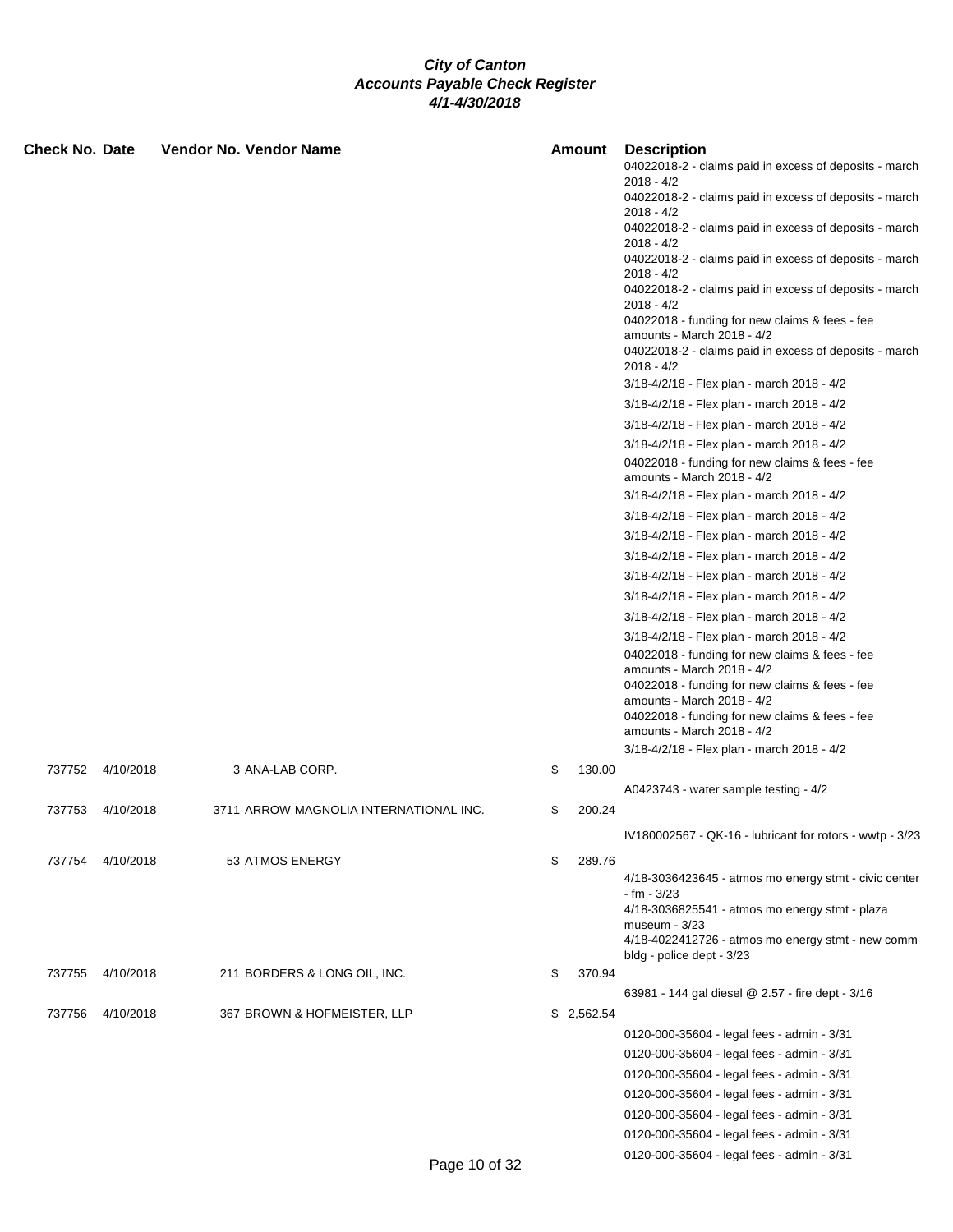| <b>Check No. Date</b> |                  | Vendor No. Vendor Name                  |    | Amount     | <b>Description</b><br>0120-000-35604 - legal fees - admin - 3/31  |
|-----------------------|------------------|-----------------------------------------|----|------------|-------------------------------------------------------------------|
| 737757                | 4/10/2018        | 1454 BUDGET BUSINESS SYSTEMS            | \$ | 41.11      |                                                                   |
|                       |                  |                                         |    |            | 024269 - mo copier meter charge - muni court - 4/1                |
|                       |                  |                                         |    |            | 024259 - mo copier meter charge - fire dept - 4/1                 |
| 737758                | 4/10/2018        | 2848 CANTON HIGH SCHOOL STUDENT COUNCIL | \$ | 404.16     |                                                                   |
|                       |                  |                                         |    |            | 04012018 - independent parking contractor - fm - 4/1              |
| 737759                | 4/10/2018        | 311 CANTON LUMBER COMPANY               | \$ | 25.00      |                                                                   |
|                       |                  |                                         |    |            | 189901 - nails for installing wood on trailer - streets -<br>3/31 |
| 737760                | 4/10/2018        | 16 CANTON PARTS PLUS                    | \$ | 476.37     |                                                                   |
|                       |                  |                                         |    |            | 200146/f - tractor hydraulic fluid - streets - utilities - 3/26   |
|                       |                  |                                         |    |            | 199663/f - 6 ton jack stand - wwtp - 3/19                         |
|                       |                  |                                         |    |            | 198526/f - filters for equip - fire dept - 3/5                    |
|                       |                  |                                         |    |            | 200146/f - tractor hydraulic fluid - streets - utilities - 3/26   |
| 737761                | 4/10/2018        | 240 CANTON ROTARY CLUB                  | \$ | 303.00     |                                                                   |
|                       |                  |                                         |    |            | 03292018 - independent parking contractor - fm - 3/29             |
| 737762                | 4/10/2018        | <b>19 CANTON VETERINARY CLINIC</b>      | \$ | 46.80      |                                                                   |
|                       |                  |                                         |    |            | 486661 - dogfood for mido - police dept - 3/5                     |
| 737763                | 4/10/2018        | 3759 CANTON VISITORS BUREAU             |    | ########## |                                                                   |
|                       |                  |                                         |    |            | 20180403 - annual fm marketing - 4/3                              |
|                       |                  |                                         |    |            | 20180403 - annual fm marketing - 4/3                              |
|                       | 737764 4/10/2018 | 326 CASTILLIAN LODGE #141               | \$ | 849.89     |                                                                   |
|                       |                  |                                         |    |            | 03302018 - independent parking contractor - fm - 3/30             |
| 737765                | 4/10/2018        | 676 CHEM SERV                           | \$ | 174.40     |                                                                   |
|                       |                  |                                         |    |            | 114755 - gloves - wwtp - 3/27                                     |
| 737766                | 4/10/2018        | 3715 CHRISTUS MOTHER FRANCES HOSPITAL   | \$ | 120.00     | 04012018 - tmf mo gym membership dues - april 2018 -              |
|                       |                  |                                         |    |            | 4/1                                                               |
| 737767                | 4/10/2018        | 74 COBURN'S SUPPLY CO., INC.            | \$ | 226.92     |                                                                   |
|                       |                  |                                         |    |            | 39948283 - restroom supplies - fm - 3/7                           |
| 737768                | 4/10/2018        | 3120 COMMUNITY BIBLE CHURCH             |    | \$1,021.25 |                                                                   |
|                       |                  |                                         |    |            | 03312018 - independent parking contractor - fm - 3/31             |
| 737769                | 4/10/2018        | <b>189 COMPLETE BUSINESS SYSTEMS</b>    | \$ | 219.90     |                                                                   |
|                       |                  |                                         |    |            | 558094 - mo copier meter charges - city hall - 4/3                |
|                       | 737770 4/10/2018 | 156 CONTINENTAL RESEARCH CORP.          |    | \$2,264.92 |                                                                   |
|                       |                  |                                         |    |            | 463014-CRC-1 - prime for sewers and fire ant spot                 |
|                       |                  |                                         |    |            | treatment - $fm - 4/6$                                            |
| 737771                | 4/10/2018        | 3760 DOMAIN LISTINGS                    | \$ | 228.00     | 462965-CRC-1 - bacados - wwtp - 4/4                               |
|                       |                  |                                         |    |            | 282-1848 - 2018 annual website domain listing - fm -              |
|                       |                  |                                         |    |            | 3/23                                                              |
|                       | 737772 4/10/2018 | 1038 DOUGLAS W BELZER                   | \$ | 800.00     |                                                                   |
|                       |                  |                                         |    |            | 149 - food service inspections - city - fm - 3/31                 |
|                       |                  |                                         |    |            | 149 - food service inspections - city - fm - 3/31                 |
|                       | 737773 4/10/2018 | 133 EAGLE LABS, INC.                    |    | \$2,932.00 | 28728 - chem floc - wwtp - 3/22                                   |
| 737774                | 4/10/2018        | 3716 EAST TEXAS ALARM                   | \$ | 48.50      |                                                                   |
|                       |                  |                                         |    |            |                                                                   |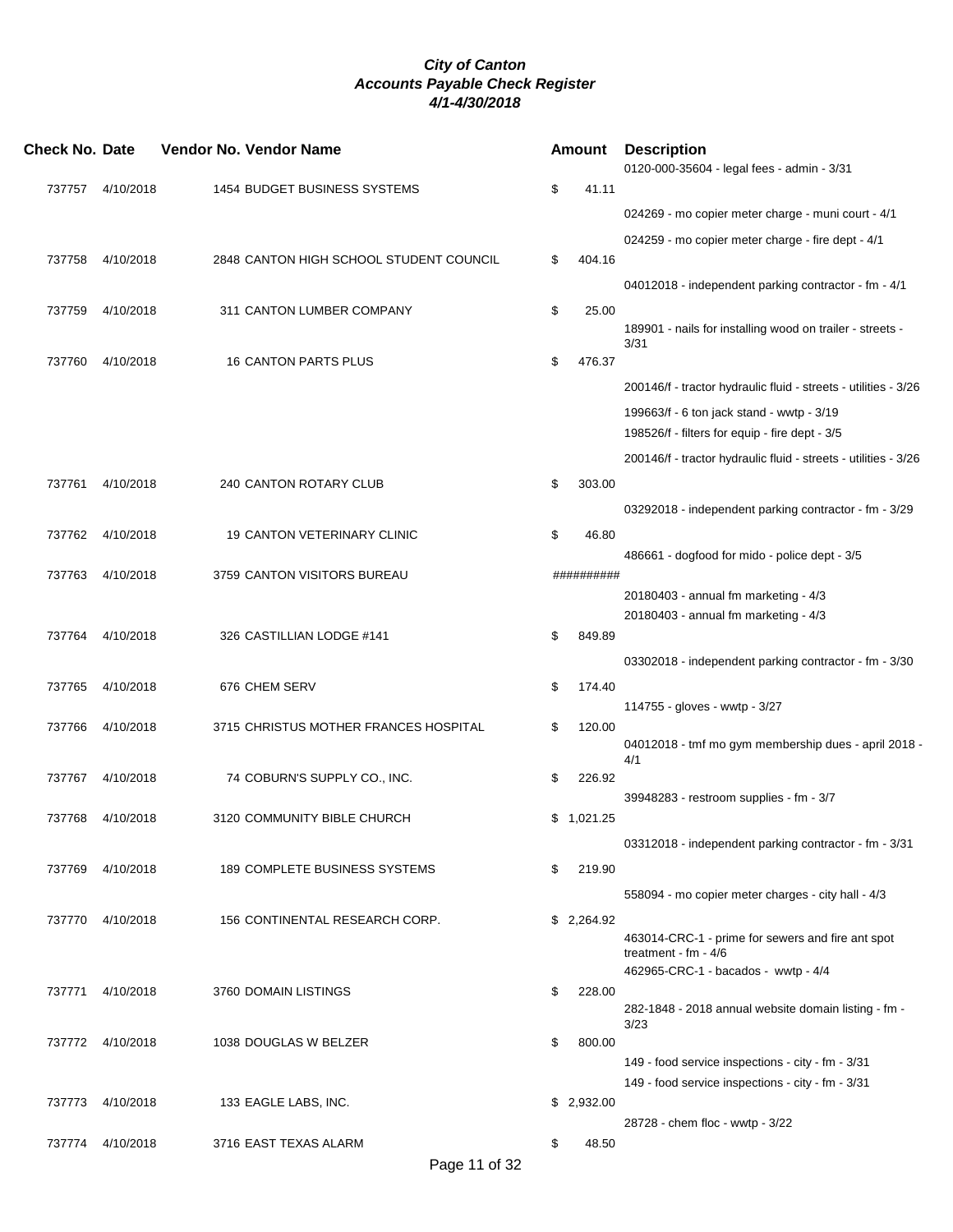| <b>Check No. Date</b> |                  | Vendor No. Vendor Name |                                   |    |            | <b>Amount</b> Description                                                                                                                                                                                                                                                                                                                                                                                                                                                                                                                                 |  |
|-----------------------|------------------|------------------------|-----------------------------------|----|------------|-----------------------------------------------------------------------------------------------------------------------------------------------------------------------------------------------------------------------------------------------------------------------------------------------------------------------------------------------------------------------------------------------------------------------------------------------------------------------------------------------------------------------------------------------------------|--|
|                       |                  |                        |                                   |    |            | 1066012 - mo security monitoring - comm bldg - 4/1                                                                                                                                                                                                                                                                                                                                                                                                                                                                                                        |  |
|                       | 737775 4/10/2018 |                        | 826 EAST TEXAS CABLE              | \$ | 104.19     |                                                                                                                                                                                                                                                                                                                                                                                                                                                                                                                                                           |  |
|                       |                  |                        |                                   |    |            | 4/18-003-005350 - mo cable stmt - police dept - 3/26                                                                                                                                                                                                                                                                                                                                                                                                                                                                                                      |  |
|                       |                  |                        |                                   |    |            | 4/18-003-005299 - mo cable stmt - fire dept - 3/26                                                                                                                                                                                                                                                                                                                                                                                                                                                                                                        |  |
|                       | 737776 4/10/2018 |                        | 3762 EAST TEXAS STRIPING          | \$ | 405.07     |                                                                                                                                                                                                                                                                                                                                                                                                                                                                                                                                                           |  |
|                       |                  |                        |                                   |    |            | 001428 - parking striping at plaza museum - 4/6                                                                                                                                                                                                                                                                                                                                                                                                                                                                                                           |  |
|                       | 737777 4/10/2018 |                        | 3669 FIRECHECKOFFS.COM            | \$ | 425.00     |                                                                                                                                                                                                                                                                                                                                                                                                                                                                                                                                                           |  |
|                       |                  |                        |                                   |    |            | 201875 - annual subscription - fire dept - 2/20                                                                                                                                                                                                                                                                                                                                                                                                                                                                                                           |  |
| 737778                | 4/10/2018        |                        | 1269 FORTENBERRY PIPE & SUPPLY CO | \$ | 850.40     | 16742 - pipe saddle to cut pipe - streets - 3/12                                                                                                                                                                                                                                                                                                                                                                                                                                                                                                          |  |
|                       |                  |                        |                                   |    |            | 17669 - pipe - end caps - for hand rails - fire dept - 3/21                                                                                                                                                                                                                                                                                                                                                                                                                                                                                               |  |
|                       |                  |                        |                                   |    |            | 17648 - returned elbows - hand rail - fire dept - 3/14                                                                                                                                                                                                                                                                                                                                                                                                                                                                                                    |  |
|                       |                  |                        |                                   |    |            | 17668 - returned elbows and pipe - hand rail - fire dept -<br>3/21                                                                                                                                                                                                                                                                                                                                                                                                                                                                                        |  |
|                       |                  |                        |                                   |    |            | 17641 - pipe for hand rail - fire dept - 3/12                                                                                                                                                                                                                                                                                                                                                                                                                                                                                                             |  |
| 737779                | 4/10/2018        |                        | 2067 FOUR BROTHERS                | \$ | 555.65     |                                                                                                                                                                                                                                                                                                                                                                                                                                                                                                                                                           |  |
|                       |                  |                        |                                   |    |            | C3161444 - mower pulleys - streets - 3/26<br>C3161669 - new deck belt and cap for mower unit 107 -<br>streets - 3/28<br>C3161656 - blades for mowes - bars for chainsaws -<br>streets - 3/28                                                                                                                                                                                                                                                                                                                                                              |  |
| 737780                | 4/10/2018        |                        | 3761 FREEDOM PARTY RENTALS        | \$ | 500.00     |                                                                                                                                                                                                                                                                                                                                                                                                                                                                                                                                                           |  |
|                       |                  |                        |                                   |    |            | 1036 - bounce house rental - TC 1 - fm - 3/29                                                                                                                                                                                                                                                                                                                                                                                                                                                                                                             |  |
| 737781                | 4/10/2018        | 3489 FRONTIER          |                                   | \$ | 301.43     | 4/18-903-567-1191-070913-5 - mo fax line svc - fire<br>dept - 4/1<br>4/18-903-567-2920-042011-5 - mo phone lines - fm cc<br>machines - 3/28<br>4/18-903-567-6686-012684-5 - frontier mo phone svc -<br>sr citzn bldg - 3/25<br>4/18-903-567-0319-062106-5 - frontier mo phone svc -<br>plaza museum - 3/25<br>4/18-210-022-8874-123083-5 - mo phone line svc -<br>emergency alert - fm - 3/25<br>4/18-210-030-4284-090696-5 - mo phone line svc -<br>data line - fm - 3/25<br>4/18-210-022-8875-060280-5 - mo phone line svc -<br>data line - $fm - 3/25$ |  |
|                       | 737782 4/10/2018 | 3514 GRAFIX PLUS       |                                   | \$ | 60.00      |                                                                                                                                                                                                                                                                                                                                                                                                                                                                                                                                                           |  |
|                       |                  |                        |                                   |    |            | 531 - aluminum signs - fm - 3/19                                                                                                                                                                                                                                                                                                                                                                                                                                                                                                                          |  |
|                       | 737783 4/10/2018 | 701 GRAINGER           |                                   | \$ | 176.25     | 9739265958 - eye slings - slip hooks - anchor shackles -<br>wwtp - 3/26                                                                                                                                                                                                                                                                                                                                                                                                                                                                                   |  |
|                       | 737784 4/10/2018 |                        | 891 GT DISTRIBUTORS INC.          | \$ | 148.64     |                                                                                                                                                                                                                                                                                                                                                                                                                                                                                                                                                           |  |
|                       |                  |                        |                                   |    |            | INV0654887 - nylon leg - human restraint - police dept -<br>4/2                                                                                                                                                                                                                                                                                                                                                                                                                                                                                           |  |
|                       | 737785 4/10/2018 |                        | 2709 HBC BUILDING CENTER          |    | \$4,675.97 |                                                                                                                                                                                                                                                                                                                                                                                                                                                                                                                                                           |  |
|                       |                  |                        |                                   |    |            | 36179 - grass seed - fire dept - 3/13<br>36241 - spanner wrench - electrode for the welder -<br>streets - $3/15$                                                                                                                                                                                                                                                                                                                                                                                                                                          |  |
|                       |                  |                        |                                   |    |            | 36234 - replacement light bulbs - fm - 3/15                                                                                                                                                                                                                                                                                                                                                                                                                                                                                                               |  |
|                       |                  |                        |                                   |    |            | 36338 - replacement light bulbs - fm - 3/19                                                                                                                                                                                                                                                                                                                                                                                                                                                                                                               |  |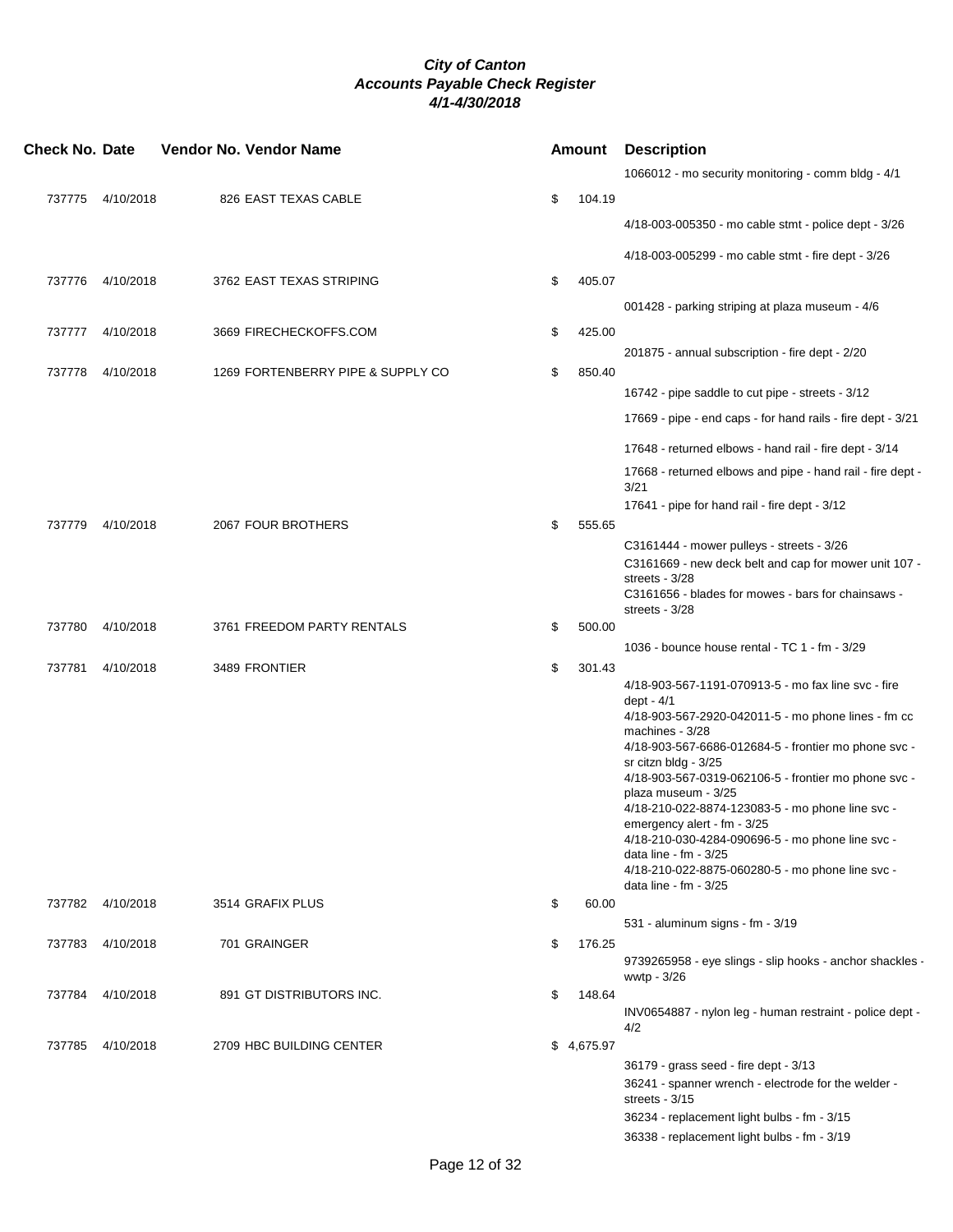| Check No. Date | Vendor No. Vendor Name | <b>Amount</b> | <b>Description</b><br>36341 - self tapping screws - for lake docks @<br>millcreek lake - 3/19<br>36332 - self tapping screws - utilities - 3/19<br>36228 - switch photo control adj - hwy 19 lights - streets<br>$-3/14$<br>36079 - mouse traps - snake repellent - soccer<br>concession - parks - 3/8<br>36075 - hose clamps - fm - 3/8<br>36017 - horz rod repakit - packing sheet - CYRA - 3/7<br>3/15 - replacement light bulbs for log cabin - fm - 3/15<br>36340 - hardware - trade center food court - fm - 3/19 |
|----------------|------------------------|---------------|-------------------------------------------------------------------------------------------------------------------------------------------------------------------------------------------------------------------------------------------------------------------------------------------------------------------------------------------------------------------------------------------------------------------------------------------------------------------------------------------------------------------------|
|                |                        |               | 36296 - braided flex hose - sanitary hub tee - for<br>cheese cake sink - fm - 3/16<br>36362 - garden sprayer - fm - 3/20                                                                                                                                                                                                                                                                                                                                                                                                |
|                |                        |               | 36239 - water filters - soccer concession - 3/15<br>36235 - braided flex hose - valve angles - tees - soccer<br>concession - 3/15<br>36263 - mud pan - pvc adapter - conduit locknut -<br>soccer concession - 3/15                                                                                                                                                                                                                                                                                                      |
|                |                        |               | 36243 - flex seal spray - soccer concession - 3/15<br>36141 - couplings - conduit - soccer field restroom light -<br>3/12<br>36294 - tee hub - pvc tail pieces - p-traps - elbows -<br>trap adapters - $fm - 3/16$<br>36272 - outlet cover - outlet box - cbl clmp connctr -<br>conduit straps - connectr comprss - soccer field water<br>heater - $3/16$                                                                                                                                                               |
|                |                        |               | 35951 - paint for west gate walking bridge - fm - 3/5                                                                                                                                                                                                                                                                                                                                                                                                                                                                   |
|                |                        |               | 36327 - flour lamp holder bipin - log cabin light - fm -<br>3/19<br>36491 - paint tray - pnt tray roller set - maskg tape --<br>muriatic acid - animal shelter - 3/26<br>36316 - pvc tee - pvc waste ell - hub - pvc j bend - s-<br>trap - fm - 3/19<br>36319 - pvc flanged ell - coupling - fm - 3/19<br>36426 - spray paint for hydrants - 3/22<br>36184 - grass seed - fire dept - 3/13<br>36297 - p-traps - fm - 3/16                                                                                               |
|                |                        |               | 36169 - drill bit - screws - for handrail - fire dept - 3/13                                                                                                                                                                                                                                                                                                                                                                                                                                                            |
|                |                        |               | 36246 - screws for handrail - fire dept - 3/15<br>36398 - black pipe - fire dept - 3/22<br>36255 - paint brush - paint bucket - lacquer thinner -                                                                                                                                                                                                                                                                                                                                                                       |
|                |                        |               | water seal - for lake docks - 3/15<br>36397 - chopsaw blades - utilities - 3/22<br>36438 - chain saw oil - ultra oil - fm - 3/23<br>36419 - 3 patrol units - hardware - fuses - wire cutter -<br>disc fml ins - police dept - 3/22<br>36402 - vaccum breaker - cap hub - fm - 3/22                                                                                                                                                                                                                                      |
|                |                        |               | 36406 - vacuum breaker sillcock - fm - 3/22<br>36448 - chain and rope for unit 48 tractor - utilities -<br>3/23<br>36405 - returned - vacuum breaker sillcock - fm - 3/22                                                                                                                                                                                                                                                                                                                                               |
|                |                        |               |                                                                                                                                                                                                                                                                                                                                                                                                                                                                                                                         |

36403 - rekey locks for TC IV restroom - fm - 3/22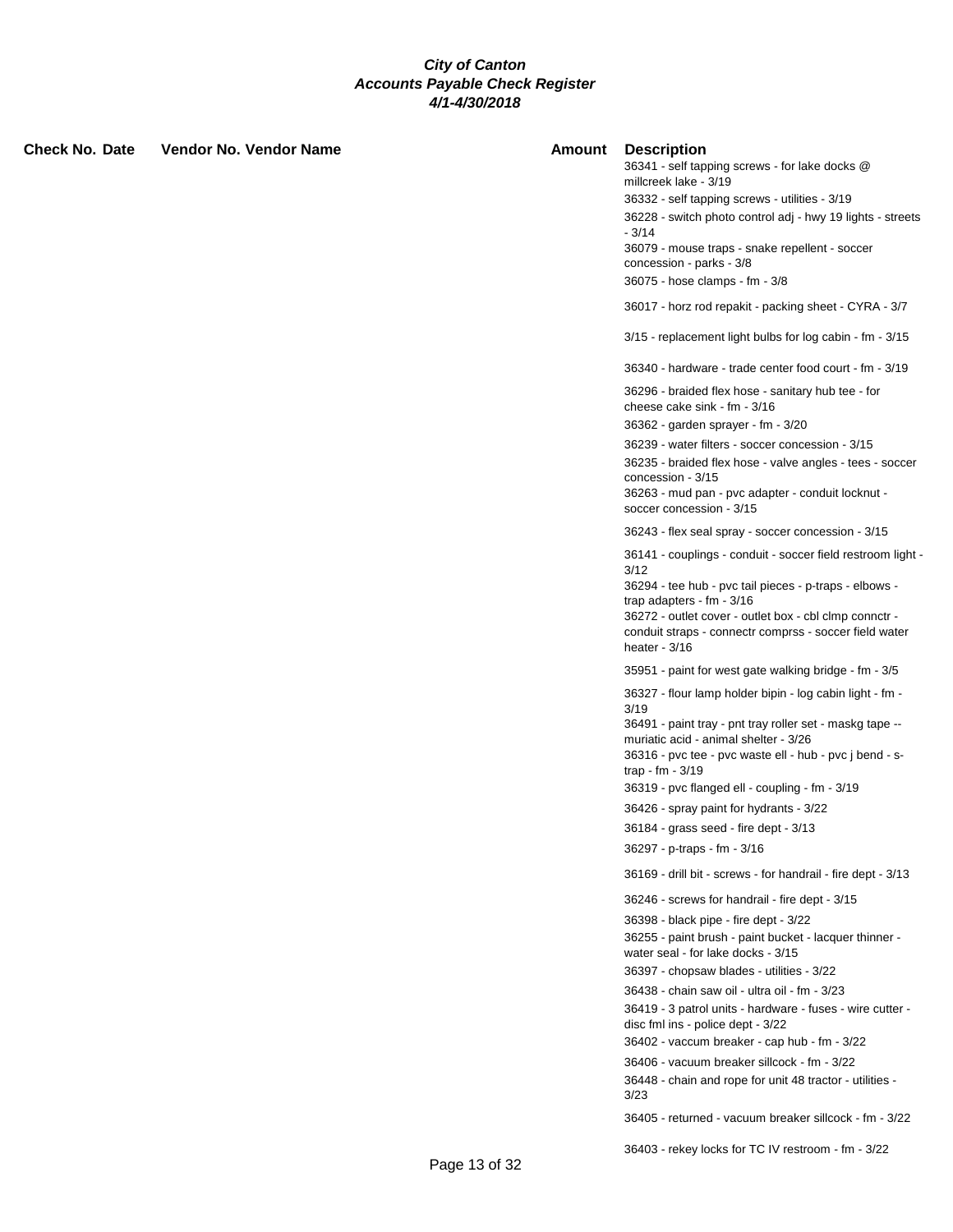|               | 36415 - primary wire<br>$fm - 3/22$                                                                                                                                                                                                                                               |
|---------------|-----------------------------------------------------------------------------------------------------------------------------------------------------------------------------------------------------------------------------------------------------------------------------------|
|               | 36344 - paint - paint                                                                                                                                                                                                                                                             |
|               | 36446 - trimmer - fir                                                                                                                                                                                                                                                             |
|               | 36598 - training roor<br>pieces - casing stick<br>knife - paint - wall pl<br>splitter - sand papr -<br>pvc - ligt bulbs - fi                                                                                                                                                      |
|               | 35931 - ceramic hea<br>$-3/2$                                                                                                                                                                                                                                                     |
|               | 36553 - cable ties fo                                                                                                                                                                                                                                                             |
|               | 36501 - safety hasp<br>36572 - impact nuts<br>36585 - drill bits - pu<br>benches - parks - 3/<br>36611 - drill bits - fo<br>3/31<br>36521 - screws - fm<br>36477 - light bulbs -<br>3/26                                                                                          |
|               | 36437 - water seal f                                                                                                                                                                                                                                                              |
|               | 36462 - replacemen<br>36600 - hardware - 1<br>3/30<br>35931 - ceramic hea<br>$-3/2$<br>36025 - spray paint                                                                                                                                                                        |
|               | 36224 - water heate<br>push fits - adaptrs -                                                                                                                                                                                                                                      |
|               | 36617 - paint - paint<br>stir sticks - drop clot<br>dept - 3/31<br>36420 - plug - adapt<br>lab sink repair - wate<br>36424 - vinyl tube -<br>plant - 3/22                                                                                                                         |
|               | 36475 - gloves - sle                                                                                                                                                                                                                                                              |
|               | 36475 - gloves - sle                                                                                                                                                                                                                                                              |
|               | 36525 - chain for tra<br>streets - 3/27<br>36517 - chain for tra<br>streets - 3/27<br>36513 - wrench com<br>wwtp - 3/27<br>36513 - wrench com<br>wwtp - 3/27<br>36317 - flex connect<br>36205 - grinding wh<br>36062 - couplings -<br>35890 - cable ties -<br>36047 - hardware fo |
| Page 14 of 32 | 3/8                                                                                                                                                                                                                                                                               |
|               |                                                                                                                                                                                                                                                                                   |

#### **Check No. Date Vendor No. Vendor Name Amount Description**

36385 - braided flex - pipe nipple - gal elbow - CYRA - 3/21

e - alligator clip - fml disc - TC IV -

 $3/19$  tray s - primer - covers - fm -  $3/19$ 

 $e$  dept -  $3/23$ 

m remodle - paint sticks - corner ss - pnt rollrs - foam rollrs - joint lates - toggle switchs - liqd nails plugs - spaklng - coax cable - wire -

ater tower - muni court - police dept

or tennis court nets - parks - 3/28

- old kaufman park - 3/27

setter set - fm - 3/29

anch pins - screws - for tennis court  $30<sub>2</sub>$ 

If tennis court bench repair - parks -

 $-3/27$ 

fire ant killer - flagging tape - fm -

for dock - old city lake - 3/23

1t - light bulbs - fire dept - 3/24

febreze - garden sprayer - wwtp -

ater tower - muni court - police dept

- for bathrooms - fm - 3/7

er pan - valve ball - connect - elbow water heater - soccer field - 3/18

rollers - wall plates - paint trays ths - for training room remodel - fire

ter - pvc tail piece - washers - water er plant - 3/22

for water lab sink repair - water

dge hammer handle - streets - 3/26

dge hammer handle - streets - 3/26

ailing arms on brush hog mower -

ailing arms on brush hog mower -

nb - wrench gears - foam cleaner -

nb - wrench gears - foam cleaner -

 $tors - fm - 3/19$ 

eel for grinder - streets - 3/14

copper tubing - fm - 3/8

parks - 3/1

or apparatus equipment - fire dept -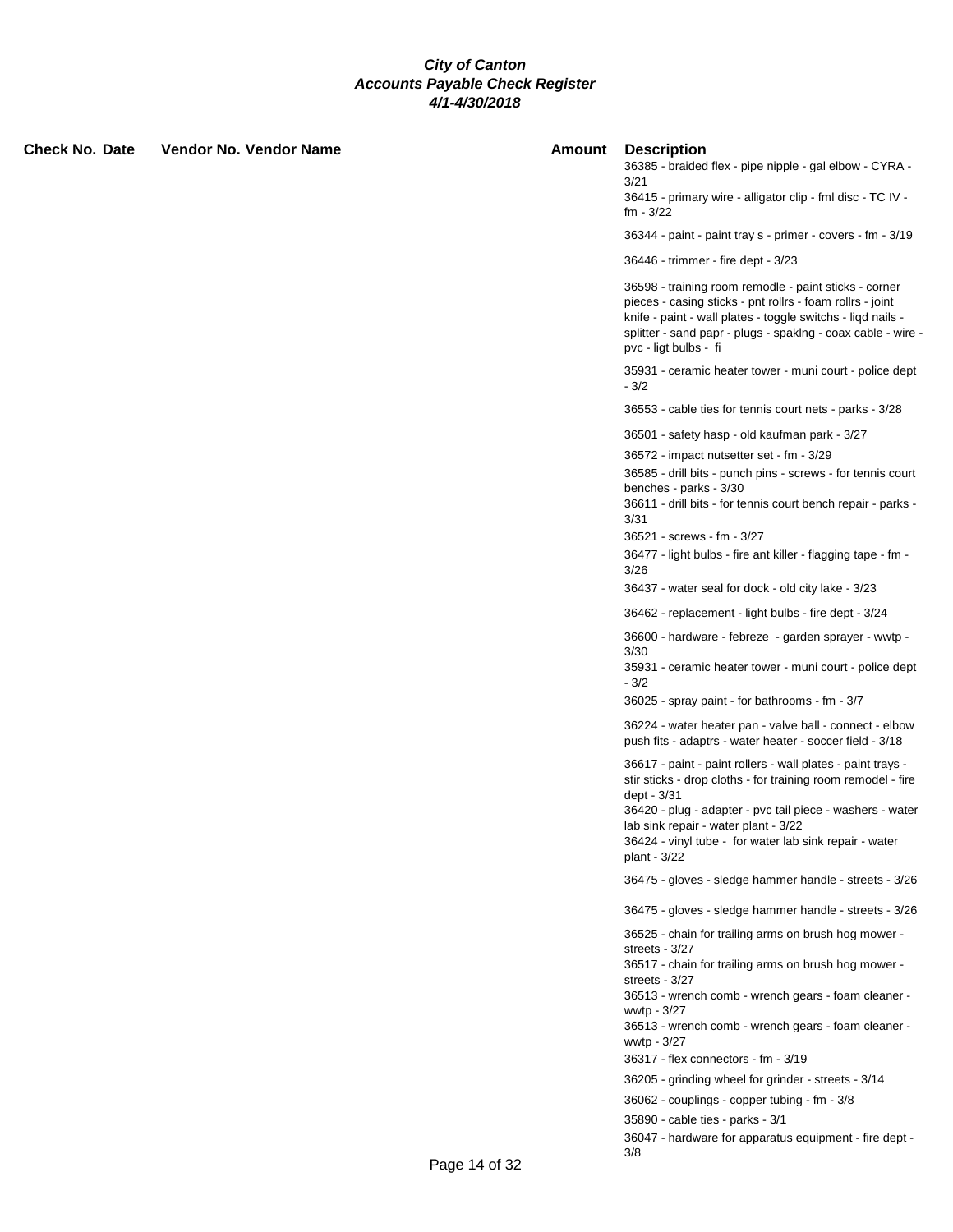| <b>Check No. Date</b> |                  | Vendor No. Vendor Name              | Amount       | <b>Description</b><br>36061 - bungee cord - tarp - fire dept - 3/8                                                             |
|-----------------------|------------------|-------------------------------------|--------------|--------------------------------------------------------------------------------------------------------------------------------|
|                       |                  |                                     |              | 36008 - shop saw blade - torpedo level - soap stone -<br>welding rods - streets - 3/7                                          |
|                       |                  |                                     |              | 36071 - pvc sewer elbow - ww coll - 3/18                                                                                       |
|                       |                  |                                     |              | 36093 - spray primer - fish boxes - city lake - 3/9                                                                            |
|                       |                  |                                     |              | 36010 - tube sqr - fish boxes - city lake - 3/7                                                                                |
|                       |                  |                                     |              | 36098 - rubber boots for employee - pvc cement and<br>cleaner - streets - utilities - ww coll - 3/9                            |
|                       |                  |                                     |              | 36098 - rubber boots for employee - pvc cement and<br>cleaner - streets - utilities - ww coll - 3/9                            |
|                       |                  |                                     |              | 36027 - paint - alumninum rail end - fence bandbrace -<br>for restroom - $fm - 3/7$                                            |
|                       |                  |                                     |              | 36068 - construction screws - city lakes - 3/8                                                                                 |
|                       |                  |                                     |              | 35927 - adapter - hose mender - pipe - wwtp - 3/2                                                                              |
|                       |                  |                                     |              | 36072 - wet/dry vacuum - for veh - police dept - 3/8                                                                           |
|                       |                  |                                     |              | 36033 - replacement light bulbs - fm - 3/7                                                                                     |
|                       |                  |                                     |              | 35988 - pvc pipe - restroom repair - fm - 3/6                                                                                  |
|                       |                  |                                     |              | 36030 - galv wire - panels - parks - 3/7                                                                                       |
|                       |                  |                                     |              | 36019 - wafer board - fm - 3/7                                                                                                 |
|                       |                  |                                     |              | 35977 - circ breaker for pitching machine - CYRA - 3/6                                                                         |
|                       |                  |                                     |              | 35936 - replacement light bulbs for flood lights - white<br>restroom - fm - $3/3$                                              |
|                       |                  |                                     |              | 35978 - circ breaker - CYRA - 3/6                                                                                              |
|                       |                  |                                     |              | 35965 - screws - lumber - for benches - CYRA - 3/5                                                                             |
|                       |                  |                                     |              | 36007 - paint brush - paint cover - fm - 3/7                                                                                   |
|                       |                  |                                     |              | 35955 - weed and feed - fire dept - 3/5                                                                                        |
|                       |                  |                                     |              | 36023 - wet/dry vac - dust bags - wwtp - 3/7                                                                                   |
|                       |                  |                                     |              | 35893 - scres connector sets - cable clamp connectors -<br>simple green - screws - fire dept - 3/1                             |
|                       |                  |                                     |              | 36098 - rubber boots for employee - pvc cement and<br>cleaner - streets - utilities - ww coll - 3/9                            |
|                       | 737791 4/10/2018 | 107 HOYT BREATHING AIR PROD.        | \$1,870.20   |                                                                                                                                |
|                       |                  |                                     |              | 043195 - SCBA - cyl and valve assy carb - 30 min -<br>4500 drained - fire dept                                                 |
|                       | 737792 4/10/2018 | 358 INTERNATIONAL CODE COUNCIL, INC | \$<br>135.00 | 3196083 - annual membership - code council - dev                                                                               |
|                       |                  |                                     |              | servc - 1/31                                                                                                                   |
|                       | 737793 4/10/2018 | 3103 KIMBERLY KROHA                 | \$<br>90.00  |                                                                                                                                |
|                       |                  |                                     |              | 04092018 - prof svc rendered - consultation service to<br>finance director - jan 2018 thru march 2018 - admin -<br>4/9         |
| 737794                | 4/10/2018        | 2052 MUNICIPAL EMERGENCY SERVICES   | \$<br>65.29  |                                                                                                                                |
|                       |                  |                                     |              | IN1214192 - uniforms - fire dept - 3/27                                                                                        |
| 737795                | 4/10/2018        | 3240 NETWORK BILLING SYSTEMS LLC    | \$<br>63.91  | 180910185 - mo phone stmt - fire dept - 4/2                                                                                    |
| 737796                | 4/10/2018        | 294 O'REILLY AUTOMOTIVE INC.        | \$2,191.87   |                                                                                                                                |
|                       |                  |                                     |              | 0891-348207 - unit pd 62 - wiper blades - police dept -<br>3/19<br>0891-347609 - warranty on ac compressor - streets -<br>3/16 |
|                       |                  |                                     |              | 0891-346150 - sealed beam - apparatus maint - fire                                                                             |
|                       |                  | Page 15 of 32                       |              | dept - 3/10                                                                                                                    |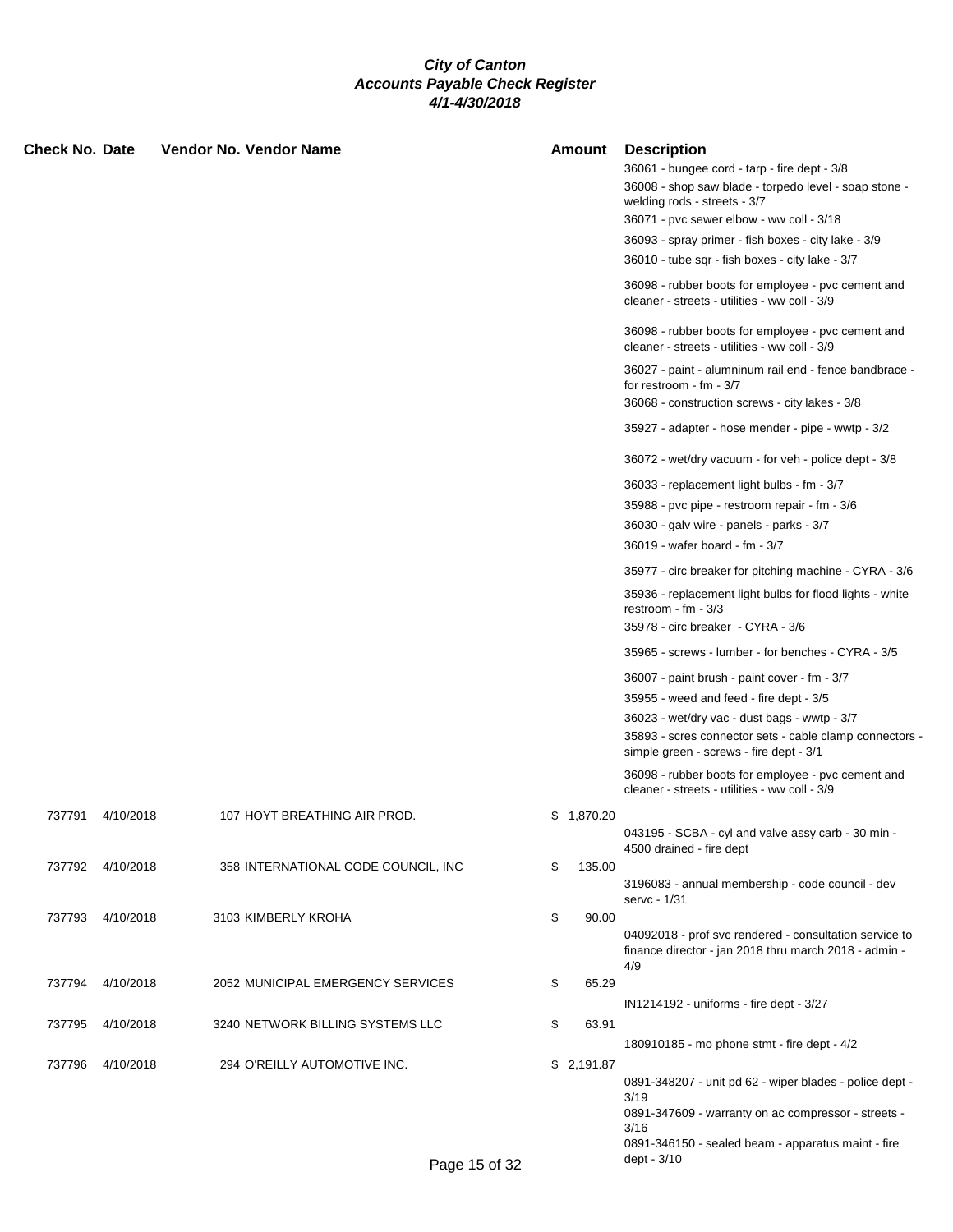| Check No. Date | Vendor No. Vendor Name | <b>Amount</b> | <b>Description</b>                                                                                                                                                                                                                               |
|----------------|------------------------|---------------|--------------------------------------------------------------------------------------------------------------------------------------------------------------------------------------------------------------------------------------------------|
|                |                        |               | 0891-346868 - freon - streets - utilities - 3/13<br>0891-346961 - motor oil - shop stock - streets - utilities -<br>ww coll - 3/13                                                                                                               |
|                |                        |               | 0891-346984 - unit 2 - core charge - streets - 3/13                                                                                                                                                                                              |
|                |                        |               | 0891-348429 - unit 65 - radiator cap - police dept - 3/20                                                                                                                                                                                        |
|                |                        |               | 0891-346683 - unit 1 - brake pads - streets - 3/12                                                                                                                                                                                               |
|                |                        |               | 0891-346718 - brake caliper tool - utilities - 3/12                                                                                                                                                                                              |
|                |                        |               | 0891-346868 - freon - streets - utilities - 3/13                                                                                                                                                                                                 |
|                |                        |               | 0891-346868 - freon - streets - utilities - 3/13                                                                                                                                                                                                 |
|                |                        |               | 0891-346868 - freon - streets - utilities - 3/13                                                                                                                                                                                                 |
|                |                        |               | 0891-346961 - motor oil - shop stock - streets - utilities -<br>ww coll - 3/13<br>0891-348773 - unit 38 cat loader - battery - streets -<br>3/21<br>0891-346822 - unit 2 - actuator - screwdriver - streets -                                    |
|                |                        |               | 3/13                                                                                                                                                                                                                                             |
|                |                        |               | 0891-348470 - unit 65 - strut - police dept - 3/20                                                                                                                                                                                               |
|                |                        |               | 0891-348977 - tire shine - streets - utilities - 3/22                                                                                                                                                                                            |
|                |                        |               | 0891-348977 - tire shine - streets - utilities - 3/22                                                                                                                                                                                            |
|                |                        |               | 0891-348869 - unit 2 - brake release - utilities - 3/22                                                                                                                                                                                          |
|                |                        |               | 0891-350011 - motor oil - shop stock - streets - 3/27                                                                                                                                                                                            |
|                |                        |               | 0891-349826 - unit 37 - window reg assem - water<br>pump - side marker lights - tail lights - parks - fm - 3/26                                                                                                                                  |
|                |                        |               | 0891-349826 - unit 37 - window reg assem - water<br>pump - side marker lights - tail lights - parks - fm - 3/26                                                                                                                                  |
|                |                        |               | 0891-346840 - unit 2 - return actuator - streets - 3/13                                                                                                                                                                                          |
|                |                        |               | correction - correction - invoices were billed by accdnt<br>to wrong account - 3/28<br>0891-346741 - unit 1 - brake pads - warranty return -<br>streets - $3/12$<br>0891-348652 - unit 51 bomag steel wheel roller -<br>battery - streets - 3/21 |
|                |                        |               | 0891-344988 - funnel - fire dept - 3/5                                                                                                                                                                                                           |
|                |                        |               | 0891-346961 - motor oil - shop stock - streets - utilities -<br>ww coll - 3/13<br>0891-350304 - oil filters - motor oil - shop stock - police<br>dept - 3/28                                                                                     |
|                |                        |               | 0891-350216 - extra plugs for mowers - streets - 3/28                                                                                                                                                                                            |
|                |                        |               | 0891-344955 - hex key set - motor oil - fire dept - 3/5                                                                                                                                                                                          |
|                |                        |               | 0891-345414 - antifreeze - streets - utilities - 3/7                                                                                                                                                                                             |
|                |                        |               | 0891-345414 - antifreeze - streets - utilities - 3/7                                                                                                                                                                                             |
|                |                        |               | 0891-345404 - unit 17 - alternator - streets - 3/7<br>0891-345666 - unit 37 - capsule - fm - 3/8                                                                                                                                                 |
|                |                        |               | 0891-345665 - unit 37 - license plate light - fm - 3/28                                                                                                                                                                                          |
|                |                        |               | 0891-345641 - unit 37 - marker light - light - fm - 3/8                                                                                                                                                                                          |
|                |                        |               | 0891-345639 - spark plugs for mower - streets - 3/8                                                                                                                                                                                              |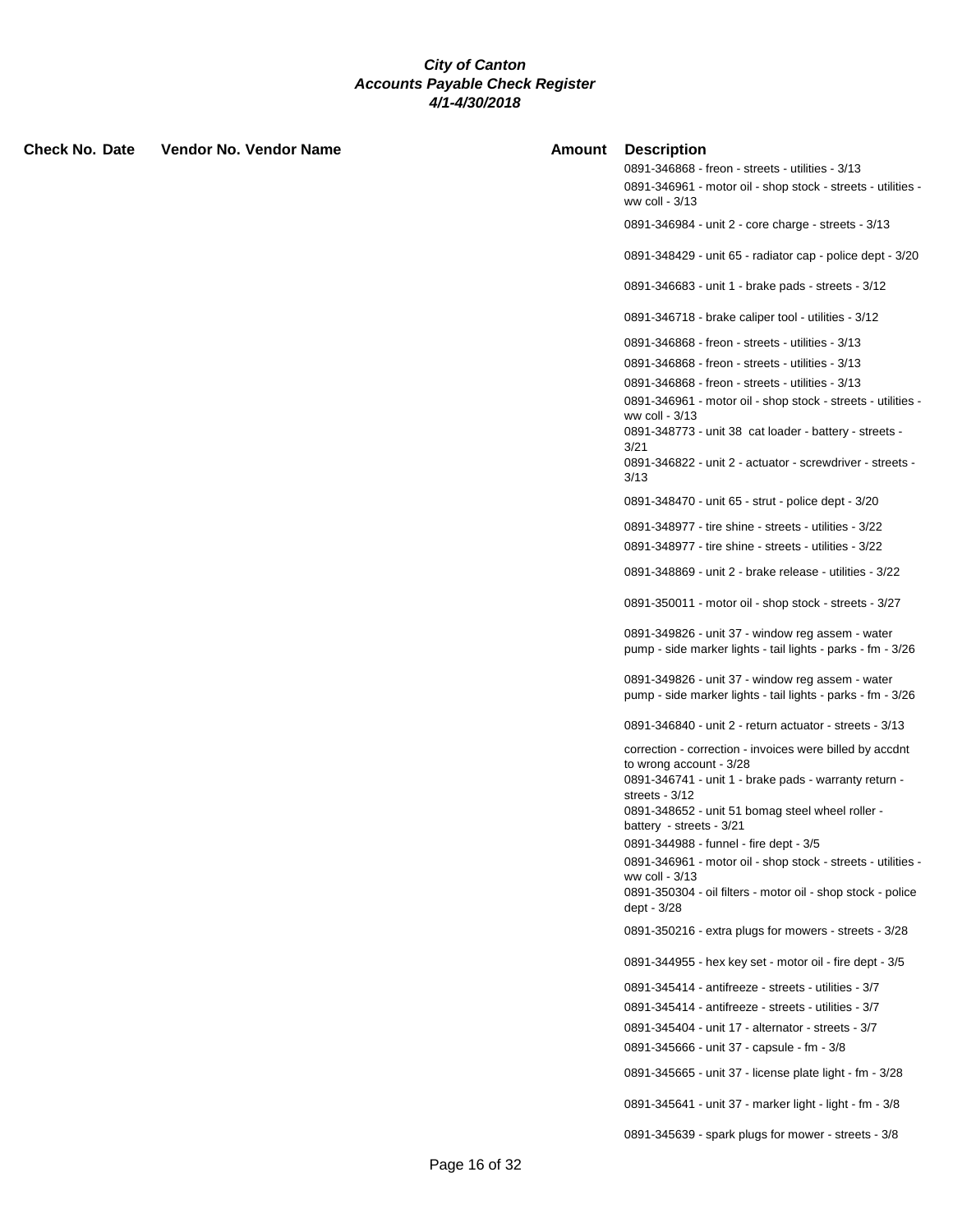| <b>Check No. Date</b> |           | Vendor No. Vendor Name    | <b>Amount</b> |        | <b>Description</b><br>0891-344124 - plug wires - oil pressure sensor - oil filter<br>- unit 100 - utilities - 3/1 |
|-----------------------|-----------|---------------------------|---------------|--------|-------------------------------------------------------------------------------------------------------------------|
|                       |           |                           |               |        | 0891-345560 - spark plugs for mower - utilities - 3/7                                                             |
|                       |           |                           |               |        | 0891-345661 - impct driversert - ratchet set - extension<br>set - for working on veh and equip - streets - 3/8    |
|                       |           |                           |               |        | 0891-345075 - unit 44 jet machine - connector - ww coll<br>$-3/5$                                                 |
| 737798                | 4/10/2018 | 3036 ORKIN PEST CONTROL   | \$            | 316.85 |                                                                                                                   |
|                       |           |                           |               |        | 168293836 - orkin mo pest control stmt - police dept -<br>3/23                                                    |
|                       |           |                           |               |        | 168293837 - orkin mo pest control stmt - fire dept -<br>3/23                                                      |
|                       |           |                           |               |        | 168292927 - orkin mo pest control stmt - sr citzn bldg -<br>3/23                                                  |
|                       |           |                           |               |        | 168292926 - orkin mo pest control stmt - blackwell<br>house $-3/23$                                               |
|                       |           |                           |               |        | 168293838 - orkin mo pest control stmt - civic center -<br>3/23                                                   |
|                       |           |                           |               |        | 168293191 - orkin mo pest control stmt - new city hall -<br>3/23                                                  |
|                       |           |                           |               |        | 168293863 - orkin mo pest control stmt - log cabin - fm -<br>3/23                                                 |
|                       |           |                           |               |        | 168292951 - orkin mo pest control stmt - plaza<br>$museum - 3/23$                                                 |
| 737799                | 4/10/2018 | 2936 PEOPLES              | \$3,928.79    |        |                                                                                                                   |
|                       |           |                           |               |        | 4/18-0010451101 - mo internet svc stmt - 4/1                                                                      |
|                       |           |                           |               |        | 4/18-0010672601 - mo internet svc stmt - fire dept - 4/1                                                          |
|                       |           |                           |               |        | 4/18-0010451101 - mo internet svc stmt - 4/1                                                                      |
|                       |           |                           |               |        | 4/18-0010451101 - mo internet svc stmt - 4/1                                                                      |
|                       |           |                           |               |        | 4/18-0010451101 - mo internet svc stmt - 4/1                                                                      |
|                       |           |                           |               |        | 4/18-0010451101 - mo internet svc stmt - 4/1                                                                      |
|                       |           |                           |               |        | 4/18-0010451101 - mo internet svc stmt - 4/1                                                                      |
|                       |           |                           |               |        | 4/18-0010451101 - mo internet svc stmt - 4/1                                                                      |
|                       |           |                           |               |        | 4/18-0010451101 - mo internet svc stmt - 4/1                                                                      |
|                       |           |                           |               |        | 4/18-0010451101 - mo internet svc stmt - 4/1                                                                      |
|                       |           |                           |               |        | 4/18-0010451101 - mo internet svc stmt - 4/1                                                                      |
|                       |           |                           |               |        | 4/18-0010451101 - mo internet svc stmt - 4/1                                                                      |
| 737800                | 4/10/2018 | 1867 QUILL CORPORATION    | \$            | 173.27 |                                                                                                                   |
|                       |           |                           |               |        | 18798 - coffee - city hall - 3/20                                                                                 |
|                       |           |                           |               |        | 18797 - toner for debra printer - city hall - 3/20                                                                |
| 737801                | 4/10/2018 | 2751 RON HAMMACK          | \$            | 42.00  |                                                                                                                   |
|                       |           |                           |               |        | 04102018 - Cell Allowance                                                                                         |
| 737802                | 4/10/2018 | 2157 SANITATION SOLUTIONS | \$51,259.47   |        |                                                                                                                   |
|                       |           |                           |               |        | 83X00300 - sanitation solutions mo stmt - 3/31                                                                    |
|                       |           |                           |               |        | 83X00300 - sanitation solutions mo stmt - 3/31                                                                    |
|                       |           |                           |               |        | 83X00300 - sanitation solutions mo stmt - 3/31                                                                    |
|                       |           |                           |               |        | 83X00300 - sanitation solutions mo stmt - 3/31                                                                    |
|                       |           |                           |               |        | 83X00300 - sanitation solutions mo stmt - 3/31                                                                    |
|                       |           |                           |               |        | 83X00300 - sanitation solutions mo stmt - 3/31                                                                    |
|                       |           |                           |               |        | 83X00300 - sanitation solutions mo stmt - 3/31                                                                    |
|                       |           |                           |               |        | 83X00300 - sanitation solutions mo stmt - 3/31                                                                    |
|                       |           |                           |               |        | 83X00300 - sanitation solutions mo stmt - 3/31                                                                    |
|                       |           |                           | Page 17 of 32 |        | 83X00300 - sanitation solutions mo stmt - 3/31                                                                    |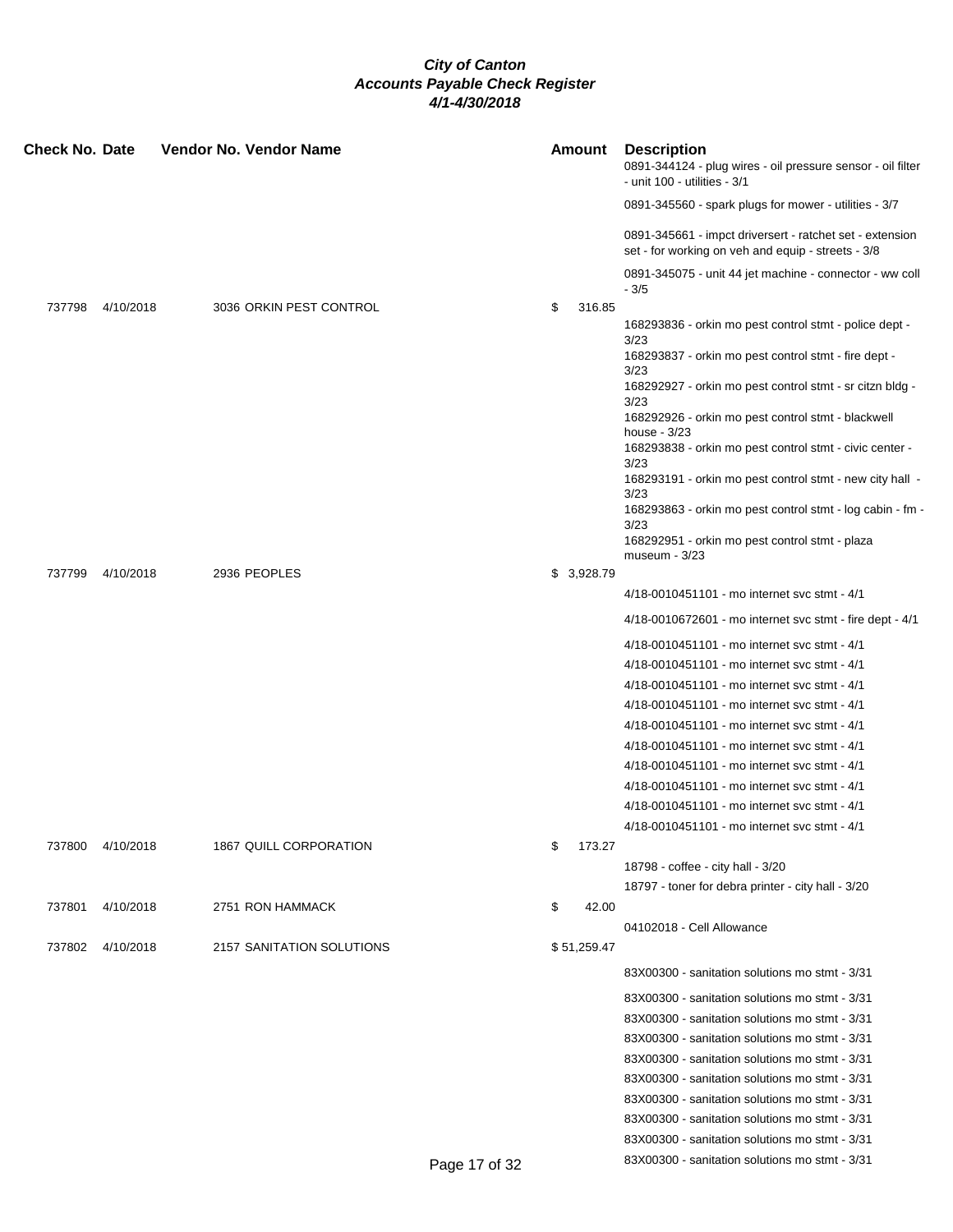| <b>Check No. Date</b> |           | <b>Vendor No. Vendor Name</b>             | <b>Amount</b> | <b>Description</b><br>83X00300 - sanitation solutions mo stmt - 3/31<br>83X00300 - sanitation solutions mo stmt - 3/31<br>83X00300 - sanitation solutions mo stmt - 3/31<br>83X00300 - sanitation solutions mo stmt - 3/31<br>83X00300 - sanitation solutions mo stmt - 3/31<br>83X00300 - sanitation solutions mo stmt - 3/31                                               |
|-----------------------|-----------|-------------------------------------------|---------------|------------------------------------------------------------------------------------------------------------------------------------------------------------------------------------------------------------------------------------------------------------------------------------------------------------------------------------------------------------------------------|
| 737803                | 4/10/2018 | 394 SIERRA PACKAGING, INC                 | \$1,201.11    | 83X00300 - sanitation solutions mo stmt - 3/31                                                                                                                                                                                                                                                                                                                               |
|                       |           |                                           |               | 148334 - 10 (Caution) floor signs - fm - 2/28                                                                                                                                                                                                                                                                                                                                |
|                       |           |                                           |               | 147927 - (60) shower curtains - fm - 3/2                                                                                                                                                                                                                                                                                                                                     |
|                       |           |                                           |               | 147824-01 - (5) 5 gal pail pump sipensers - fm - 3/2                                                                                                                                                                                                                                                                                                                         |
| 737804                | 4/10/2018 | 2468 SYSLOGIC TECHNOLOGY SERVICES         | \$3,200.00    |                                                                                                                                                                                                                                                                                                                                                                              |
|                       |           |                                           |               | 8834 - DC, AD, File server, SQL server, switch, router<br>main - firewall log review and pen test. Firmware<br>update and config - city hall - 3/31                                                                                                                                                                                                                          |
|                       |           |                                           |               | 8830 - assist michael with L3. create remote<br>connections for mike - police dept - 3/27<br>8829 - server, firewall logs regiew, CJIS maint and PEN<br>test - police dept - 3/27<br>8832 - replace and install NAS server - police dept -<br>3/30                                                                                                                           |
| 737805                | 4/10/2018 | 3763 THEDFORD CONSTRUCTION CO, INC        | \$1,000.69    |                                                                                                                                                                                                                                                                                                                                                                              |
|                       |           |                                           |               | T180274 - pole relocate - CYRA - 3/16                                                                                                                                                                                                                                                                                                                                        |
| 737807                | 4/10/2018 | 2556 TRINITY MATERIALS, INC.              | \$2,227.12    | 7140535759 - 53.38 tons crushed rock @ 14. - fm<br>Streets Improvement - CYRA - 3/6<br>7140537903 - 26.38 tons crushed rock @ 14. - steets -<br>3/21<br>7140538318 - 52.82 tons crushed rock @ 14. - steets -<br>3/23<br>7140535759 - 53.38 tons crushed rock @ 14. - fm<br>Streets Improvement - CYRA - 3/6<br>7140538130 - 26.5 tons crushed rock @ 14. - steets -<br>3/22 |
| 737808                | 4/10/2018 | 3707 TWIN PEAKS CANOPY & TABLE RENTAL LLC | \$<br>150.00  |                                                                                                                                                                                                                                                                                                                                                                              |
|                       |           |                                           |               | 03012018 - replacement check for check 737592 -<br>table rental - march 2018 - civic center - 3/2                                                                                                                                                                                                                                                                            |
|                       |           |                                           |               | 361468 - table rental - civic center - april 2018 - fm - 4/1                                                                                                                                                                                                                                                                                                                 |
| 737809                | 4/10/2018 | 208 TBB PRINTING, LTD                     | \$<br>811.38  | 50858600-0318 - tyler paper - job ads - wwtp - bldg<br>insp - 3/31                                                                                                                                                                                                                                                                                                           |
| 737810                | 4/10/2018 | 2475 UNDERGROUND UTILITY SUPPLY           | \$<br>884.00  |                                                                                                                                                                                                                                                                                                                                                                              |
|                       |           |                                           |               | 128273 - meter boxes - utilities - 3/1                                                                                                                                                                                                                                                                                                                                       |
|                       |           |                                           |               | 128545 - water meters - utilities - 3/15                                                                                                                                                                                                                                                                                                                                     |
|                       |           |                                           |               | 128546 - meter risers - utilities - 3/21                                                                                                                                                                                                                                                                                                                                     |
| 737811                | 4/10/2018 | 3070 UNIFIRST                             | \$1,653.25    | 828 3621029 - unifirst weekly stmt - water plant -<br>utilities - 3/8<br>828 3623518 - unifirst weekly stmt - utilities - water<br>plant - 3/15<br>828 3623518 - unifirst weekly stmt - utilities - water<br>plant - 3/15<br>828 3623517 - unifirst weekly stmt - city hall - 3/15                                                                                           |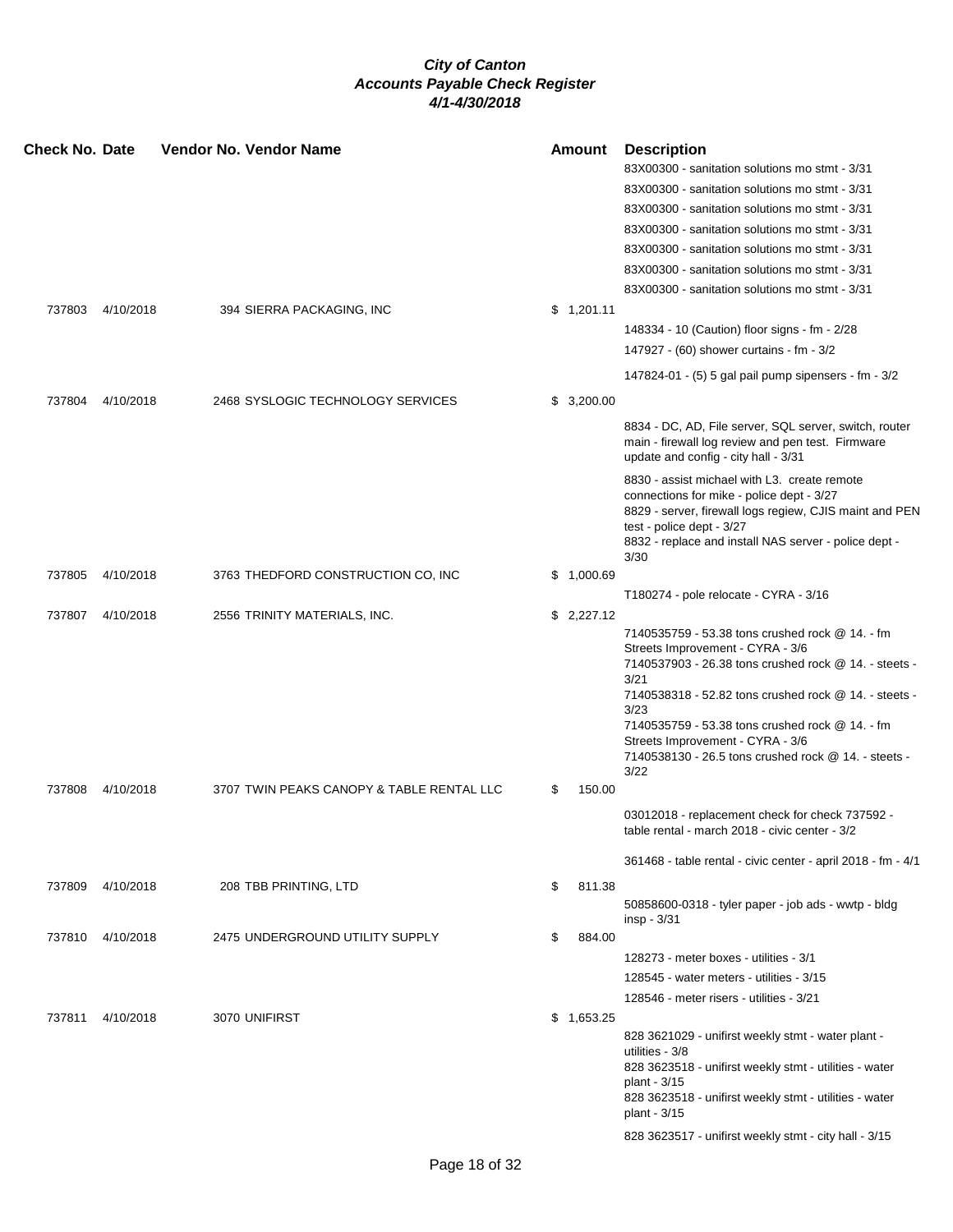| <b>Check No. Date</b> | Vendor No. Vendor Name |               | <b>Amount Description</b>                                                         |
|-----------------------|------------------------|---------------|-----------------------------------------------------------------------------------|
|                       |                        |               | 828 3623515 - unifirst weekly stmt - fm - parks - 3/15                            |
|                       |                        |               | 828 3623515 - unifirst weekly stmt - fm - parks - 3/15                            |
|                       |                        |               | 828 3621026 - unifirst weekly stmt - fm - parks - 3/08                            |
|                       |                        |               | 828 3621026 - unifirst weekly stmt - fm - parks - 3/08                            |
|                       |                        |               | 828 3623516 - unifirst weekly stmt - civic center - 3/15                          |
|                       |                        |               | 828 3621027 - unifirst weekly stmt - civic center - 3/08                          |
|                       |                        |               | 828 3621025 - unifirst weekly stmt - utilities - streets -                        |
|                       |                        |               | 3/8<br>828 3623518 - unifirst weekly stmt - utilities - water                     |
|                       |                        |               | plant - 3/15<br>828 3621025 - unifirst weekly stmt - utilities - streets -<br>3/8 |
|                       |                        |               | 828 3621028 - unifirst weekly stmt - city hall - 3/8                              |
|                       |                        |               | 828 3618529 - unifirst weekly stmt - fm - parks - 3/1                             |
|                       |                        |               | 828 3621030 - unifirst weekly stmt - wwtp - 3/8                                   |
|                       |                        |               | 828 3621030 - unifirst weekly stmt - wwtp - 3/8                                   |
|                       |                        |               | 828 3618532 - unifirst weekly stmt - water plant -<br>utilities - 3/1             |
|                       |                        |               | 828 3618532 - unifirst weekly stmt - water plant -                                |
|                       |                        |               | utilities - 3/1                                                                   |
|                       |                        |               | 828 3618532 - unifirst weekly stmt - water plant -<br>utilities - 3/1             |
|                       |                        |               | 828 3621029 - unifirst weekly stmt - water plant -                                |
|                       |                        |               | utilities - 3/8<br>828 3618528 - unifirst weekly stmt - utilities - streets -     |
|                       |                        |               | 3/1                                                                               |
|                       |                        |               | 828 3621029 - unifirst weekly stmt - water plant -<br>utilities - 3/8             |
|                       |                        |               | 828 3618530 - unifirst weekly stmt - civic center - 3/1                           |
|                       |                        |               | 828 3618533 - unifirst weekly stmt - wwtp - 3/1                                   |
|                       |                        |               | 828 3618528 - unifirst weekly stmt - utilities - streets -<br>3/1                 |
|                       |                        |               | 828 3618533 - unifirst weekly stmt - wwtp - 3/1                                   |
|                       |                        |               | 828 3618528 - unifirst weekly stmt - utilities - streets -<br>3/1                 |
|                       |                        |               | 828 3618529 - unifirst weekly stmt - fm - parks - 3/1                             |
|                       |                        |               | 828 3618531 - unifirst weekly stmt - city hall - 3/1                              |
|                       |                        |               | 828 3626024 - unifirst weekly stmt - water plant -                                |
|                       |                        |               | utilities - 3/22<br>828 3621025 - unifirst weekly stmt - utilities - streets -    |
|                       |                        |               | 3/8                                                                               |
|                       |                        |               | 828 3623514 - unifirst weekly stmt - utilities - streets -<br>3/15                |
|                       |                        |               | 828 3626021 - unifirst weekly stmt - fm - parks - 3/22                            |
|                       |                        |               | 828 3626024 - unifirst weekly stmt - water plant -<br>utilities - 3/22            |
|                       |                        |               | 828 3626021 - unifirst weekly stmt - fm - parks - 3/22                            |
|                       |                        |               | 828 3626024 - unifirst weekly stmt - water plant -<br>utilities - 3/22            |
|                       |                        |               | 828 3626020 - unifirst weekly stmt - utilities - fm - 3/22                        |
|                       |                        | Page 19 of 32 | 828 3626020 - unifirst weekly stmt - utilities - fm - 3/22                        |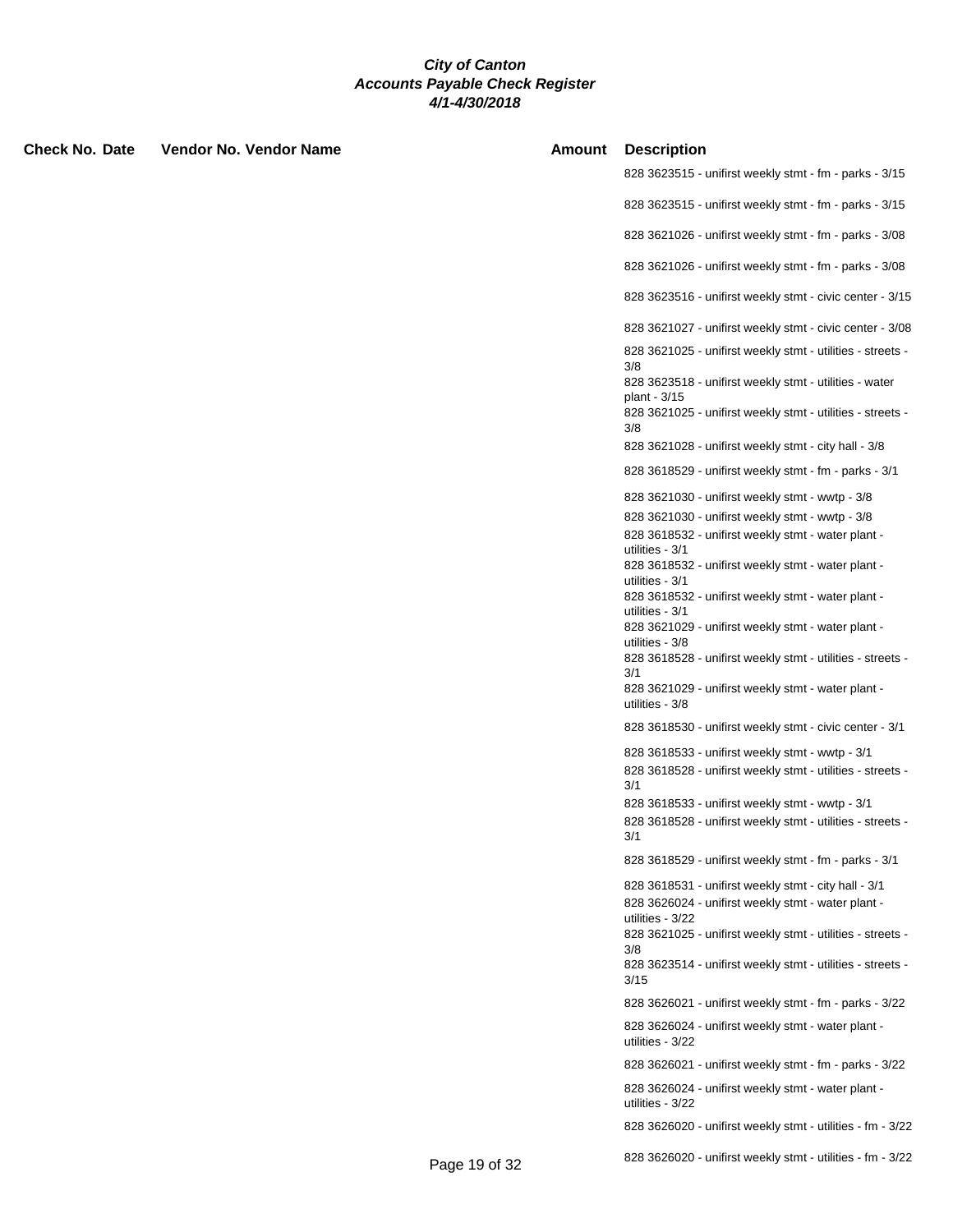| <b>Check No. Date</b> |                  | Vendor No. Vendor Name                    | <b>Amount</b> | <b>Description</b><br>828 3623514 - unifirst weekly stmt - utilities - streets -<br>3/15                                                                                                                                                                                                                                                                                                                                                                                                                                                                                                                                                                                                                                                                                                                                                                                                                                                  |
|-----------------------|------------------|-------------------------------------------|---------------|-------------------------------------------------------------------------------------------------------------------------------------------------------------------------------------------------------------------------------------------------------------------------------------------------------------------------------------------------------------------------------------------------------------------------------------------------------------------------------------------------------------------------------------------------------------------------------------------------------------------------------------------------------------------------------------------------------------------------------------------------------------------------------------------------------------------------------------------------------------------------------------------------------------------------------------------|
|                       |                  |                                           |               | 828 3626023 - unifirst weekly stmt - city hall - 3/22                                                                                                                                                                                                                                                                                                                                                                                                                                                                                                                                                                                                                                                                                                                                                                                                                                                                                     |
|                       |                  |                                           |               | 828 3626025 - unifirst weekly stmt - wwtp - 3/22<br>828 3626025 - unifirst weekly stmt - wwtp - 3/22<br>828 3623519 - unifirst weekly stmt - wwtp - 3/15<br>828 3623514 - unifirst weekly stmt - utilities - streets -<br>3/15                                                                                                                                                                                                                                                                                                                                                                                                                                                                                                                                                                                                                                                                                                            |
|                       |                  |                                           |               | 828 3623519 - unifirst weekly stmt - wwtp - 3/15<br>828 3626020 - unifirst weekly stmt - utilities - fm - 3/22                                                                                                                                                                                                                                                                                                                                                                                                                                                                                                                                                                                                                                                                                                                                                                                                                            |
|                       |                  |                                           |               |                                                                                                                                                                                                                                                                                                                                                                                                                                                                                                                                                                                                                                                                                                                                                                                                                                                                                                                                           |
|                       |                  |                                           |               | 828 3626022 - unifirst weekly stmt - civic center - 3/22                                                                                                                                                                                                                                                                                                                                                                                                                                                                                                                                                                                                                                                                                                                                                                                                                                                                                  |
|                       | 737813 4/10/2018 | 200 UNITED SYSTEMS TECHNOLOGY INC         | \$<br>41.60   | USTI-002810 - asyst UB ebilling - transactions 677, 678<br>and 679 - utilities - 3/31                                                                                                                                                                                                                                                                                                                                                                                                                                                                                                                                                                                                                                                                                                                                                                                                                                                     |
|                       | 737814 4/10/2018 | 3065 US BANK EQUIPMENT FINANCE            | \$<br>168.28  |                                                                                                                                                                                                                                                                                                                                                                                                                                                                                                                                                                                                                                                                                                                                                                                                                                                                                                                                           |
|                       |                  |                                           |               | 353728132 - mo copier lease pyment - fire dept - 3/23                                                                                                                                                                                                                                                                                                                                                                                                                                                                                                                                                                                                                                                                                                                                                                                                                                                                                     |
|                       | 737815 4/10/2018 | 3065 US BANK EQUIPMENT FINANCE            | \$<br>178.42  |                                                                                                                                                                                                                                                                                                                                                                                                                                                                                                                                                                                                                                                                                                                                                                                                                                                                                                                                           |
|                       |                  |                                           |               | 353756646 - mo copier lease pymnt - police dept - 3/23                                                                                                                                                                                                                                                                                                                                                                                                                                                                                                                                                                                                                                                                                                                                                                                                                                                                                    |
|                       | 737816 4/10/2018 | 3065 US BANK EQUIPMENT FINANCE            | \$<br>235.63  |                                                                                                                                                                                                                                                                                                                                                                                                                                                                                                                                                                                                                                                                                                                                                                                                                                                                                                                                           |
| 737817                | 4/10/2018        | 3065 US BANK EQUIPMENT FINANCE            | \$<br>257.84  | 354107831 - mo copier lease pymt - city hall - 3/28                                                                                                                                                                                                                                                                                                                                                                                                                                                                                                                                                                                                                                                                                                                                                                                                                                                                                       |
|                       |                  |                                           |               | 354162463 - mo copier lease pymt - fm - 3/28                                                                                                                                                                                                                                                                                                                                                                                                                                                                                                                                                                                                                                                                                                                                                                                                                                                                                              |
|                       | 737818 4/10/2018 | 844 USA BLUE BOOK                         | \$<br>410.78  |                                                                                                                                                                                                                                                                                                                                                                                                                                                                                                                                                                                                                                                                                                                                                                                                                                                                                                                                           |
|                       |                  |                                           |               | 521231 - in-line filters - petri dish - coli blue broth - for<br>sample testing - wwtp - 3/19                                                                                                                                                                                                                                                                                                                                                                                                                                                                                                                                                                                                                                                                                                                                                                                                                                             |
| 737819                | 4/10/2018        | 1106 VAN ZANDT COUNTY ABSTRACT & TITLE CO | \$<br>85.00   |                                                                                                                                                                                                                                                                                                                                                                                                                                                                                                                                                                                                                                                                                                                                                                                                                                                                                                                                           |
|                       |                  |                                           |               | 07222014 - RE: VZ14-07017 / Hilliard Hardware - Lien<br>search - Beginning Porp - admin - 7/22                                                                                                                                                                                                                                                                                                                                                                                                                                                                                                                                                                                                                                                                                                                                                                                                                                            |
| 737820                | 4/10/2018        | 17 VAN ZANDT NEWSPAPER LLC                | \$1,120.80    | 442630 - vz news 2x3 cldisp - mechanic job ad - utilities<br>$-3/11$<br>442627 - vz news 2x3 cldisp - pt dispatcher job ad -<br>police dept - 3/11<br>443144 - chron 2x3 cldisp - first Monday job ad - fm -<br>3/23<br>442567 - chron 2x3 cldisp - waste water system tech<br>job ad - wwtp - 3/9<br>442566 - chron 2x3 cldisp - mechanic job ad - utlities -<br>3/9<br>442565 - chron 2x3 cldisp - pt first Monday job ad - fm -<br>3/9<br>442564 - chron 2x3 cldisp - pt dispatcher - 3/9<br>442563 - chron 2x3 cldisp - full time laborers - fm - 3/9<br>442348 - herald 2x3 cldisp - mechanic job ad - utilities -<br>3/8<br>442349 - herald 2x3 cldisp - wastewater system tech<br>job ad - wwtp - 3/8<br>442631 - vz news 2x3 cldisp - wastewater system tech<br>job ad - wwtp - 3/11<br>443137 - herald 2x3 cldisp - wastewater system tech<br>job ad - wwtp - 3/22<br>443138 - herald 2x3 cldisp - pt police dispatcher job ad - |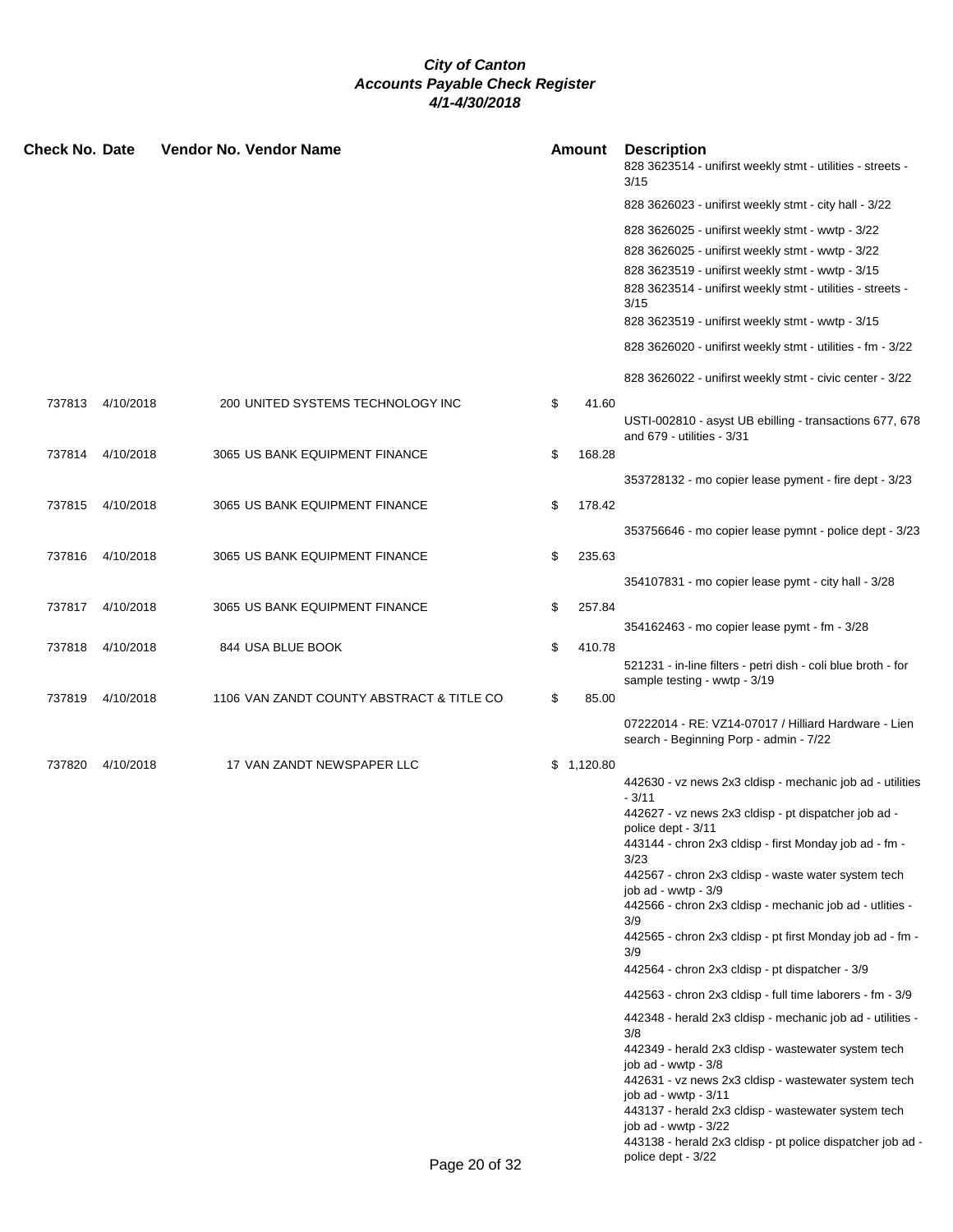| <b>Check No. Date</b> |                  | Vendor No. Vendor Name      |                                 | Amount       | <b>Description</b><br>443139 - herald 2x3 cldisp - first Monday job ad - fm -<br>3/22                                                                   |
|-----------------------|------------------|-----------------------------|---------------------------------|--------------|---------------------------------------------------------------------------------------------------------------------------------------------------------|
|                       |                  |                             |                                 |              | 442347 - herald 2x3 cldisp -pt first Monday job ad - fm -<br>3/8                                                                                        |
|                       |                  |                             |                                 |              | 443143 - chron 2x3 cldisp - pt police dispatcher job ad -<br>police dept - 3/23                                                                         |
|                       |                  |                             |                                 |              | 442626 - vz news 2x3 cldisp - full time laborers job ad -<br>$fm - 3/11$                                                                                |
|                       |                  |                             |                                 |              | 443157 - vz news 2x3 cldisp - first Monday job ad - fm -                                                                                                |
|                       |                  |                             |                                 |              | 3/25<br>443158 - vz news 2x3 cldisp - pt police dispatcher job                                                                                          |
|                       |                  |                             |                                 |              | ad - police dept - 3/25<br>443159 - vz news 2x3 cldisp - wastewater system tech                                                                         |
|                       |                  |                             |                                 |              | job ad - wwtp - $3/25$<br>443573 - herald 2x6 disp - legal notice - city wide clean-                                                                    |
|                       |                  |                             |                                 |              | up - admin - 3/29                                                                                                                                       |
|                       |                  |                             |                                 |              | 443588 - herald - legal notice - public hearing - zoning<br>ordinance amendments - admin - 3/29<br>443589 - herald - legal notice - ordinance 2018-09 - |
|                       |                  |                             |                                 |              | admin - 3/29                                                                                                                                            |
|                       |                  |                             |                                 |              | 443142 - chron 2x3 cldisp - wastewater system tech job<br>ad - wwtp - 3/23<br>442191 - 2x3 herald cldisp - mechanic job opening -                       |
|                       |                  |                             |                                 |              | utilities - 3/1<br>442628 - vz news 2x3 cldsp - pt first Monday job ad -                                                                                |
|                       |                  |                             |                                 |              | $fm - 3/11$<br>441484 - 2x3 guide display - rates and rentals - fm -                                                                                    |
|                       |                  |                             |                                 |              | 3/31<br>442346 - herald 2x3 cldisp - pt dispatcher job ad -<br>police dept - 3/8                                                                        |
|                       |                  |                             |                                 |              | 441493 - 2x3 guide display - renewal of lots - fm - 3/31                                                                                                |
|                       |                  |                             |                                 |              | 442188 - 2x3 herald cldisp - first Monday job ad - fm -<br>3/1                                                                                          |
|                       |                  |                             |                                 |              | 442194 - 2x3 cron cldisp - first Monday job ad - fm - 3/2                                                                                               |
|                       |                  |                             |                                 |              | 442197 - 2x3 chron cldisp - mechanic job ad - utilities -<br>3/2                                                                                        |
|                       |                  |                             |                                 |              | 442252 - vz news 2x3 cldisp - first Monday positions job<br>ad - fm - 3/4                                                                               |
|                       |                  |                             |                                 |              | 442255 - vz news 2x3 cldisp - mechanic job ad - utilities<br>- 3/4                                                                                      |
|                       |                  |                             |                                 |              | 440759 - herald 2x3 disp - citzen of the year - admin -<br>3/8                                                                                          |
|                       |                  |                             |                                 |              | 442345 - herald 2x3 cldisp - full time laborers job ad -<br>$fm - 3/8$                                                                                  |
|                       |                  |                             |                                 |              | 440758 - 2x3 herald disp - citizn of the year - admin -<br>3/1                                                                                          |
|                       | 737823 4/10/2018 | 3573 WILMINGTON TRUST NA    |                                 | \$23,300.00  |                                                                                                                                                         |
|                       |                  |                             |                                 |              | 114384-000 - CO Series 2015 pymt - may 2018                                                                                                             |
|                       |                  |                             |                                 |              | 114384-000 - CO Series 2015 pymt - may 2018                                                                                                             |
|                       | 737824 4/10/2018 | 2820 WINFIELD SOLUTIONS LLC |                                 | \$3,635.65   | 000062195739 - marking chalk and drying compound -<br>CYRA - 3/27                                                                                       |
| 737825                | 4/10/2018        |                             | 2421 WITMER PUBLIC SAFETY GROUP | \$<br>274.93 |                                                                                                                                                         |
|                       |                  |                             |                                 |              | E1694220 - uniforms - fire dept - 3/30                                                                                                                  |
| 737826                | 4/10/2018        | 1950 BRISTAL K LEWIS        |                                 | \$<br>88.54  | 04102018 - per-diem - mileage - the indispensable asst<br>seminar - dallas 4/11/2018 - city hall - 4/10                                                 |
| 737827                | 4/11/2018        | 3078 JON-MYKAL PHILLIPS     |                                 | \$<br>15.00  |                                                                                                                                                         |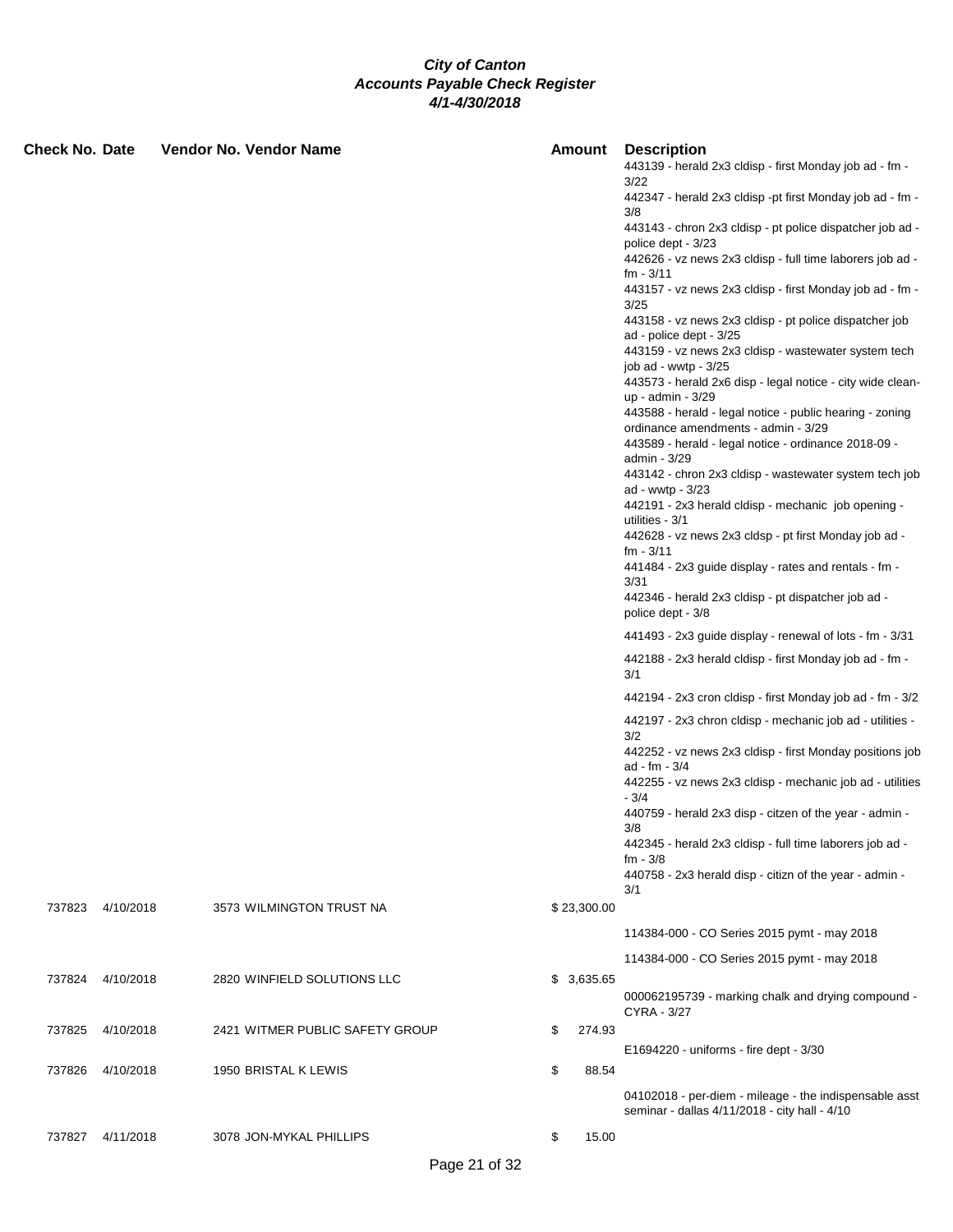| <b>Check No. Date</b> |           | Vendor No. Vendor Name             | Amount         | <b>Description</b><br>03222018 - reimb - parking - ft worth - 3/22/18 - court -<br>police dept - 3/22 |
|-----------------------|-----------|------------------------------------|----------------|-------------------------------------------------------------------------------------------------------|
| 737828                | 4/11/2018 | 134 MY CREDIT UNION                | \$<br>175.00   |                                                                                                       |
|                       |           |                                    |                | 04032018 - EMPLOYEE DIRECT SAVINGS DEPOSIT                                                            |
|                       |           |                                    |                | 04032018 - EMPLOYEE DIRECT SAVINGS DEPOSIT                                                            |
|                       |           |                                    |                | 04032018 - EMPLOYEE DIRECT SAVINGS DEPOSIT                                                            |
|                       |           |                                    |                | 04032018 - EMPLOYEE DIRECT SAVINGS DEPOSIT                                                            |
| 737829                | 4/11/2018 | 160 TEXAS MUNICIPAL RETIREMENT     | \$44,451.94    |                                                                                                       |
|                       |           |                                    |                | 04012018 - TMRS Contributions for March 2018 - 4/1                                                    |
|                       |           |                                    |                | 04012018 - TMRS Contributions for March 2018 - 4/1                                                    |
|                       |           |                                    |                | 04012018 - TMRS Contributions for March 2018 - 4/1                                                    |
|                       |           |                                    |                | 04012018 - TMRS Contributions for March 2018 - 4/1                                                    |
|                       |           |                                    |                | 04012018 - TMRS Contributions for March 2018 - 4/1                                                    |
|                       |           |                                    |                | 04012018 - TMRS Contributions for March 2018 - 4/1                                                    |
|                       |           |                                    |                | 04012018 - TMRS Contributions for March 2018 - 4/1                                                    |
|                       |           |                                    |                | 04012018 - TMRS Contributions for March 2018 - 4/1                                                    |
| 737830                | 4/17/2018 | 1593 COLLEEN M BROWN               | \$<br>69.23    | 04172018 - CAUSE-94211-COLLEEN BROWN/JOEL<br>BROWN--AG CASE#-4591592561                               |
| 737831                | 4/17/2018 | 134 MY CREDIT UNION                | \$<br>175.00   |                                                                                                       |
|                       |           |                                    |                | 04172018 - EMPLOYEE DIRECT SAVINGS DEPOSIT                                                            |
|                       |           |                                    |                | 04172018 - EMPLOYEE DIRECT SAVINGS DEPOSIT                                                            |
|                       |           |                                    |                | 04172018 - EMPLOYEE DIRECT SAVINGS DEPOSIT                                                            |
|                       |           |                                    |                | 04172018 - EMPLOYEE DIRECT SAVINGS DEPOSIT                                                            |
| 737832                | 4/17/2018 | 2736 State Disbursement Unit       | \$<br>138.46   | 04172018 - cause #CV38856/dana/j phillips                                                             |
| 737833                | 4/21/2018 | 3576 ADVANCED COMMUNICATIONS LLC   | \$<br>1,458.03 |                                                                                                       |
|                       |           |                                    |                | 71013 - mo phone svc - fm - 4/18                                                                      |
|                       |           |                                    |                | 71005 - mo phone svc - police dept - 4/18                                                             |
|                       |           |                                    |                | 71010 - mo phone svc - city hall - 4/18                                                               |
|                       |           |                                    |                | 71016 - mo phone svc - sr citzn bldg - 4/18                                                           |
|                       |           |                                    |                | 71017 - mo phone svc - civic center - 4/18                                                            |
|                       |           |                                    |                | 71014 - mo phone svc - animal shelter - 4/18<br>71015 - mo phone svc - water plant - 4/18             |
|                       |           |                                    |                | 71018 - mo phone svc - utilities - 4/18                                                               |
| 737834                | 4/21/2018 | 2289 APPLIED INDUSTRIAL TECH       | \$<br>561.35   |                                                                                                       |
|                       |           |                                    |                | 7013046653 - elements - hubs - belts - wwtp - 4/4                                                     |
|                       |           |                                    |                | 7013103297 - belts - wwtp - 4/11                                                                      |
| 737835                | 4/21/2018 | 1454 BUDGET BUSINESS SYSTEMS       | \$<br>80.41    |                                                                                                       |
| 737836                | 4/21/2018 | 2227 CAPPS-CAPCO CONSTRUCTION INC. | \$7,605.00     | 024260 - mo copier billing - fm - 4/1                                                                 |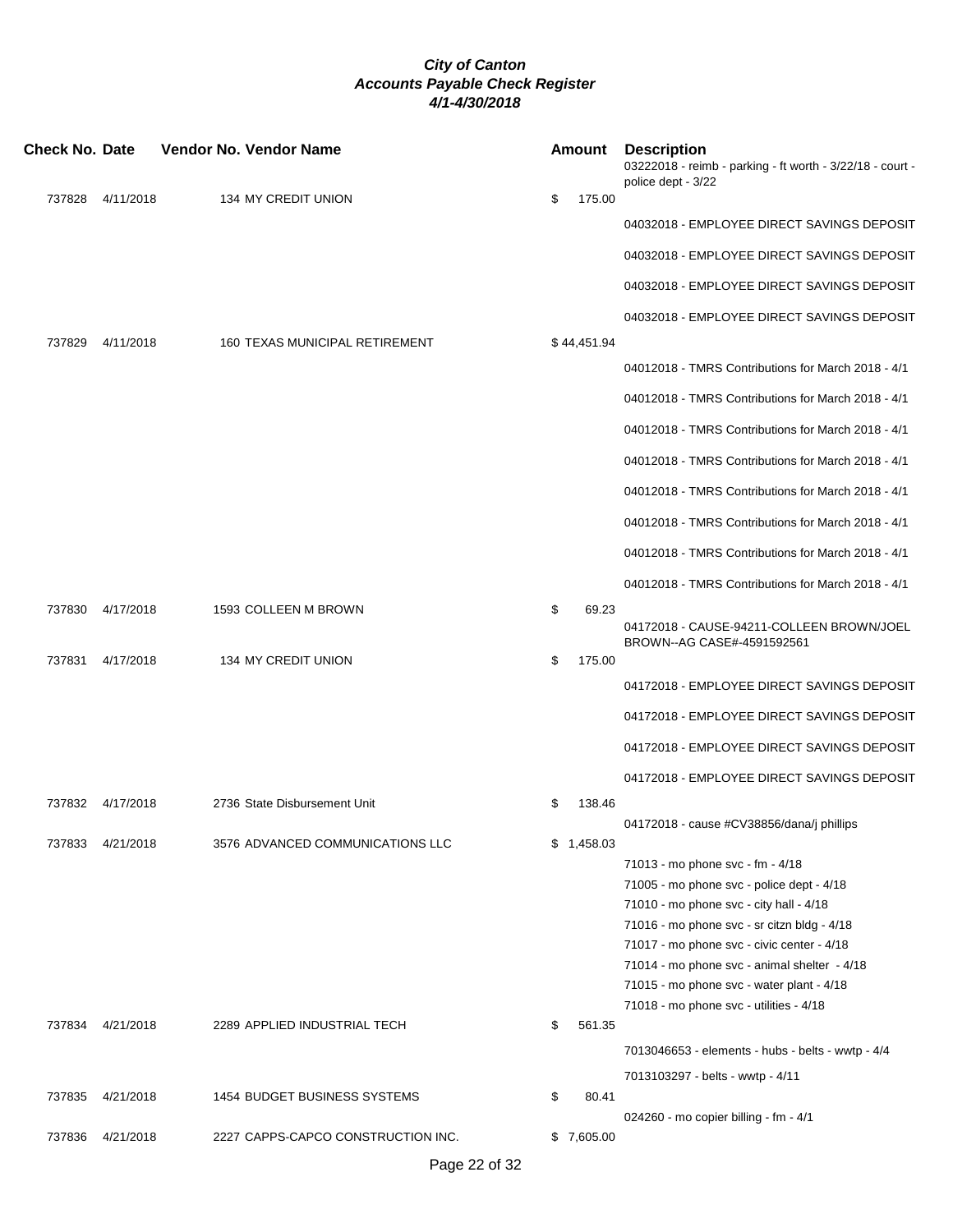| <b>Check No. Date</b> |                  | Vendor No. Vendor Name |                                        |            | <b>Amount</b> Description                                                                                                                                                                                                                                                                                                                                                                                                                                                                                                                                                                                                                                                                                                                                                                                                                                                                                                                                                                                                                                                                                                                                                                                                                                                                                                                                                                                                                                                                                                                                                                                                                                                                                                                                                                                                                                                                                                                                                                                                                                                                                                                                                                                                                                   |
|-----------------------|------------------|------------------------|----------------------------------------|------------|-------------------------------------------------------------------------------------------------------------------------------------------------------------------------------------------------------------------------------------------------------------------------------------------------------------------------------------------------------------------------------------------------------------------------------------------------------------------------------------------------------------------------------------------------------------------------------------------------------------------------------------------------------------------------------------------------------------------------------------------------------------------------------------------------------------------------------------------------------------------------------------------------------------------------------------------------------------------------------------------------------------------------------------------------------------------------------------------------------------------------------------------------------------------------------------------------------------------------------------------------------------------------------------------------------------------------------------------------------------------------------------------------------------------------------------------------------------------------------------------------------------------------------------------------------------------------------------------------------------------------------------------------------------------------------------------------------------------------------------------------------------------------------------------------------------------------------------------------------------------------------------------------------------------------------------------------------------------------------------------------------------------------------------------------------------------------------------------------------------------------------------------------------------------------------------------------------------------------------------------------------------|
|                       |                  |                        |                                        |            | 103984 - pipe and fittings - repair drain pipe - welding,<br>cutting and relocation of existing pipe - water plant                                                                                                                                                                                                                                                                                                                                                                                                                                                                                                                                                                                                                                                                                                                                                                                                                                                                                                                                                                                                                                                                                                                                                                                                                                                                                                                                                                                                                                                                                                                                                                                                                                                                                                                                                                                                                                                                                                                                                                                                                                                                                                                                          |
|                       | 737837 4/21/2018 |                        | 1496 CARD SERVICES-CITY OF CANTON-0093 | \$7,502.38 | 0548680F7RBGKRREN - exxonmobil - tobacco for<br>trustees - police dept - 3/27<br>5526352F360YNB7KB - dairy queen - meal for trustees<br>- police dept - 3/23<br>2553606F32Y2D5VEL - brookshires - forzen dinners -<br>pot pies - sausage biscuits - for inmate meals - police<br>dept - 3/23<br>0548680EZRBGKSPYH - exxonmobil - tobacco for<br>trustees - police dept - 3/19<br>8518244EHWGNP29N2 - texas muni court - lila<br>durham - judges seminar - s padre island - 5/8-5/9 -<br>muni court - 3/5<br>8518244EHWGNP29N2 - texas muni court - lila<br>durham - judges seminar - s padre island - 5/8-5/9 -<br>muni court - 3/5<br>5543286EK5S94JGS1 - usps - dvd burner sent in for<br>repair - police dept - 3/7<br>5543286F25V1FJSBH - amazon - pens - car printer<br>cables - police dept - 3/22<br>5543286F25V1FJSBH - amazon - pens - car printer<br>cables - police dept - 3/22<br>5542950ESJHZ5B1R7 - nuvola networks - brandon<br>whitus - classen buck seminar - police dept - 3/16<br>0543684F100ABDKWM - dominos - lunch for trustees -<br>police dept - 3/21<br>0548680EJRBGNTWPY - exxonmobil - tobacco for<br>trustee - police dept - 3/6<br>5548872EJ60N2BEBA - chicken express - meal for<br>trustees - police dept - 3/7<br>7519116EGS66GNS5X - la pradera - meal for trustees<br>- police dept - 3/5<br>8536387EXWGN9FZPH - vals restaurant - meal for<br>trustees - police dept - 3/16<br>5526352ET60YNB7JQ - dairy queen - meal for trustees<br>- police dept - 3/13<br>0548680ETRBGNAYAJ - exxonmobil - tobacco for<br>trustees - police dept - 3/13<br>5542135F0J81PEPRR - chens buffet - meal for<br>trustees - tpw - business lunch - police dept - 3/9<br>5542135F0J81PEPRR - chens buffet - meal for<br>trustees - tpw - business lunch - police dept - 3/9<br>5542950F2S0ZWVHXF - stunt cams - narcotics<br>undercover camera - police dept - 3/23<br>2526508EJ000BPEDT - van zandt co tax - veh reg -<br>unit 36 - unit 125 - fm - utilities - 3/6<br>5531020EE2DA9F3VX - amazon - radio antennas - fm -<br>parks - 3/1<br>5543286d85shsay2p-credit - credit paymnt - police dept<br>- 3/1<br>5542135emj83res5n - canton café - meal for trustees -<br>police dept - 3/9<br>5543286FD5V2GK7SP - net data convenience fee - |
|                       |                  |                        |                                        |            | van zandt county clerk - recording plats - city hall - 4/3<br>5543286FD5V1V33PQ - van zandt county clerk -                                                                                                                                                                                                                                                                                                                                                                                                                                                                                                                                                                                                                                                                                                                                                                                                                                                                                                                                                                                                                                                                                                                                                                                                                                                                                                                                                                                                                                                                                                                                                                                                                                                                                                                                                                                                                                                                                                                                                                                                                                                                                                                                                  |
|                       |                  |                        |                                        |            | recording plats - city hall - 4/3<br>8545093ETWGR3T2XM - oss academy - jp marsh -<br>classes - police dept - 3/14                                                                                                                                                                                                                                                                                                                                                                                                                                                                                                                                                                                                                                                                                                                                                                                                                                                                                                                                                                                                                                                                                                                                                                                                                                                                                                                                                                                                                                                                                                                                                                                                                                                                                                                                                                                                                                                                                                                                                                                                                                                                                                                                           |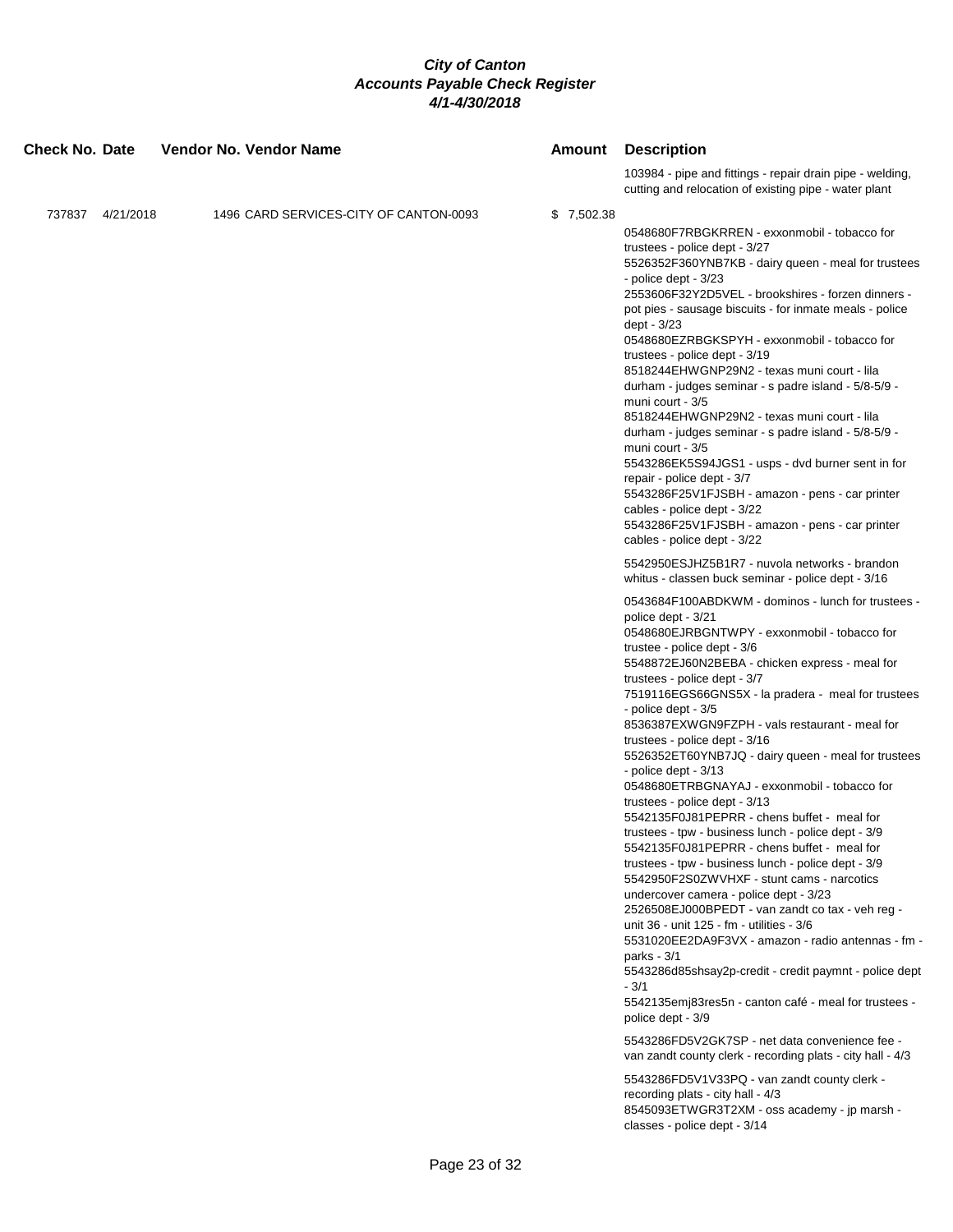**Check No. Date Vendor No. Vendor Name Amount Description**

5542950EZJH85X2EK - nuvola networks - classen buck seminar - brandon whitus - police dept - 3/20

8518564F4LEGS5NSL - americas best value inn - ron hammack - hotel- somerville - recruit vendors - fm - 3/25

5530876F5FY4DSMK8 - shell oil - ron hammack - fuel somerville - recruit vendors - fm - 3/25

5543286qm5sb64m87-credit - credit paymnt - police dept - 3/1

2526508EJ000G0R5L - van zandt co gov fee - credit card fee - veh reg - admin - 3/6

5543286F15SYSRY7Y - texas muni - tmca

membership app - stacy foster - muni court - 3/21 2526508EJ000BPEDT - van zandt co tax - veh reg -

unit 36 - unit 125 - fm - utilities - 3/6

0543684ES00BGVHS0 - usps - mailed bunker gear in for repair and maint - fire dept - 3/14

0543684EM00BPX832 - usps - cert mail - code enf - 3/9

0543684ET00AP9ZWB - usps - apparatus sent in for maint - fire dept - 3/13

2526508EM000Q0LEJ - van zandt co tax - veh reg unit 18, 5, 37, 101, 127, 6 - utiliites - fm - parks - 3/9

2526508EM000Q0LEJ - van zandt co tax - veh reg unit 18, 5, 37, 101, 127, 6 - utiliites - fm - parks - 3/9

2526508EM000Q0LEJ - van zandt co tax - veh reg unit 18, 5, 37, 101, 127, 6 - utiliites - fm - parks - 3/9

2526508EM000GK3X9 - van zandt co gov pay fee veh reg - admin - 3/9

2553606EH2Y2BG25R - brookshire - platter for council meeting - city hall - 3/5

5530876F4FY6DNQMR - shell oil - ron hammack - fuel somerville - recruit vendors - fm - 3/24

0543684EH00BD11Y6 - usps - cert mail - code enf - 3/5

5543286EV5SWV2APJ - dropbox - annual fee - admin - 3/16

0522702EV8PJFWS91 - east texas trophies - new council name plates - old council plaques - city hall - 3/16

5548382F1ARRNX0WY - sams club - membership renewal - city hall - 3/25

5531020F5BM12KRX5 - rico imports - planter for city hall décor - 3/25

5550080EV60YNHBKZ - e&I 335 - TMCA lunch - debra johnson - admin - 3/16

5542036EVJASL6R1Z - apteam - USTI Forum - tanya tidmore - debra johnson - 4/12-4/13 - admin - 3/15

0543684FD00BN1QA - usps - mail flashlight for repairs - fire dept - 4/2

0543684EW00Q5S9J9 - usps - cert mail - code enf - 3/16

5543286FA5SKZF0SE - amazon - wall lights for training room - fire dept - 3/20

0543684E5S9RYL8E - hobby lobby - frames and décor - city hall - 3/16

5543286EG5SV0Z18B - int in my lor inc - accountability tags - fire dept - 3/5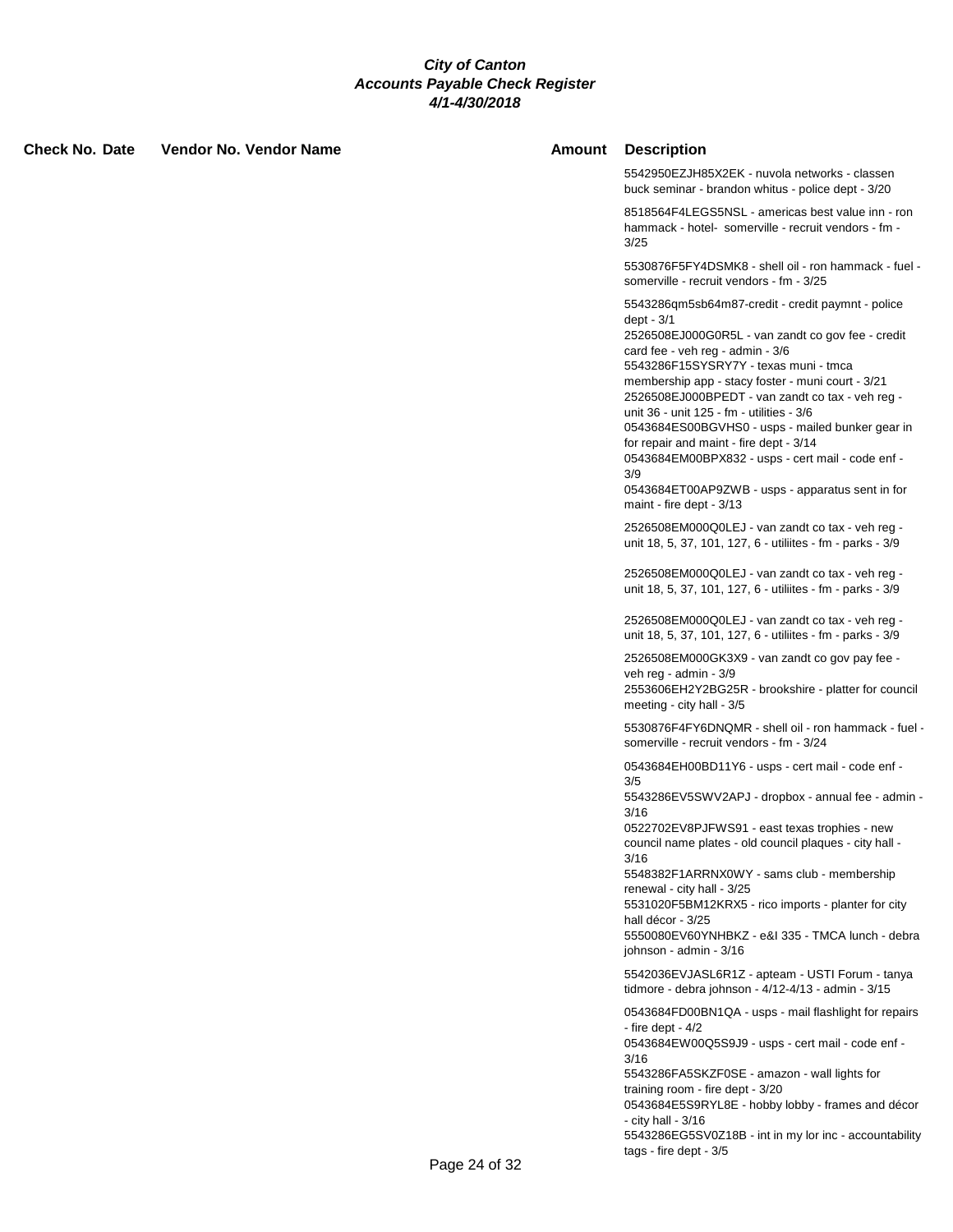**Check No. Date Vendor No. Vendor Name Amount Description**

7526586F1TSELDD2J - hoodfilters - replacement stainless steel hood filters - for kitchen vent a hood fire dept - 3/21 0543684EE00BA6W1H - usps - gear shipped for repairs - fire dept - 3/2 0543684EE00BA6VZ7 - usps - gear shipped for repairs - fire dept - 3/14 0230096EH00QTP2BA - ereplacement parts - honda element air cleaner - fire dept - 3/5 5542950EGJHLF4A8Y - dominos pizza - pizza for painting fire station - fire dept - 3/17 8518089F9WGVEKZXH - ole west bean and burger business lunch - lonny cluck - lisette williams - sherry and bobby with H & H cleaning svc - admin - 3/29 8518089EJWGVEKZXE - ole west bean and burger business lunch - lonny cluck - matt stroud - brent stewart - stacy crossley - julie seymore - admin - 3/6 5543286F05SNPQV0M - texas municipal league - GFOAT - registration for lumina learning - influencing behavior - lisette williams - admin - 3/20 5526352ELRBGSKASQ - taco bell - meal for trustee police dept - 3/8 8550499ESS6WWEQJ8 - agri direct inc - brush hog mower blades - fm - 3/16 5543286F05SSHR0G3 - amazon - replacement stainless steel hood filters - for kitchen vent a hood fire dept - 3/21 5550629F6603VJ531 - knuckle tow lift - to change light bulbs - CYRA - fm - parks - 3/27 5543687EZ7W6BEHX1 - kay park recreation - portable bench - parks - 3/21 0543684WXWHVWH0QN - dominos pizza - pizza for painting fire station - fire dept - 3/17 5531020EL0RTQ5VNG - adobe - acrobat pro software fm - 2/8 5543286F85S8GJVAD - amazon - printer toner - police dept - 3/28 5531020EE2DA9F3VX - amazon - radio antennas - fm parks - 3/1 0525958ESEHSSVXV9 - rg group - sales tax refund lake maint - 3/12 5543286FA5SJW7RX4 - amazon - external hard drive police dept - 1/31 5554186EE09FGEHZG - home depot - outdoor flood lights - animal shelter - 3/2 5543286EF5SLW9DAB - amazon - refund - copy paper - police dept - 3/4 5531020F32DF5GB5Q - amazon - ice thickness control - CYRA - 3/22 5550629F6603VJ531 - knuckle tow lift - to change light bulbs - CYRA - fm - parks - 3/27 5550629F6603VJ531 - knuckle tow lift - to change light bulbs - CYRA - fm - parks - 3/27 5550629F7603VJ5AR - knuckle tow lift - to change light bulbs - CYRA - fm - parks - 3/27 5550629F7603VJ5AR - knuckle tow lift - to change light bulbs - CYRA - fm - parks - 3/27 5550629F7603VJ5AR - knuckle tow lift - to change light bulbs - CYRA - fm - parks - 3/27 5548382F02LR0BS92 - walmart - battery jump starter animal shelter - 3/20 5548382F62LR0WXT2 - walmart - hands free phone Page 25 of 32 earpiece - animal control - 3/26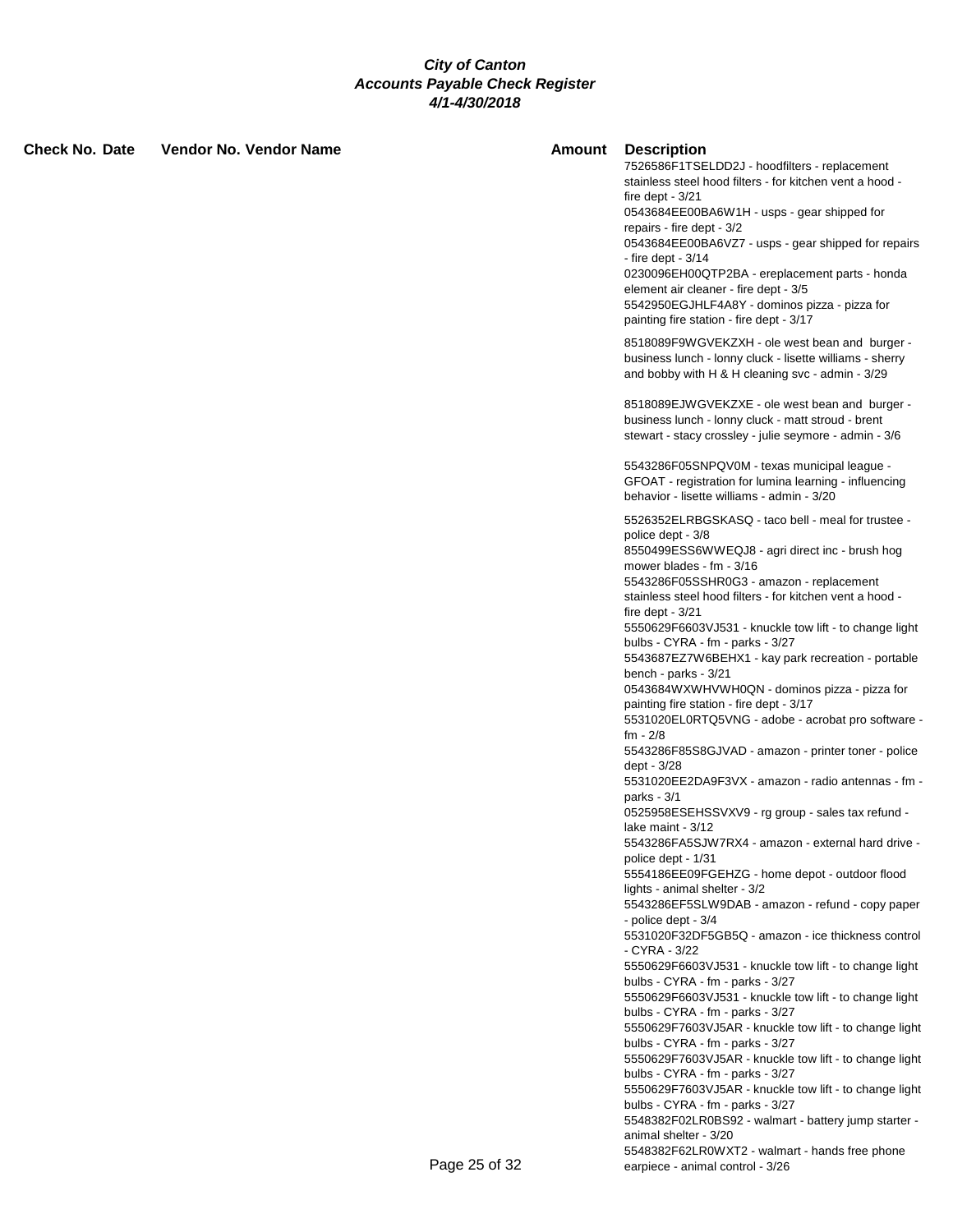| <b>Check No. Date</b> |                  | <b>Vendor No. Vendor Name</b>           | <b>Amount</b> | <b>Description</b><br>0543684F7BLJ972W4 - walmart - flash drive and usb<br>for court evidence - animal shelter - 3/27 |
|-----------------------|------------------|-----------------------------------------|---------------|-----------------------------------------------------------------------------------------------------------------------|
|                       |                  |                                         |               | 8518089EZWGVEBSFV - friends of animals - spay and<br>neuter for candace robinson - animal shelter - 9/5               |
|                       |                  |                                         |               | 5550629F2603VJ5QE - knuckle tow lift - to change<br>light bulbs - FM- 3/22                                            |
|                       | 737842 4/21/2018 | 3621 CARLA GAYLE SHELTON                | \$1,400.00    |                                                                                                                       |
|                       |                  |                                         |               | 969606 - painting bay floors - fire dept - 4/19                                                                       |
| 737843                | 4/21/2018        | 1738 CDW GOVERNMENT, INC.               | \$1,124.12    | MHX7294 - computer software - city hall - 4/9                                                                         |
|                       |                  |                                         |               |                                                                                                                       |
|                       |                  |                                         |               | MJS3667 - lexmark printer and warranty - fm - 4/11                                                                    |
| 737844                | 4/21/2018        | 875 CEDC                                | \$61,564.09   |                                                                                                                       |
|                       |                  |                                         |               | 04192018 - CEDC State Sales Tax - March 2018                                                                          |
| 737845                | 4/21/2018        | 875 CEDC                                | \$<br>326.25  |                                                                                                                       |
|                       |                  |                                         |               | 04202018-2 - City Coll Sales Tax - March 2018                                                                         |
|                       |                  |                                         |               | 04202018-2 - City Coll Sales Tax - March 2018                                                                         |
| 737846                | 4/21/2018        | 156 CONTINENTAL RESEARCH CORP.          | \$1,915.62    |                                                                                                                       |
|                       |                  |                                         |               | 462967-CRC-1 - bacto dos - animal shelter - 4/20                                                                      |
|                       |                  |                                         |               | 462966-CRC-1 - red spec tubes - streets - utilities - ww                                                              |
|                       |                  |                                         |               | coll - 4/4                                                                                                            |
|                       |                  |                                         |               | 462965-CRC-2 - hex nuts - washers - wwtp - 4/13                                                                       |
|                       |                  |                                         |               | 462966-CRC-1 - red spec tubes - streets - utilities - ww<br>coll - 4/4                                                |
|                       |                  |                                         |               | 462966-CRC-1 - red spec tubes - streets - utilities - ww<br>coll - 4/4                                                |
| 737847                | 4/21/2018        | 3560 DEARBORN NATIONAL LIFE INS COMPANY | \$2,187.15    |                                                                                                                       |
|                       |                  |                                         |               | 4/18-F019243-1 - mo insur premiums - life and vision -                                                                |
|                       |                  |                                         |               | may 2018 - 4/9<br>4/18-F019243-1 - mo insur premiums - life and vision -                                              |
|                       |                  |                                         |               | may 2018 - 4/9                                                                                                        |
|                       |                  |                                         |               | 4/18-F019243-1 - mo insur premiums - life and vision -<br>may 2018 - 4/9                                              |
|                       |                  |                                         |               | 4/18-F019243-1 - mo insur premiums - life and vision -                                                                |
|                       |                  |                                         |               | may 2018 - 4/9<br>4/18-F019243-1 - mo insur premiums - life and vision -                                              |
|                       |                  |                                         |               | may 2018 - 4/9                                                                                                        |
|                       |                  |                                         |               | 4/18-F019243-1 - mo insur premiums - life and vision -                                                                |
|                       |                  |                                         |               | may 2018 - 4/9<br>4/18-F019243-1 - mo insur premiums - life and vision -                                              |
|                       |                  |                                         |               | may 2018 - 4/9                                                                                                        |
|                       |                  |                                         |               | 4/18-F019243-1-2 - mo life and vision insurance<br>premiums - paid by employee - fm - 4/9                             |
|                       |                  |                                         |               | 4/18-F019243-1 - mo insur premiums - life and vision -                                                                |
|                       |                  |                                         |               | may 2018 - 4/9<br>4/18-F019243-1 - mo insur premiums - life and vision -                                              |
|                       |                  |                                         |               | may 2018 - 4/9                                                                                                        |
|                       |                  |                                         |               | 4/18-F019243-1 - mo insur premiums - life and vision -                                                                |
|                       |                  |                                         |               | may 2018 - 4/9<br>4/18-F019243-1 - mo insur premiums - life and vision -                                              |
|                       |                  |                                         |               | may 2018 - 4/9                                                                                                        |
|                       |                  |                                         |               | 4/18-F019243-1 - mo insur premiums - life and vision -<br>may 2018 - 4/9                                              |
|                       |                  |                                         |               | 4/18-F019243-1 - mo insur premiums - life and vision -                                                                |
|                       |                  |                                         |               | may 2018 - 4/9                                                                                                        |
|                       |                  |                                         |               | 4/18-F019243-1 - mo insur premiums - life and vision -<br>may 2018 - 4/9                                              |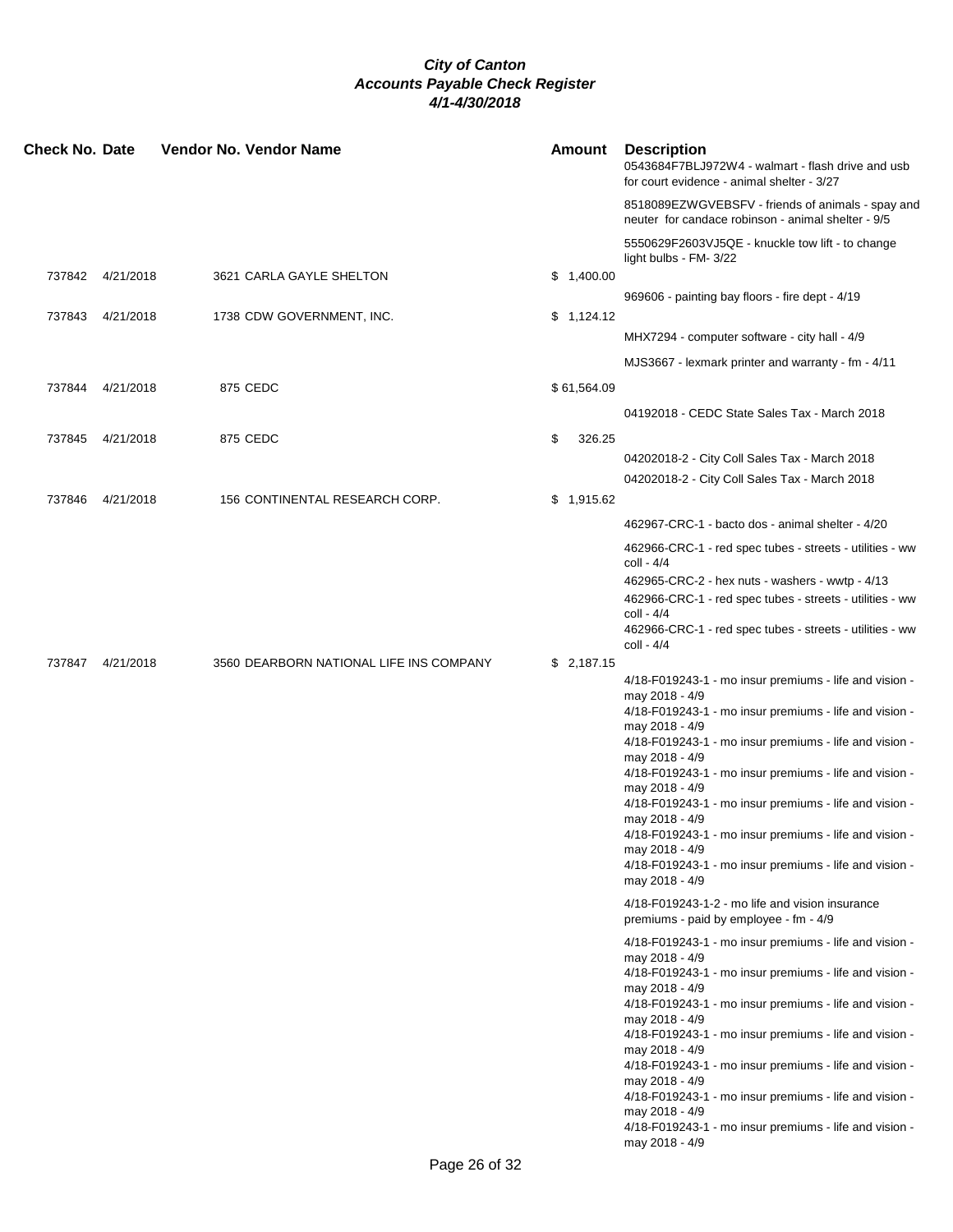| <b>Check No. Date</b> |                                                   | <b>Vendor No. Vendor Name</b>                                                   |                     | Amount                         | <b>Description</b><br>4/18-F019243-1 - mo insur premiums - life and vision -<br>may 2018 - 4/9<br>4/18-F019243-1 - mo insur premiums - life and vision -<br>may 2018 - 4/9<br>4/18-F019243-1 - mo insur premiums - life and vision -<br>may 2018 - 4/9<br>4/18-F019243-1 - mo insur premiums - life and vision -<br>may 2018 - 4/9<br>4/18-F019243-1 - mo insur premiums - life and vision -<br>may 2018 - 4/9<br>4/18-F019243-1 - mo insur premiums - life and vision -                                                                                                                          |
|-----------------------|---------------------------------------------------|---------------------------------------------------------------------------------|---------------------|--------------------------------|---------------------------------------------------------------------------------------------------------------------------------------------------------------------------------------------------------------------------------------------------------------------------------------------------------------------------------------------------------------------------------------------------------------------------------------------------------------------------------------------------------------------------------------------------------------------------------------------------|
|                       |                                                   |                                                                                 |                     |                                | may 2018 - 4/9<br>4/18-F019243-1 - mo insur premiums - life and vision -<br>may 2018 - 4/9<br>4/18-F019243-1 - mo insur premiums - life and vision -<br>may 2018 - 4/9<br>4/18-F019243-1 - mo insur premiums - life and vision -<br>may 2018 - 4/9                                                                                                                                                                                                                                                                                                                                                |
| 737848                | 4/21/2018                                         | 32 DPC INDUSTRIES, INC.                                                         |                     | \$3,108.46                     | 797000991-18 - 1500lb Chlorine, 150# cyl - 2 Calcium<br>Hypo 70% gran, 100# drums - water plant<br>797000992-18 - 4 Calcium Hypo 70% gran, 100# drum -                                                                                                                                                                                                                                                                                                                                                                                                                                            |
| 737849                | 4/21/2018                                         | 213 DUKO                                                                        |                     | \$11,957.98                    | wwtp - 4/10                                                                                                                                                                                                                                                                                                                                                                                                                                                                                                                                                                                       |
| 737851                | 737850 4/21/2018<br>4/21/2018<br>737852 4/21/2018 | 319 EAGER BEAVER<br>348 EAGLE SECURITY SYSTEMS, INC.<br>2098 ETHERIDGE PLUMBING | \$                  | \$1,850.00<br>240.00<br>375.00 | 184134 - 5000 gal gasoline - 4/10<br>184134 - 5000 gal gasoline - 4/10<br>184134 - 5000 gal gasoline - 4/10<br>184134 - 5000 gal gasoline - 4/10<br>184134 - 5000 gal gasoline - 4/10<br>184134 - 5000 gal gasoline - 4/10<br>184134 - 5000 gal gasoline - 4/10<br>184134 - 5000 gal gasoline - 4/10<br>184134 - 5000 gal gasoline - 4/10<br>184134 - 5000 gal gasoline - 4/10<br>184134 - 5000 gal gasoline - 4/10<br>432403 - Tree trimming and tree removal - fm - 4/18<br>36132 - annual security monitoring - 2018 - library - 4/9<br>04122018 - installed two new frostproof hydrants - EMS |
|                       | 737853 4/21/2018                                  | 3732 FRITCHER CONSTRUCTION SERVICES                                             |                     | \$99,706.95                    | bldg - 4/12<br>04132018 - 2017 Road Improvement - Side Circle and<br>Amy Street - Pay Req No 4 - 10% comp - 4/13                                                                                                                                                                                                                                                                                                                                                                                                                                                                                  |
|                       | 737854 4/21/2018                                  | 3489 FRONTIER                                                                   | \$                  | 68.52                          | 4/18-903-567-0484-050302-5 - mo phone line svc - fm -<br>4/10                                                                                                                                                                                                                                                                                                                                                                                                                                                                                                                                     |
| 737855                | 4/21/2018<br>737856 4/21/2018                     | 1636 GEAR CLEANING SOLUTIONS<br>3514 GRAFIX PLUS                                | \$<br>\$            | 366.72<br>135.00               | 110430 - firefighter PPE care and maint svc - fire dept -<br>3/30                                                                                                                                                                                                                                                                                                                                                                                                                                                                                                                                 |
|                       | 737857 4/21/2018                                  | 3540 HILLTOP SECURITIES                                                         | \$<br>Page 27 of 32 | 500.00                         | 559 - 3x5 banners - dry creek landing - fm - 4/13                                                                                                                                                                                                                                                                                                                                                                                                                                                                                                                                                 |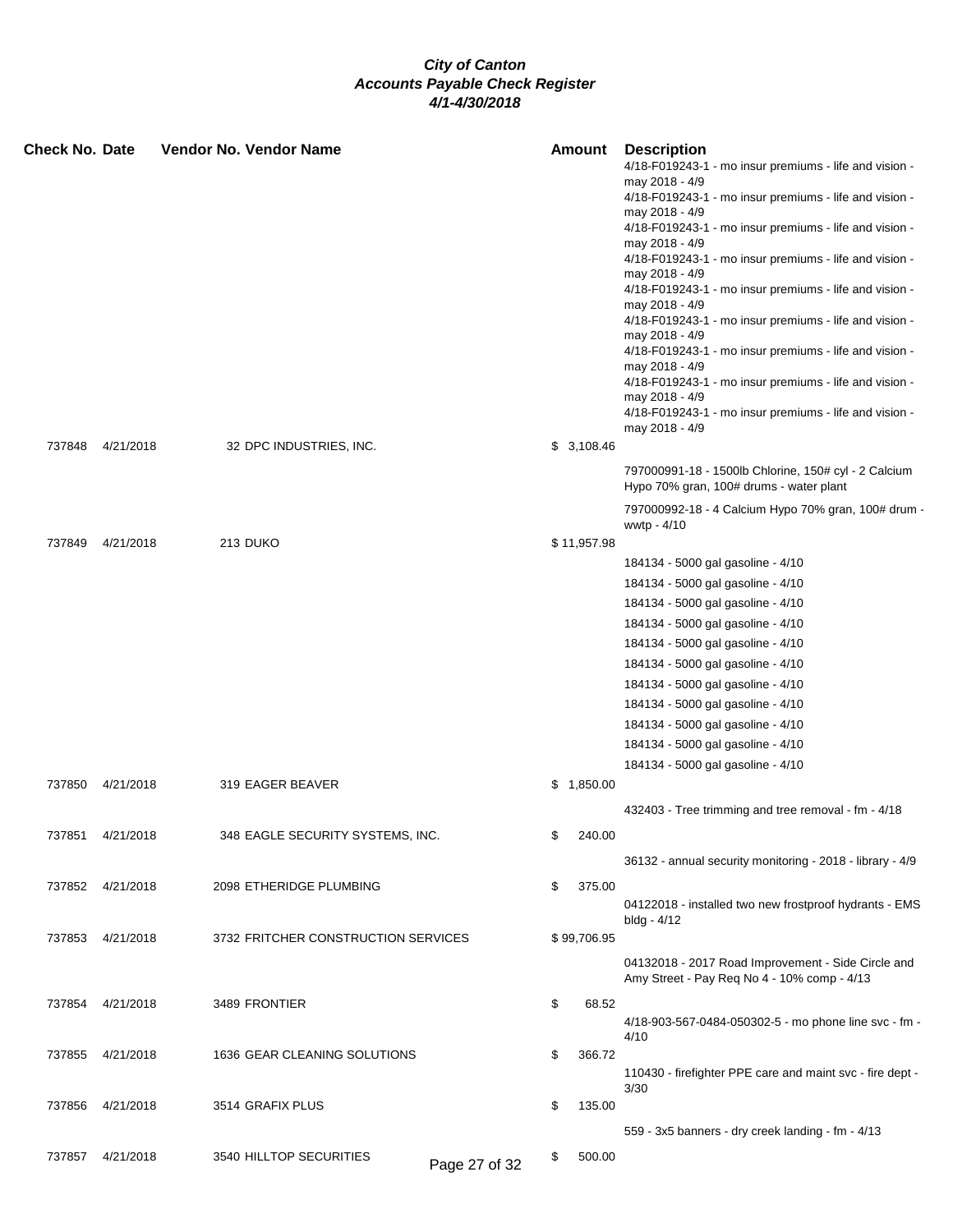| <b>Check No. Date</b> |                  | Vendor No. Vendor Name                      |    | <b>Amount</b> | <b>Description</b>                                                                                                                                                                                                                                                                                                                                                                                                                                                                                                                                                                                                                 |
|-----------------------|------------------|---------------------------------------------|----|---------------|------------------------------------------------------------------------------------------------------------------------------------------------------------------------------------------------------------------------------------------------------------------------------------------------------------------------------------------------------------------------------------------------------------------------------------------------------------------------------------------------------------------------------------------------------------------------------------------------------------------------------------|
|                       |                  |                                             |    |               | 2888000-2018 - prof svc - prep and filing of continuing<br>disclosure report (general obligation) - FY year ending<br>sep 30,2017 - sub id ES874412 - admin - 4/17                                                                                                                                                                                                                                                                                                                                                                                                                                                                 |
|                       | 737858 4/21/2018 | 3765 JEEP JUNKIES OF TEXAS                  | \$ | 165.00        |                                                                                                                                                                                                                                                                                                                                                                                                                                                                                                                                                                                                                                    |
|                       |                  |                                             |    |               | HEC32650 - window tinting on fire truck - fire dept - 4/5                                                                                                                                                                                                                                                                                                                                                                                                                                                                                                                                                                          |
| 737859                | 4/21/2018        | 3399 K FIRE SAFETY LLC                      | \$ | 705.00        |                                                                                                                                                                                                                                                                                                                                                                                                                                                                                                                                                                                                                                    |
|                       |                  |                                             |    |               | 20387 - annual fire extinguisher inspection -streets -<br>utilities - 4/18<br>20390 - annual fire extinguisher inspection - police dept<br>- 4/18                                                                                                                                                                                                                                                                                                                                                                                                                                                                                  |
|                       |                  |                                             |    |               | 20394 - annual fire extinguisher inspection - fm- 4/18                                                                                                                                                                                                                                                                                                                                                                                                                                                                                                                                                                             |
|                       |                  |                                             |    |               | 20389 - annual fire extinguisher inspection - plaza<br>museum - 4/18<br>20391 - annual fire extinguisher inspection - fire dept -<br>4/18<br>20388 - annual fire extinguisher inspection - water plant<br>$-4/18$<br>20386 - annual fire extinguisher inspection -animal<br>shelter - 4/18<br>20385 - annual fire extinguisher inspection - wwtp -<br>4/18<br>20395 - annual fire extinguisher inspection - parks -<br>4/18<br>20393 - annual fire extinguisher inspection -old city hall -<br>4/18<br>20392 - annual fire extinguisher inspection - library -<br>4/18<br>20396 - annual fire extinguisher inspection - ems - 4/18 |
| 737860                | 4/21/2018        | 3655 LISETTE WILLIAMS                       | \$ | 454.67        |                                                                                                                                                                                                                                                                                                                                                                                                                                                                                                                                                                                                                                    |
|                       |                  |                                             |    |               | 04192018 - reimb per diem and mileage - cpm annual<br>conference and GFOAT annual conf - round rock and<br>austin - admin - 4/19<br>04192018 - reimb per diem and mileage - cpm annual<br>conference and GFOAT annual conf - round rock and<br>austin - admin - 4/19                                                                                                                                                                                                                                                                                                                                                               |
| 737861                | 4/21/2018        | 142 LONGVIEW ASPHALT                        |    | \$1,898.26    |                                                                                                                                                                                                                                                                                                                                                                                                                                                                                                                                                                                                                                    |
|                       |                  |                                             |    |               | 116424 - 21.51 tons cold mix asphalt - streets - $4/16$                                                                                                                                                                                                                                                                                                                                                                                                                                                                                                                                                                            |
| 737862                | 4/21/2018        | 3537 LOUGHMILLER INSTITUTE                  | \$ | 175.00        |                                                                                                                                                                                                                                                                                                                                                                                                                                                                                                                                                                                                                                    |
|                       |                  |                                             |    |               | 20004 - new hire police evaluation - johnny whitehead -<br>police dept - 4/13                                                                                                                                                                                                                                                                                                                                                                                                                                                                                                                                                      |
| 737863                | 4/21/2018        | 1173 LUBRIFORMANCE                          | \$ | 149.26        |                                                                                                                                                                                                                                                                                                                                                                                                                                                                                                                                                                                                                                    |
|                       |                  |                                             |    |               | 4556 - case of lubrilizer penetrating oil - streets - utilities<br>$-4/4$                                                                                                                                                                                                                                                                                                                                                                                                                                                                                                                                                          |
|                       |                  |                                             |    |               | 4556 - case of lubrilizer penetrating oil - streets - utilities<br>$-4/4$                                                                                                                                                                                                                                                                                                                                                                                                                                                                                                                                                          |
|                       | 737864 4/21/2018 | 3499 M & M HEATING AND AIR CONDITIONING LLC |    | \$3,649.34    |                                                                                                                                                                                                                                                                                                                                                                                                                                                                                                                                                                                                                                    |
|                       |                  |                                             |    |               | 4089 - a/c repair - police dept - 4/10<br>4239 - install and replace coil and condenser on a/c -<br>police dept                                                                                                                                                                                                                                                                                                                                                                                                                                                                                                                    |
|                       |                  |                                             |    |               | 4120A - a/c repair - police dept - 3/19                                                                                                                                                                                                                                                                                                                                                                                                                                                                                                                                                                                            |
| 737865                | 4/21/2018        | 1936 MAGNUM MANHOLE & UNDERGROUND COMPANY   |    | \$1,500.00    | 9990 - camera inspections of sewer lines - 4/12/18 and<br>4/16/18 - ww coll                                                                                                                                                                                                                                                                                                                                                                                                                                                                                                                                                        |
| 737866                | 4/21/2018        | 3580 MORROW CONSTRUCTION INC                |    | ##########    |                                                                                                                                                                                                                                                                                                                                                                                                                                                                                                                                                                                                                                    |
|                       |                  |                                             |    |               | 04132018 - 2017 Sewer and Water Improvements -<br>Goshen St                                                                                                                                                                                                                                                                                                                                                                                                                                                                                                                                                                        |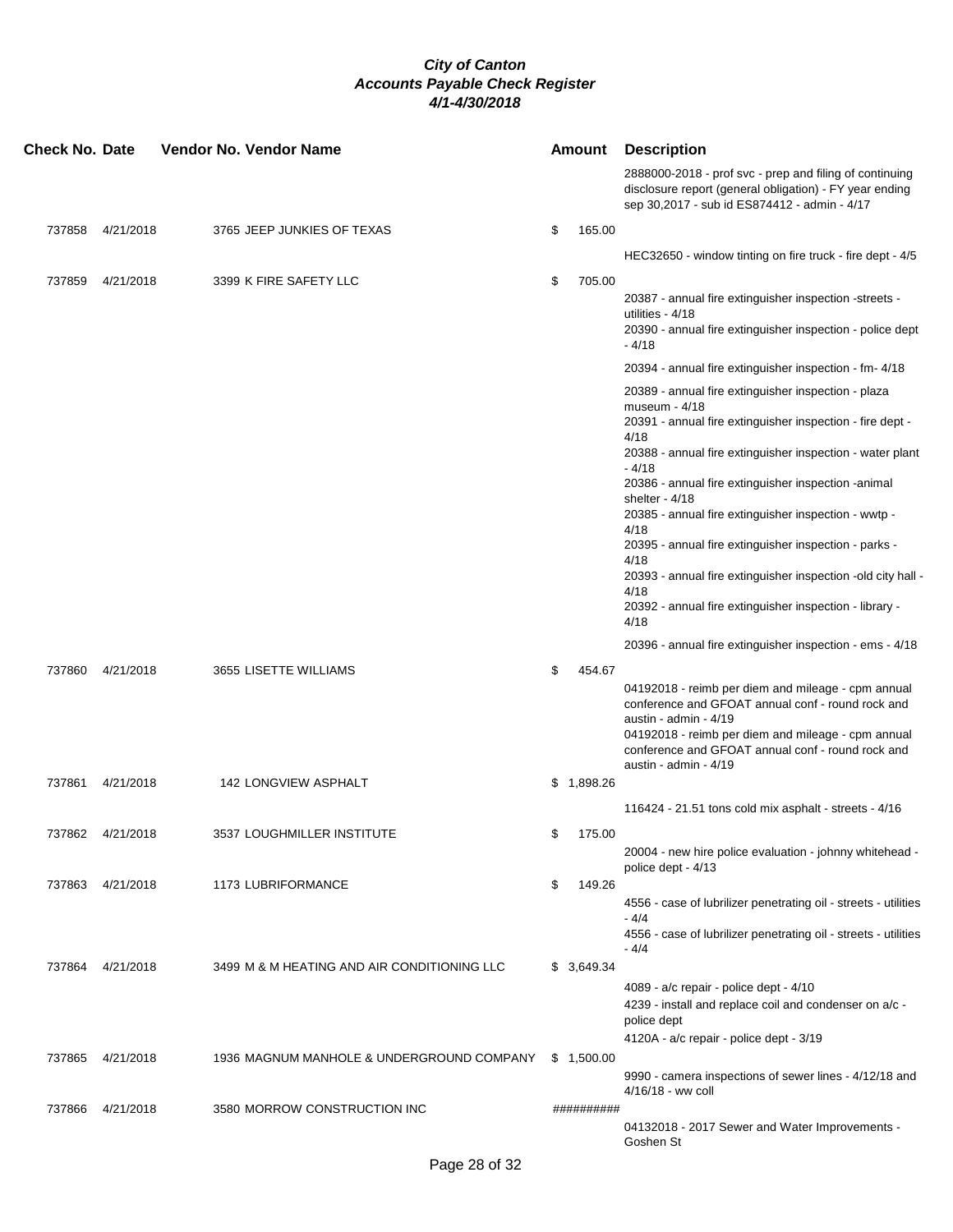| 702 - FM 859 Waterline maint - utilities - 4/20<br>\$<br>737867<br>4/21/2018<br>2796 MR D'S 10 MINUTE OIL CHANGE<br>56.00<br>84462 - unit 127 - state inspection - fm - 3/8<br>84188 - unit 5 - state inspection - streets - 3/5<br>84244 - unit 125 - state inspection - utilities - 3/5<br>84897 - unit trail blazer - state inspection - police dept -<br>3/14<br>84333 - unit 10 - state inspection - fm - 3/6<br>84242 - unit 51 - state inspection - police dept - 3/5<br>84190 - unit 6 - state inspection - streets - 3/5<br>84178 - unit 17 - state inspection - streets - 3/5<br>4/21/2018<br>2052 MUNICIPAL EMERGENCY SERVICES<br>\$<br>262.12<br>737868<br>IN1215935 - uniforms - fire dept - 4/3<br>737869<br>4/21/2018<br>3542 MUNICIPALSAVINGS.COM<br>\$<br>452.21<br>3591 - lemon ice and s&h - cleaning supplies - animal<br>shelter - $4/11$<br>4/21/2018<br>3677 NAFECO<br>\$<br>130.00<br>737870<br>918520 - sets of bunker gear - fire dept - 3/8<br>3005 NEOFUNDS BY NEOPOST<br>737871<br>4/21/2018<br>\$1,307.54<br>4/18-5367 - postage refill - jan - feb - march 2018 - city<br>hall - 3/30<br>737872 4/21/2018<br>3604 NEW BENEFITS, LTD<br>\$<br>712.17<br>BENIES1410-547939 - fresh benies membership dues - |  |
|------------------------------------------------------------------------------------------------------------------------------------------------------------------------------------------------------------------------------------------------------------------------------------------------------------------------------------------------------------------------------------------------------------------------------------------------------------------------------------------------------------------------------------------------------------------------------------------------------------------------------------------------------------------------------------------------------------------------------------------------------------------------------------------------------------------------------------------------------------------------------------------------------------------------------------------------------------------------------------------------------------------------------------------------------------------------------------------------------------------------------------------------------------------------------------------------------------------------------------------|--|
|                                                                                                                                                                                                                                                                                                                                                                                                                                                                                                                                                                                                                                                                                                                                                                                                                                                                                                                                                                                                                                                                                                                                                                                                                                          |  |
|                                                                                                                                                                                                                                                                                                                                                                                                                                                                                                                                                                                                                                                                                                                                                                                                                                                                                                                                                                                                                                                                                                                                                                                                                                          |  |
|                                                                                                                                                                                                                                                                                                                                                                                                                                                                                                                                                                                                                                                                                                                                                                                                                                                                                                                                                                                                                                                                                                                                                                                                                                          |  |
|                                                                                                                                                                                                                                                                                                                                                                                                                                                                                                                                                                                                                                                                                                                                                                                                                                                                                                                                                                                                                                                                                                                                                                                                                                          |  |
|                                                                                                                                                                                                                                                                                                                                                                                                                                                                                                                                                                                                                                                                                                                                                                                                                                                                                                                                                                                                                                                                                                                                                                                                                                          |  |
|                                                                                                                                                                                                                                                                                                                                                                                                                                                                                                                                                                                                                                                                                                                                                                                                                                                                                                                                                                                                                                                                                                                                                                                                                                          |  |
|                                                                                                                                                                                                                                                                                                                                                                                                                                                                                                                                                                                                                                                                                                                                                                                                                                                                                                                                                                                                                                                                                                                                                                                                                                          |  |
|                                                                                                                                                                                                                                                                                                                                                                                                                                                                                                                                                                                                                                                                                                                                                                                                                                                                                                                                                                                                                                                                                                                                                                                                                                          |  |
|                                                                                                                                                                                                                                                                                                                                                                                                                                                                                                                                                                                                                                                                                                                                                                                                                                                                                                                                                                                                                                                                                                                                                                                                                                          |  |
|                                                                                                                                                                                                                                                                                                                                                                                                                                                                                                                                                                                                                                                                                                                                                                                                                                                                                                                                                                                                                                                                                                                                                                                                                                          |  |
|                                                                                                                                                                                                                                                                                                                                                                                                                                                                                                                                                                                                                                                                                                                                                                                                                                                                                                                                                                                                                                                                                                                                                                                                                                          |  |
|                                                                                                                                                                                                                                                                                                                                                                                                                                                                                                                                                                                                                                                                                                                                                                                                                                                                                                                                                                                                                                                                                                                                                                                                                                          |  |
|                                                                                                                                                                                                                                                                                                                                                                                                                                                                                                                                                                                                                                                                                                                                                                                                                                                                                                                                                                                                                                                                                                                                                                                                                                          |  |
|                                                                                                                                                                                                                                                                                                                                                                                                                                                                                                                                                                                                                                                                                                                                                                                                                                                                                                                                                                                                                                                                                                                                                                                                                                          |  |
|                                                                                                                                                                                                                                                                                                                                                                                                                                                                                                                                                                                                                                                                                                                                                                                                                                                                                                                                                                                                                                                                                                                                                                                                                                          |  |
|                                                                                                                                                                                                                                                                                                                                                                                                                                                                                                                                                                                                                                                                                                                                                                                                                                                                                                                                                                                                                                                                                                                                                                                                                                          |  |
|                                                                                                                                                                                                                                                                                                                                                                                                                                                                                                                                                                                                                                                                                                                                                                                                                                                                                                                                                                                                                                                                                                                                                                                                                                          |  |
|                                                                                                                                                                                                                                                                                                                                                                                                                                                                                                                                                                                                                                                                                                                                                                                                                                                                                                                                                                                                                                                                                                                                                                                                                                          |  |
|                                                                                                                                                                                                                                                                                                                                                                                                                                                                                                                                                                                                                                                                                                                                                                                                                                                                                                                                                                                                                                                                                                                                                                                                                                          |  |
|                                                                                                                                                                                                                                                                                                                                                                                                                                                                                                                                                                                                                                                                                                                                                                                                                                                                                                                                                                                                                                                                                                                                                                                                                                          |  |
| march 2018 - 4/1                                                                                                                                                                                                                                                                                                                                                                                                                                                                                                                                                                                                                                                                                                                                                                                                                                                                                                                                                                                                                                                                                                                                                                                                                         |  |
| BENIES1410-547939 - fresh benies membership dues -                                                                                                                                                                                                                                                                                                                                                                                                                                                                                                                                                                                                                                                                                                                                                                                                                                                                                                                                                                                                                                                                                                                                                                                       |  |
| march 2018 - 4/1                                                                                                                                                                                                                                                                                                                                                                                                                                                                                                                                                                                                                                                                                                                                                                                                                                                                                                                                                                                                                                                                                                                                                                                                                         |  |
| BENIES1410-547939 - fresh benies membership dues -<br>march 2018 - 4/1                                                                                                                                                                                                                                                                                                                                                                                                                                                                                                                                                                                                                                                                                                                                                                                                                                                                                                                                                                                                                                                                                                                                                                   |  |
| BENIES1410-547939 - fresh benies membership dues -                                                                                                                                                                                                                                                                                                                                                                                                                                                                                                                                                                                                                                                                                                                                                                                                                                                                                                                                                                                                                                                                                                                                                                                       |  |
| march 2018 - 4/1<br>BENIES1410-547939 - fresh benies membership dues -                                                                                                                                                                                                                                                                                                                                                                                                                                                                                                                                                                                                                                                                                                                                                                                                                                                                                                                                                                                                                                                                                                                                                                   |  |
| march 2018 - 4/1                                                                                                                                                                                                                                                                                                                                                                                                                                                                                                                                                                                                                                                                                                                                                                                                                                                                                                                                                                                                                                                                                                                                                                                                                         |  |
| BENIES1410-547939 - fresh benies membership dues -                                                                                                                                                                                                                                                                                                                                                                                                                                                                                                                                                                                                                                                                                                                                                                                                                                                                                                                                                                                                                                                                                                                                                                                       |  |
| march 2018 - 4/1<br>BENIES1410-547939 - fresh benies membership dues -                                                                                                                                                                                                                                                                                                                                                                                                                                                                                                                                                                                                                                                                                                                                                                                                                                                                                                                                                                                                                                                                                                                                                                   |  |
| march 2018 - 4/1                                                                                                                                                                                                                                                                                                                                                                                                                                                                                                                                                                                                                                                                                                                                                                                                                                                                                                                                                                                                                                                                                                                                                                                                                         |  |
| BENIES1410-547939 - fresh benies membership dues                                                                                                                                                                                                                                                                                                                                                                                                                                                                                                                                                                                                                                                                                                                                                                                                                                                                                                                                                                                                                                                                                                                                                                                         |  |
| march 2018 - 4/1<br>BENIES1410-547939 - fresh benies membership dues                                                                                                                                                                                                                                                                                                                                                                                                                                                                                                                                                                                                                                                                                                                                                                                                                                                                                                                                                                                                                                                                                                                                                                     |  |
| march 2018 - 4/1                                                                                                                                                                                                                                                                                                                                                                                                                                                                                                                                                                                                                                                                                                                                                                                                                                                                                                                                                                                                                                                                                                                                                                                                                         |  |
| BENIES1410-547939 - fresh benies membership dues<br>march 2018 - 4/1                                                                                                                                                                                                                                                                                                                                                                                                                                                                                                                                                                                                                                                                                                                                                                                                                                                                                                                                                                                                                                                                                                                                                                     |  |
| BENIES1410-547939 - fresh benies membership dues -                                                                                                                                                                                                                                                                                                                                                                                                                                                                                                                                                                                                                                                                                                                                                                                                                                                                                                                                                                                                                                                                                                                                                                                       |  |
| march 2018 - 4/1                                                                                                                                                                                                                                                                                                                                                                                                                                                                                                                                                                                                                                                                                                                                                                                                                                                                                                                                                                                                                                                                                                                                                                                                                         |  |
| BENIES1410-547939 - fresh benies membership dues<br>march 2018 - 4/1                                                                                                                                                                                                                                                                                                                                                                                                                                                                                                                                                                                                                                                                                                                                                                                                                                                                                                                                                                                                                                                                                                                                                                     |  |
| BENIES1410-547939 - fresh benies membership dues                                                                                                                                                                                                                                                                                                                                                                                                                                                                                                                                                                                                                                                                                                                                                                                                                                                                                                                                                                                                                                                                                                                                                                                         |  |
| march 2018 - 4/1                                                                                                                                                                                                                                                                                                                                                                                                                                                                                                                                                                                                                                                                                                                                                                                                                                                                                                                                                                                                                                                                                                                                                                                                                         |  |
| BENIES1410-547939 - fresh benies membership dues<br>march 2018 - 4/1                                                                                                                                                                                                                                                                                                                                                                                                                                                                                                                                                                                                                                                                                                                                                                                                                                                                                                                                                                                                                                                                                                                                                                     |  |
| BENIES1410-547939 - fresh benies membership dues                                                                                                                                                                                                                                                                                                                                                                                                                                                                                                                                                                                                                                                                                                                                                                                                                                                                                                                                                                                                                                                                                                                                                                                         |  |
| march 2018 - 4/1<br>BENIES1410-547939 - fresh benies membership dues -                                                                                                                                                                                                                                                                                                                                                                                                                                                                                                                                                                                                                                                                                                                                                                                                                                                                                                                                                                                                                                                                                                                                                                   |  |
| march 2018 - 4/1                                                                                                                                                                                                                                                                                                                                                                                                                                                                                                                                                                                                                                                                                                                                                                                                                                                                                                                                                                                                                                                                                                                                                                                                                         |  |
| BENIES1410-547939 - fresh benies membership dues                                                                                                                                                                                                                                                                                                                                                                                                                                                                                                                                                                                                                                                                                                                                                                                                                                                                                                                                                                                                                                                                                                                                                                                         |  |
| march 2018 - 4/1<br>BENIES1410-547939 - fresh benies membership dues                                                                                                                                                                                                                                                                                                                                                                                                                                                                                                                                                                                                                                                                                                                                                                                                                                                                                                                                                                                                                                                                                                                                                                     |  |
| march 2018 - 4/1<br>Page 29 of 32                                                                                                                                                                                                                                                                                                                                                                                                                                                                                                                                                                                                                                                                                                                                                                                                                                                                                                                                                                                                                                                                                                                                                                                                        |  |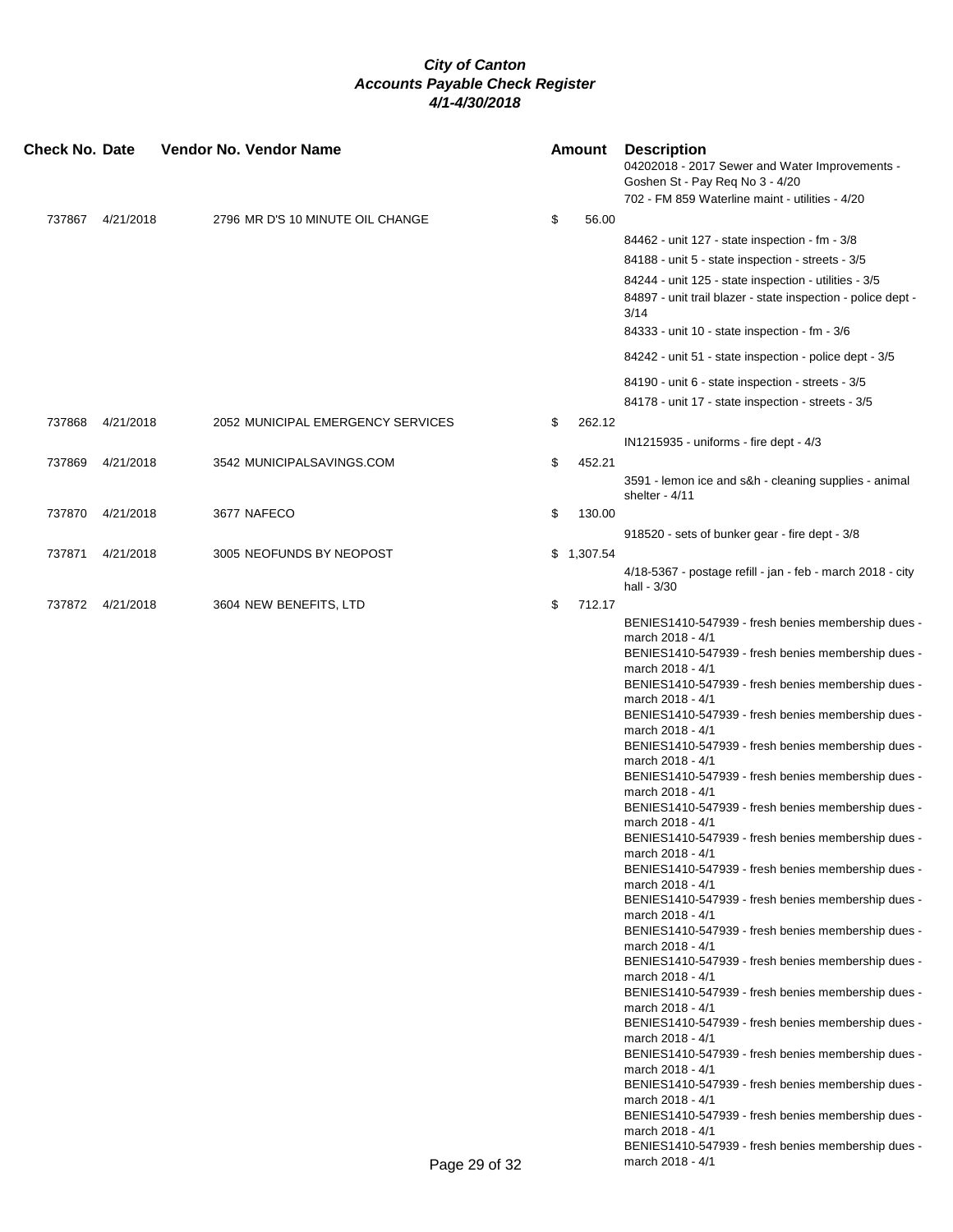| <b>Check No. Date</b> |                  | <b>Vendor No. Vendor Name</b>     | Amount       | <b>Description</b><br>BENIES1410-547939 - fresh benies membership dues -<br>march 2018 - 4/1<br>BENIES1410-547939 - fresh benies membership dues -                                                                                                                                                                               |
|-----------------------|------------------|-----------------------------------|--------------|----------------------------------------------------------------------------------------------------------------------------------------------------------------------------------------------------------------------------------------------------------------------------------------------------------------------------------|
|                       |                  |                                   |              | march 2018 - 4/1                                                                                                                                                                                                                                                                                                                 |
|                       | 737873 4/21/2018 | 350 OMNIBASE SERVICES OF TEXAS    | \$<br>48.00  | 118-101234 - 1st Quarter offenses entered - 2018 jan-<br>march - muni court - 4/3                                                                                                                                                                                                                                                |
|                       | 737874 4/21/2018 | 3755 RUDD ALARMS                  | \$<br>70.00  |                                                                                                                                                                                                                                                                                                                                  |
|                       |                  |                                   |              | 16323 - mo security alarm monitoring svc - april 2018 -<br>new city hall - 4/1<br>16321 - mo fire alarm monitoring svc - april 2018 - new<br>city hall - $4/1$                                                                                                                                                                   |
| 737875                | 4/21/2018        | <b>66 SITE SANITATION SERVICE</b> | \$<br>810.00 |                                                                                                                                                                                                                                                                                                                                  |
|                       |                  |                                   |              | 4/18-100-4 - portable toilet rental - april 2018 - parks -<br>cyra - fm - 4/6<br>4/18-100-4 - portable toilet rental - april 2018 - parks -<br>cyra - fm - 4/6<br>4/18-100-4 - portable toilet rental - april 2018 - parks -<br>cyra - fm - 4/6<br>4/18-100-4 - portable toilet rental - april 2018 - parks -<br>cyra - fm - 4/6 |
|                       | 737876 4/21/2018 | 2113 STACY FOSTER                 | \$<br>188.01 |                                                                                                                                                                                                                                                                                                                                  |
|                       |                  |                                   |              | 04122018 - per diem - mileage - south padre - 4/30-5/2 -<br>regional clerk seminar - muni court - 4/12                                                                                                                                                                                                                           |
|                       |                  |                                   |              | 04122018 - per diem - mileage - south padre - 4/30-5/2 -<br>regional clerk seminar - muni court - 4/12                                                                                                                                                                                                                           |
|                       | 737877 4/21/2018 | 52 STATE COMPTROLLER              | \$6,938.79   |                                                                                                                                                                                                                                                                                                                                  |
|                       |                  |                                   |              | 04302018 - 1st Quarter Report - State Criminal costs<br>and fees - quarter ending 3/31/2018 - muni court - 4/30                                                                                                                                                                                                                  |
| 737878                | 4/21/2018        | 3611 TERRELL ALARM SYSTEMS LLC    | \$<br>129.74 |                                                                                                                                                                                                                                                                                                                                  |
|                       |                  |                                   |              | 4053 - quarterly alarm monitoring - 4/1/18-6/30/18 -<br>police dept - 4/1                                                                                                                                                                                                                                                        |
| 737879                | 4/21/2018        | 3644 TODD PETERSON                | \$3,050.00   |                                                                                                                                                                                                                                                                                                                                  |
|                       |                  |                                   |              | 04192018 - prof svc rendred - inspections - plan<br>reviews - contractor meetings - dev svc - 4/19                                                                                                                                                                                                                               |
| 737880                | 4/21/2018        | 79 TRINITY VALLEY ELEC COOP       | \$<br>108.35 | 4/18-30043297002 - tyec mo electric stmt - artesian<br>well - water plant - 4/9<br>4/18-30043297004 - tvec mo electric stmt - burnet trl -<br>water plant - 4/9<br>4/18-30043297007 - tvec mo electric stmt - I-20<br>tornado siren - fire dept - 4/12                                                                           |
| 737881                | 4/21/2018        | 3764 TYLER FISH FARM              | \$1,785.00   |                                                                                                                                                                                                                                                                                                                                  |
|                       |                  |                                   |              | 04182018 - Carp to replenish Old City Lake                                                                                                                                                                                                                                                                                       |
| 737882                | 4/21/2018        | 3065 US BANK EQUIPMENT FINANCE    | \$<br>100.00 | 354616492 - mo copier lease payment - muni court -<br>4/4                                                                                                                                                                                                                                                                        |
|                       | 737883 4/21/2018 | 3241 VERIZON WIRELESS             | \$1,693.89   |                                                                                                                                                                                                                                                                                                                                  |
|                       |                  |                                   |              | 9804488540 - verizon mo cell phone svc - 4/1                                                                                                                                                                                                                                                                                     |
|                       |                  |                                   |              | 9804488540 - verizon mo cell phone svc - 4/1                                                                                                                                                                                                                                                                                     |
|                       |                  |                                   |              | 9804488540 - verizon mo cell phone svc - 4/1                                                                                                                                                                                                                                                                                     |
|                       |                  |                                   |              | 9804488540 - verizon mo cell phone svc - 4/1                                                                                                                                                                                                                                                                                     |
|                       |                  |                                   |              | 9804488540 - verizon mo cell phone svc - 4/1                                                                                                                                                                                                                                                                                     |
|                       |                  |                                   |              | 9804488540 - verizon mo cell phone svc - 4/1                                                                                                                                                                                                                                                                                     |
|                       |                  |                                   |              | 9804488540 - verizon mo cell phone svc - 4/1                                                                                                                                                                                                                                                                                     |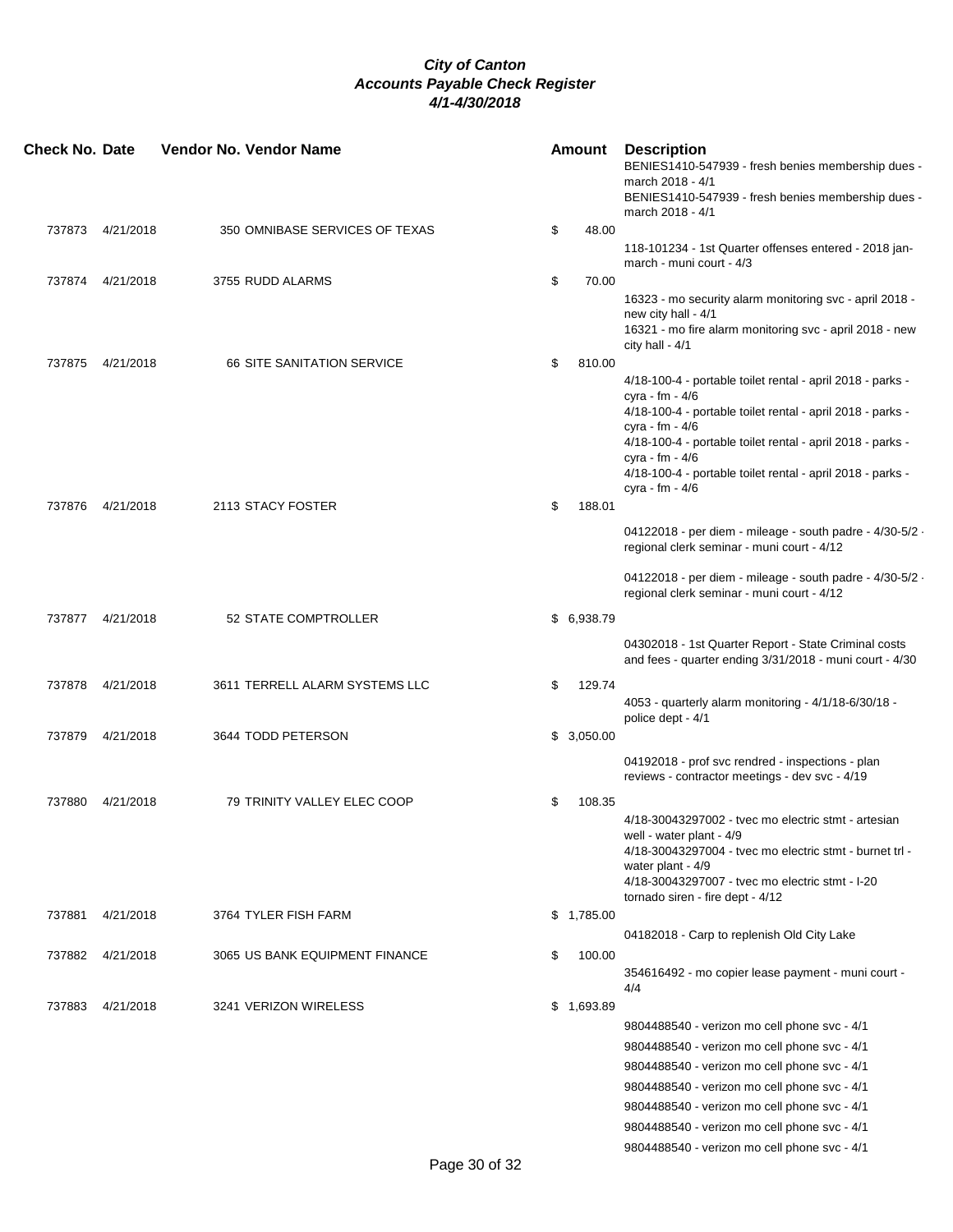| <b>Check No. Date</b> |           |  | Vendor No. Vendor Name          |               | <b>Amount</b> | <b>Description</b>                                                |
|-----------------------|-----------|--|---------------------------------|---------------|---------------|-------------------------------------------------------------------|
|                       |           |  |                                 |               |               | 9804488540 - verizon mo cell phone svc - 4/1                      |
|                       |           |  |                                 |               |               | 9804488540 - verizon mo cell phone svc - 4/1                      |
|                       |           |  |                                 |               |               | 9804488540 - verizon mo cell phone svc - 4/1                      |
|                       |           |  |                                 |               |               | 9804488540 - verizon mo cell phone svc - 4/1                      |
|                       |           |  |                                 |               |               | 9804488540 - verizon mo cell phone svc - 4/1                      |
|                       |           |  |                                 |               |               | 9804488540 - verizon mo cell phone svc - 4/1                      |
|                       |           |  |                                 |               |               | 9804488540 - verizon mo cell phone svc - 4/1                      |
|                       |           |  |                                 |               |               | 9804488540 - verizon mo cell phone svc - 4/1                      |
|                       |           |  |                                 |               |               | 9804488540 - verizon mo cell phone svc - 4/1                      |
|                       |           |  |                                 |               |               | 9804488540 - verizon mo cell phone svc - 4/1                      |
|                       |           |  |                                 |               |               | 9804488540 - verizon mo cell phone svc - 4/1                      |
|                       |           |  |                                 |               |               | 9804488540 - verizon mo cell phone svc - 4/1                      |
|                       |           |  |                                 |               |               | 9804488540 - verizon mo cell phone svc - 4/1                      |
|                       |           |  |                                 |               |               | 9804488540 - verizon mo cell phone svc - 4/1                      |
| 737884                | 4/21/2018 |  | 3653 WATERPROOF ROOFING         |               | \$<br>300.00  |                                                                   |
|                       |           |  |                                 |               |               | 02272018 - repair roof at soccer field restrooms and              |
|                       |           |  |                                 |               |               | concession - parks - 2/27                                         |
| 737885                | 4/21/2018 |  | 2726 WINDSTREAM                 |               | \$<br>92.07   |                                                                   |
|                       |           |  |                                 |               |               | 70003776 - mo phone svc - wwtp - 4/10                             |
| 737886                | 4/21/2018 |  | 3046 XEROX CORPORATION          |               | \$<br>218.78  |                                                                   |
|                       |           |  |                                 |               |               | 091763933 - mo meter charges - 11/21-12/21 - police<br>dept - 1/1 |
|                       |           |  |                                 |               |               | 092884122 - mo copier meter charges - 2/21-4/5 -                  |
|                       |           |  |                                 |               |               | police dept - 4/7                                                 |
| 04032018              | 4/3/2018  |  | 2616 DEPT OF THE TREASURY-IRS   |               | \$25,709.36   |                                                                   |
|                       |           |  |                                 |               |               | 04032018 - R.6 Reg PR Tax                                         |
|                       |           |  |                                 |               |               | 04032018 - R.6 Reg PR Tax                                         |
|                       |           |  |                                 |               |               | 04032018 - R.6 Reg PR Tax                                         |
|                       |           |  |                                 |               |               | 04032018 - R.6 Reg PR Tax                                         |
|                       |           |  |                                 |               |               | 04032018 - R.6 Reg PR Tax                                         |
|                       |           |  |                                 |               |               | 04032018 - R.6 Reg PR Tax                                         |
|                       |           |  |                                 |               |               | 04032018 - R.6 Reg PR Tax                                         |
|                       |           |  |                                 |               |               | 04032018 - R.6 Reg PR Tax                                         |
| 04052018              | 4/5/2018  |  | 2616 DEPT OF THE TREASURY-IRS   |               | \$3,347.63    |                                                                   |
|                       |           |  |                                 |               |               | 04052018 - R.6 FM PR Tax                                          |
|                       |           |  |                                 |               |               | 04052018 - R.6 FM PR Tax                                          |
|                       |           |  |                                 |               |               | 04052018 - R.6 FM PR Tax                                          |
|                       |           |  |                                 |               |               | 04052018 - R.6 FM PR Tax                                          |
| 04172018              | 4/17/2018 |  | 2616 DEPT OF THE TREASURY-IRS   |               | \$25,194.50   |                                                                   |
|                       |           |  |                                 |               |               | 04172018 - R.6 Reg PR Tax                                         |
|                       |           |  |                                 |               |               | 04172018 - R.6 Reg PR Tax                                         |
|                       |           |  |                                 |               |               | 04172018 - R.6 Reg PR Tax                                         |
|                       |           |  |                                 |               |               | 04172018 - R.6 Reg PR Tax                                         |
|                       |           |  |                                 |               |               | 04172018 - R.6 Reg PR Tax                                         |
|                       |           |  |                                 |               |               | 04172018 - R.6 Reg PR Tax                                         |
|                       |           |  |                                 |               |               | 04172018 - R.6 Reg PR Tax                                         |
|                       |           |  |                                 |               |               | 04172018 - R.6 Reg PR Tax                                         |
| 04172018              | 4/17/2018 |  | 2616 DEPT OF THE TREASURY-IRS   |               | \$<br>596.32  |                                                                   |
|                       |           |  |                                 |               |               | 04172018-2 - R.6 Reg PR Tax                                       |
|                       |           |  |                                 |               |               | 04172018-2 - R.6 Reg PR Tax                                       |
| 04202018              | 4/20/2018 |  | 232 CITY OF CANTON GENERAL FUND |               | \$<br>978.75  |                                                                   |
|                       |           |  |                                 | Page 31 of 32 |               |                                                                   |
|                       |           |  |                                 |               |               |                                                                   |